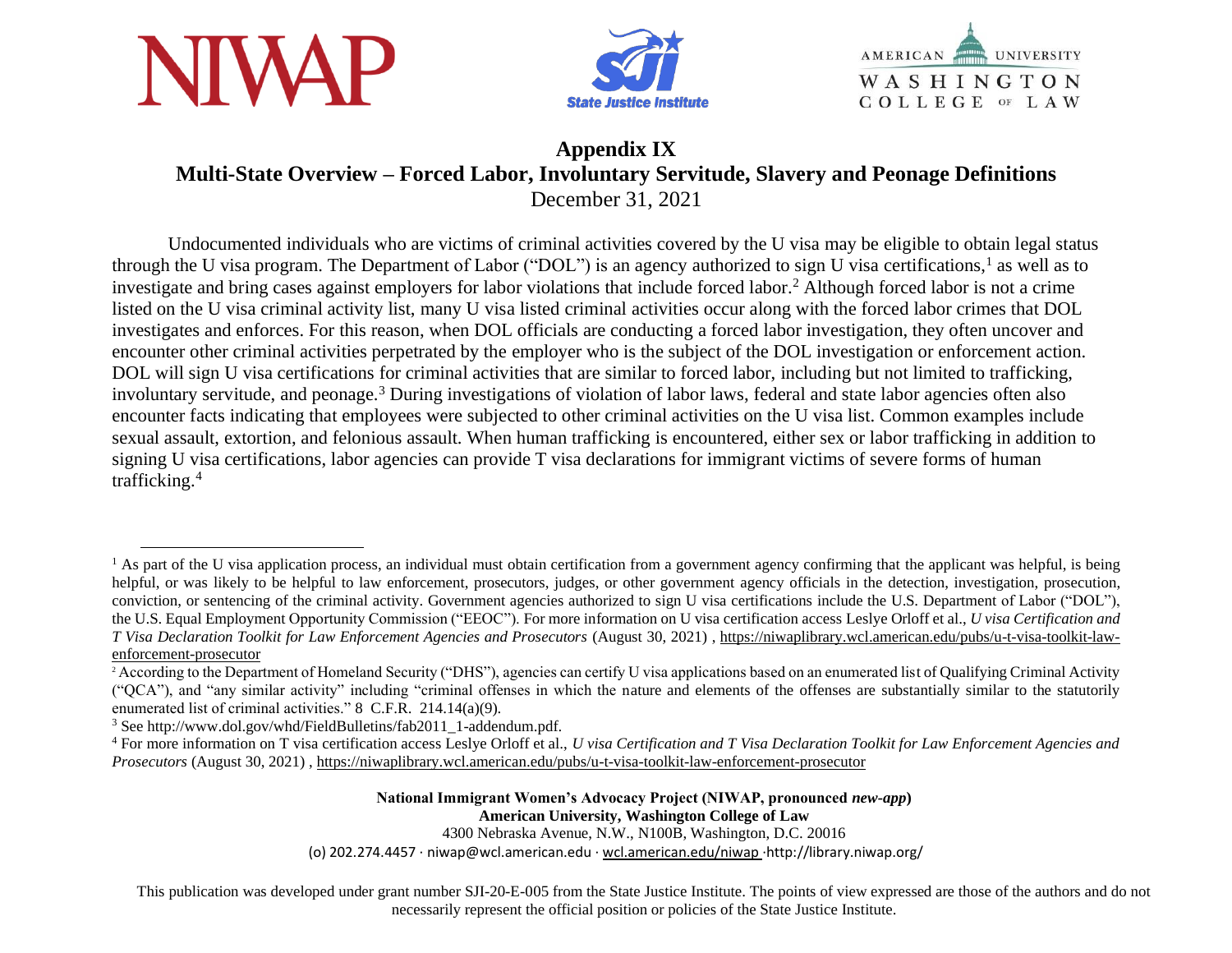This appendix catalogues states laws of forced labor, involuntary servitude, slavery and peonage across the country. The definition of forced labor adopt by DOL may include crimes such as involuntary servitude, slavery and peonage as potential U visa qualifying criminal activity. This chart provides state and federal labor enforcement agencies, state prosecutors, law enforcement officials, and other certifiers easy access to forced labor laws of each U.S. jurisdiction. This chart will assist federal labor law enforcement agencies in identifying U visa criminal activities that they detect as part of their forced labor investigations, which can also serve as a direct statutorily listed basis for U visa certification. This approach will reduce the number of cases in which DOL and the immigrant victims they work with will have to prove that the forced labor the victim suffered is a "similar criminal activity" to a U visa listed criminal activity. Forced labor laws vary from state to state. This chart will provide DHS U visa adjudicators with a tool to assist in adjudication of U visa cases filed by victims of workplace violence. These victims may be working with DOL, EEOC, or other state, local, or federal agencies in investigating and bringing enforcement actions against employers who perpetrate forced labor and other criminal activities. Additionally, the chart below will assist attorneys and advocates working with forced labor victims in identifying a more complete list of U visa listed qualifying criminal activities that slave trade victims may also have suffered.

| <b>Jurisdiction</b> | <b>Forced labor</b>                | <b>Involuntary servitude</b>    | <b>Slavery</b> | Peonage |
|---------------------|------------------------------------|---------------------------------|----------------|---------|
| Alabama             | Ala. Code § 13A-6-151(3)           | Ala. Code § 13A-6-151(8)        |                |         |
|                     | Labor Servitude. Work or           | Sexual servitude. Any of        |                |         |
|                     | service of economic or financial   | the following:                  |                |         |
|                     | value which is performed or        | (a) Any sexual conduct          |                |         |
|                     | provided by another person and     | as defined in subdivision $(3)$ |                |         |
|                     | is induced or obtained by          | of Section 14-11-30, for        |                |         |
|                     | coercion or deception.             | which anything of value is      |                |         |
|                     | Ala. Code $§$ 13A-6-151(1)         | directly or indirectly given,   |                |         |
|                     | Coercion. Any of the               | promised to, or received by     |                |         |
|                     | following:                         | any person, which conduct is    |                |         |
|                     | a. Causing or threatening to       | induced or obtained by          |                |         |
|                     | cause physical injury or mental    | coercion or deception from a    |                |         |
|                     | suffering to any person,           | person; provided, however,      |                |         |
|                     | physically restraining or          | that if the sexual conduct is   |                |         |
|                     | confining any person, or           | with a minor, no coercion or    |                |         |
|                     | threatening to physically restrain | deception is required.          |                |         |
|                     | or confine any person or           | Ala. Code §14-11-30             |                |         |
|                     | otherwise causing the person       | (3).                            |                |         |

## **Forced Labor, Involuntary Servitude, Slavery and Peonage**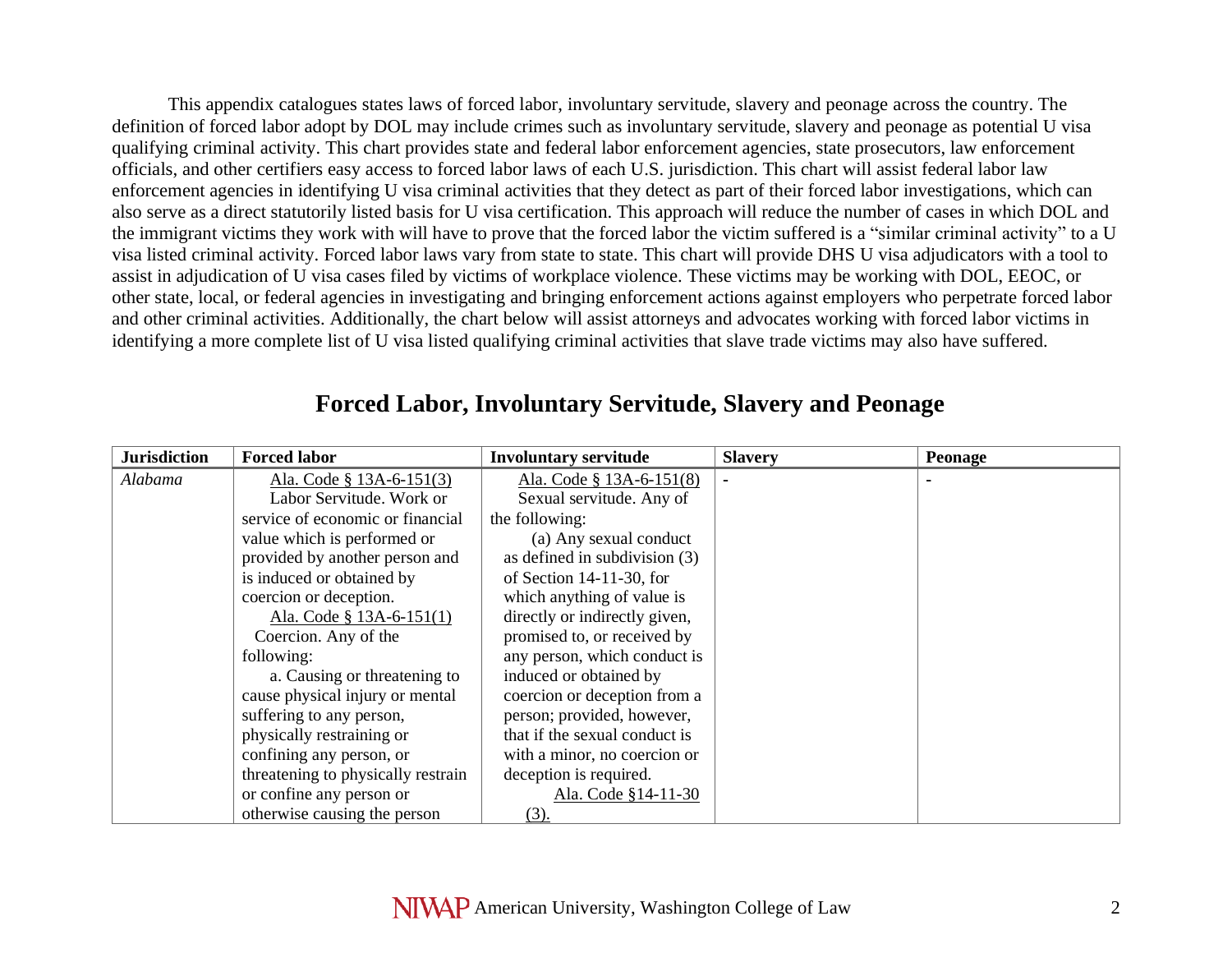| performing or providing labor or    | Sexual Conduct: Any of the        |  |
|-------------------------------------|-----------------------------------|--|
| services to believe that the        | following acts:                   |  |
| person or another person will       | a. Sexual intercourse. This       |  |
| suffer physical injury or mental    | term shall have its ordinary      |  |
| suffering.                          | meaning and occurs upon a         |  |
| b. Implementing any scheme,         | penetration, however slight;      |  |
| plan, or pattern intended to cause  | emission is not required.         |  |
| a person to believe that failure to | b. Sexual contact. Any known      |  |
| perform an act would result in      | touching for the purpose of       |  |
| physical injury, mental suffering,  | sexual arousal, gratification, or |  |
| or physical restraint of any        | abuse of the following:           |  |
| person.                             | 1. The sexual or other intimate   |  |
| c. Destroying, concealing,          | parts of the victim by the actor. |  |
| removing, confiscating, or          | 2. The sexual or other intimate   |  |
| withholding from the person or      | parts of the actor by the victim. |  |
| another person, or threatening to   | 3. The clothing covering the      |  |
| destroy, conceal, remove,           | immediate area of the sexual or   |  |
| confiscate, or withhold from the    | other intimate parts of the       |  |
| person or another person, the       | victim or actor.                  |  |
| person's or any person's actual or  | c. Sexual intrusion. Any          |  |
| purported government records,       | intrusion, however slight, by     |  |
| immigration documents,              | any object or any part of the     |  |
| identifying information, or         | body of a person into the         |  |
| personal or real property.          | genital, anal, or oral opening of |  |
| d. Exposing or threatening to       | the body of another person if     |  |
| expose any fact or information      | that sexual intrusion can         |  |
| that if revealed would tend to      | reasonably be construed as        |  |
| subject a person to criminal        | being for the purposes of         |  |
| prosecution, criminal or            | sexual arousal, gratification, or |  |
| immigration proceedings, hatred,    | abuse.                            |  |
| contempt, or ridicule.              |                                   |  |
| e. Threatening to report the        |                                   |  |
| person or another person to         |                                   |  |
| immigration officials or to other   |                                   |  |
| law enforcement officials or        |                                   |  |
| otherwise blackmailing or           |                                   |  |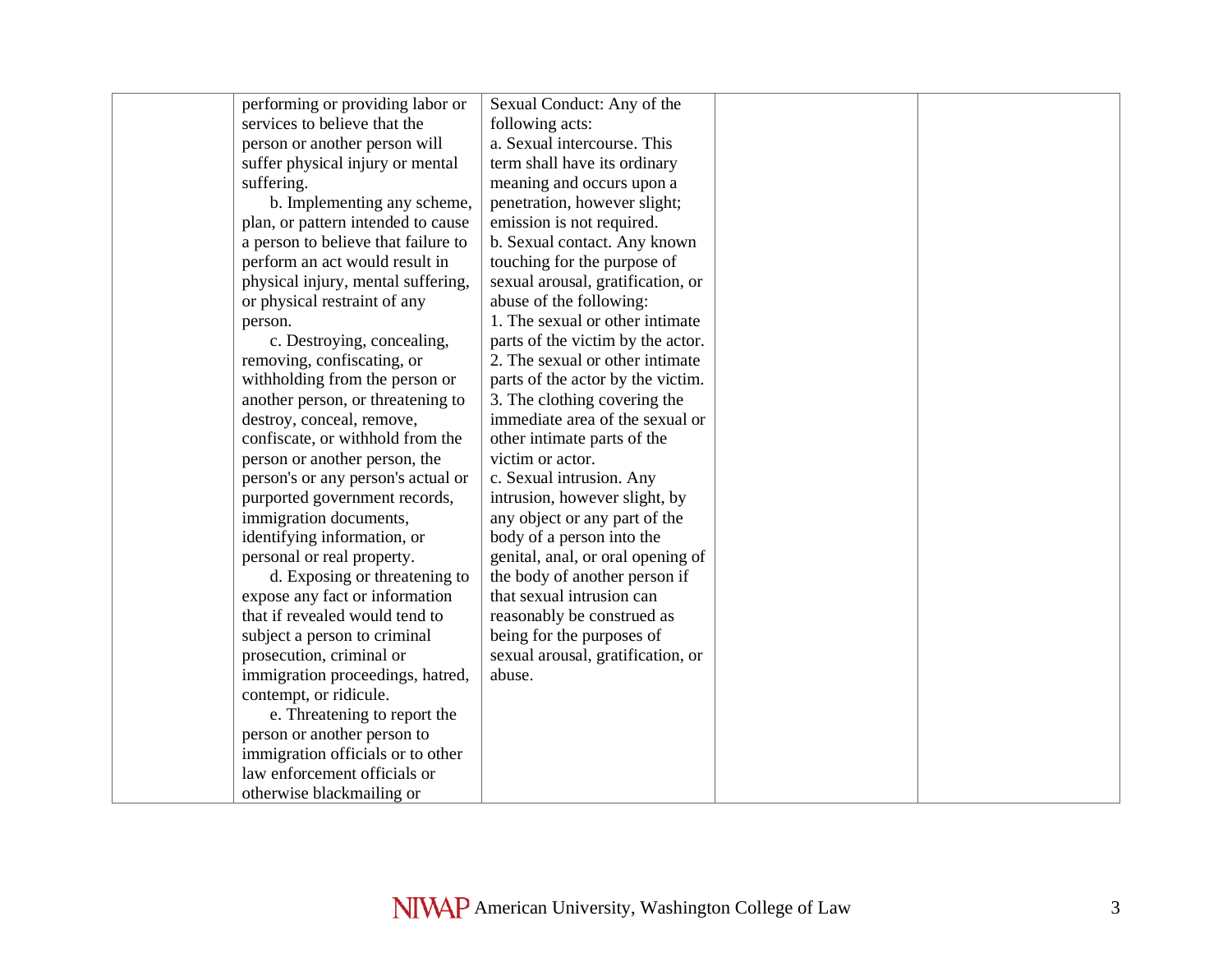| extorting the person or another    |  |  |
|------------------------------------|--|--|
| person.                            |  |  |
| f. Controlling a person's          |  |  |
| access to a controlled substance,  |  |  |
| as the term is defined in Section  |  |  |
| $20 - 2 - 2.5$                     |  |  |
| g. Rape or sodomy or               |  |  |
| threatened rape or sodomy of any   |  |  |
| person, as defined in this title.  |  |  |
| Ala. Code § 13A-6-151(2)           |  |  |
| Deception. Any of the              |  |  |
| following:                         |  |  |
| a. Creating or confirming an       |  |  |
| impression of any existing fact or |  |  |
| past event which is false and      |  |  |
| which the accused knows or         |  |  |
| believes to be false.              |  |  |
| b. Exerting financial control      |  |  |
| over the person or another person  |  |  |
| by placing the person or another   |  |  |
| person under the actor's control   |  |  |
| as a security or payment of a      |  |  |
| debt, if the value of the services |  |  |
| as reasonably assessed is not      |  |  |
| applied toward the liquidation of  |  |  |
| the debt or the length and nature  |  |  |
| of those services are not          |  |  |
| respectively limited and defined   |  |  |
| or the principal amount of the     |  |  |
| debt does not reasonably reflect   |  |  |
| the value of the items or services |  |  |
| for which debt was incurred or     |  |  |
| by preventing a person from        |  |  |
| acquiring information pertinent    |  |  |

<sup>5</sup> Defined as "a drug, substance, or immediate precursor in Schedules I through V of Article 2 of this chapter"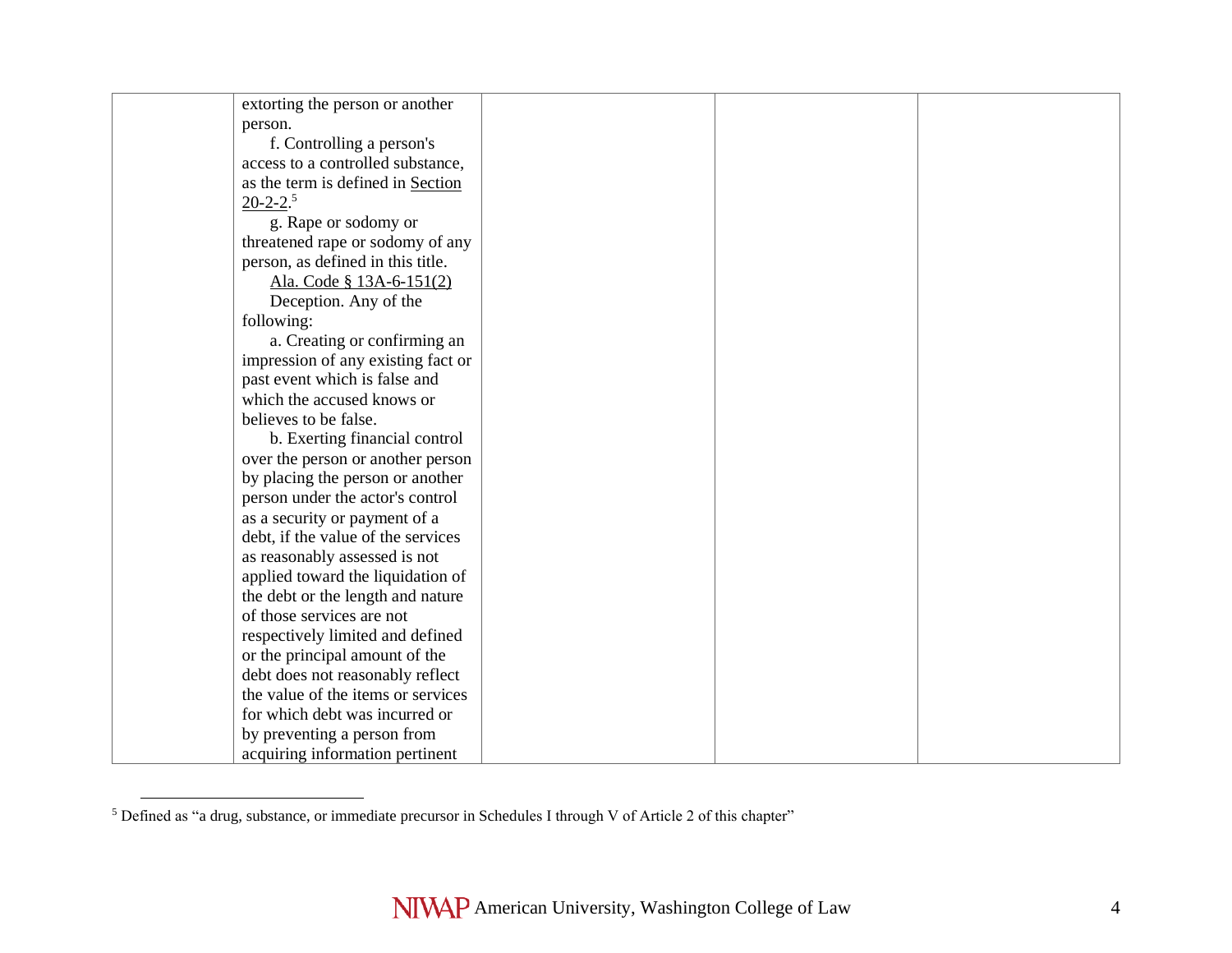|               | to the disposition of the debt,    |                |   |                |
|---------------|------------------------------------|----------------|---|----------------|
|               | referenced in this paragraph.      |                |   |                |
|               | c. Promising benefits or the       |                |   |                |
|               | performance of services which      |                |   |                |
|               | the accused does not intend to be  |                |   |                |
|               | delivered.                         |                |   |                |
|               | d. Using any scheme, plan,         |                |   |                |
|               | or pattern, whether overt or       |                |   |                |
|               | subtle, intended to cause any      |                |   |                |
|               | person to believe that, if the     |                |   |                |
|               | person did not perform such        |                |   |                |
|               | labor, services, acts, or          |                |   |                |
|               | performances, the person or        |                |   |                |
|               | another person would suffer        |                |   |                |
|               | physical injury or mental          |                |   |                |
|               | suffering.                         |                |   |                |
|               |                                    |                |   |                |
|               |                                    |                |   |                |
| <b>Alaska</b> | AS § 11.41.360                     | $\blacksquare$ |   | $\blacksquare$ |
|               | Labor performed by a person        |                |   |                |
|               | who is compelled or induced to     |                |   |                |
|               | engage in such labor by force,     |                |   |                |
|               | threat of force against the person |                |   |                |
|               | or deception.                      |                |   |                |
| Arizona       | A.R.S. § 13-1308 (C) 1             | $\blacksquare$ | ÷ | $\blacksquare$ |
|               | Forced labor or services:          |                |   |                |
|               | (a) Means labor or services        |                |   |                |
|               | that are performed or provided     |                |   |                |
|               | by another person and that are     |                |   |                |
|               | obtained through a person's        |                |   |                |
|               | either:                            |                |   |                |
|               | (i) Causing or threatening to      |                |   |                |
|               | cause serious physical injury to   |                |   |                |
|               | any person.                        |                |   |                |
|               | (ii) Restraining or threatening to |                |   |                |
|               | physically restrain another        |                |   |                |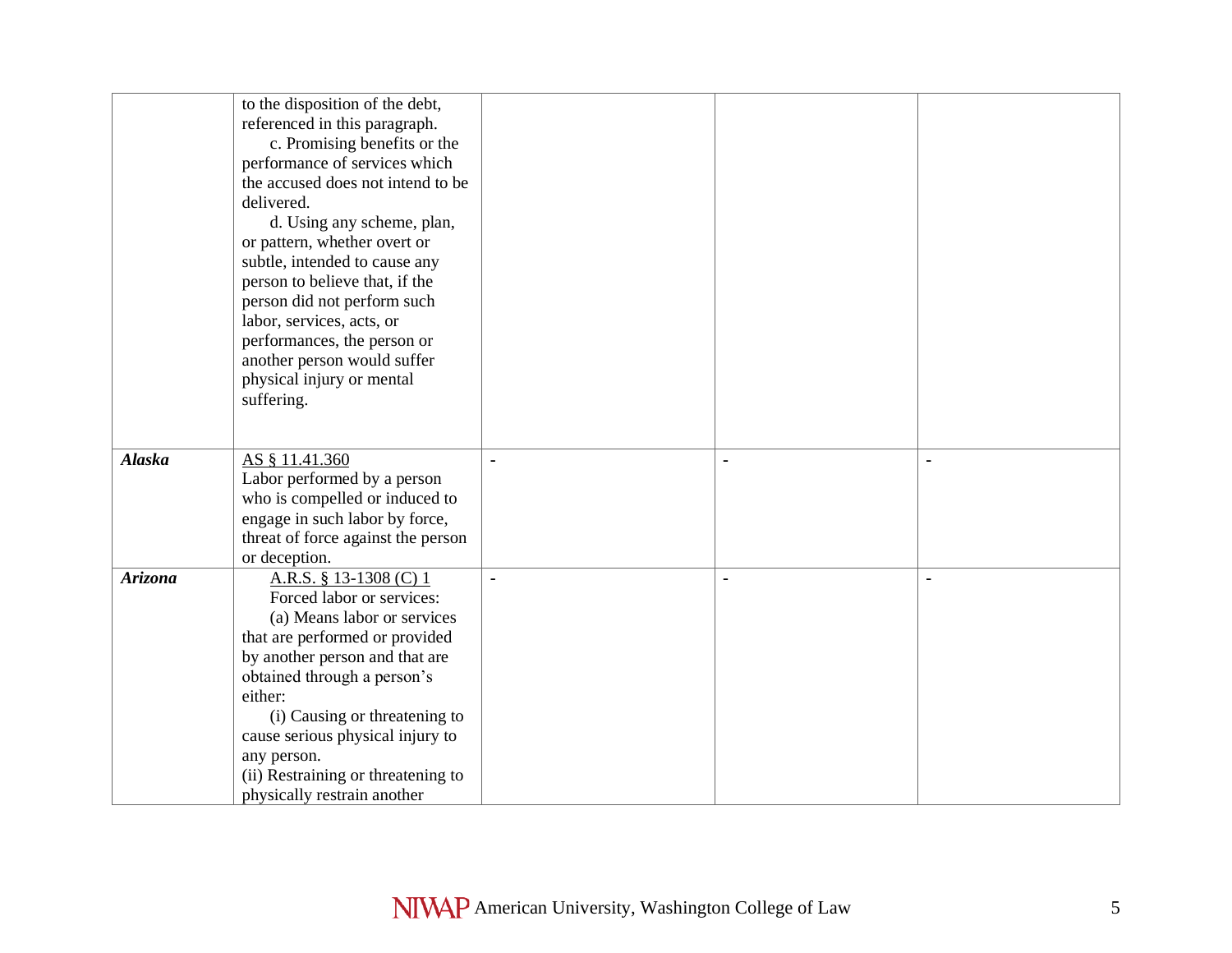|                 | person.<br>(iii) Knowingly destroying,<br>concealing, removing,<br>confiscating, possessing or<br>withholding another person's<br>actual or purported passport or<br>other immigration document,<br>government issued identification<br>document, government record or<br>personal property.<br>(iv) Abusing or threatening to<br>abuse the law or the legal system.<br>(v) Extortion.<br>(vi) Causing or threatening to<br>cause financial harm to any<br>person.<br>(vii) Facilitating or controlling<br>another person's access to a<br>controlled substance.<br>(b) Does not include ordinary<br>household chores and reasonable<br>disciplinary measures between a<br>parent or legal guardian and the<br>parent's or legal guardian's child. |                                                                                                                                                                                                                                                  |                                                                                                             |
|-----------------|----------------------------------------------------------------------------------------------------------------------------------------------------------------------------------------------------------------------------------------------------------------------------------------------------------------------------------------------------------------------------------------------------------------------------------------------------------------------------------------------------------------------------------------------------------------------------------------------------------------------------------------------------------------------------------------------------------------------------------------------------|--------------------------------------------------------------------------------------------------------------------------------------------------------------------------------------------------------------------------------------------------|-------------------------------------------------------------------------------------------------------------|
|                 |                                                                                                                                                                                                                                                                                                                                                                                                                                                                                                                                                                                                                                                                                                                                                    |                                                                                                                                                                                                                                                  |                                                                                                             |
| <b>Arkansas</b> |                                                                                                                                                                                                                                                                                                                                                                                                                                                                                                                                                                                                                                                                                                                                                    | $A.C.A. § 5-18-102(5) -$<br>Definitions<br>"Involuntary servitude"<br>means the inducement or<br>compulsion of a person to<br>engage in labor, <sup>6</sup> services, <sup>7</sup> or<br>commercial sexual activity <sup>8</sup> by<br>means of: | $A.C.A$ §5-18-102 (10)<br>"Peonage" means holding<br>a person against his or her<br>will to pay off a debt. |

<sup>&</sup>lt;sup>6</sup> "Labor" means work of economic or financial value. A.C.A. § 5-18-102(6).<br><sup>7</sup> "Service" means an act committed at the behest of, under the supervision of, or for the benefit of another person. A.C.A. § 5-18-102(12).

<sup>&</sup>lt;sup>8</sup> "Commercial sexual activity" means a sexual act or sexually explicit performance for which anything of value is given, promised, or received, directly or indirectly, by a person. A.C.A. § 5-18-102(1).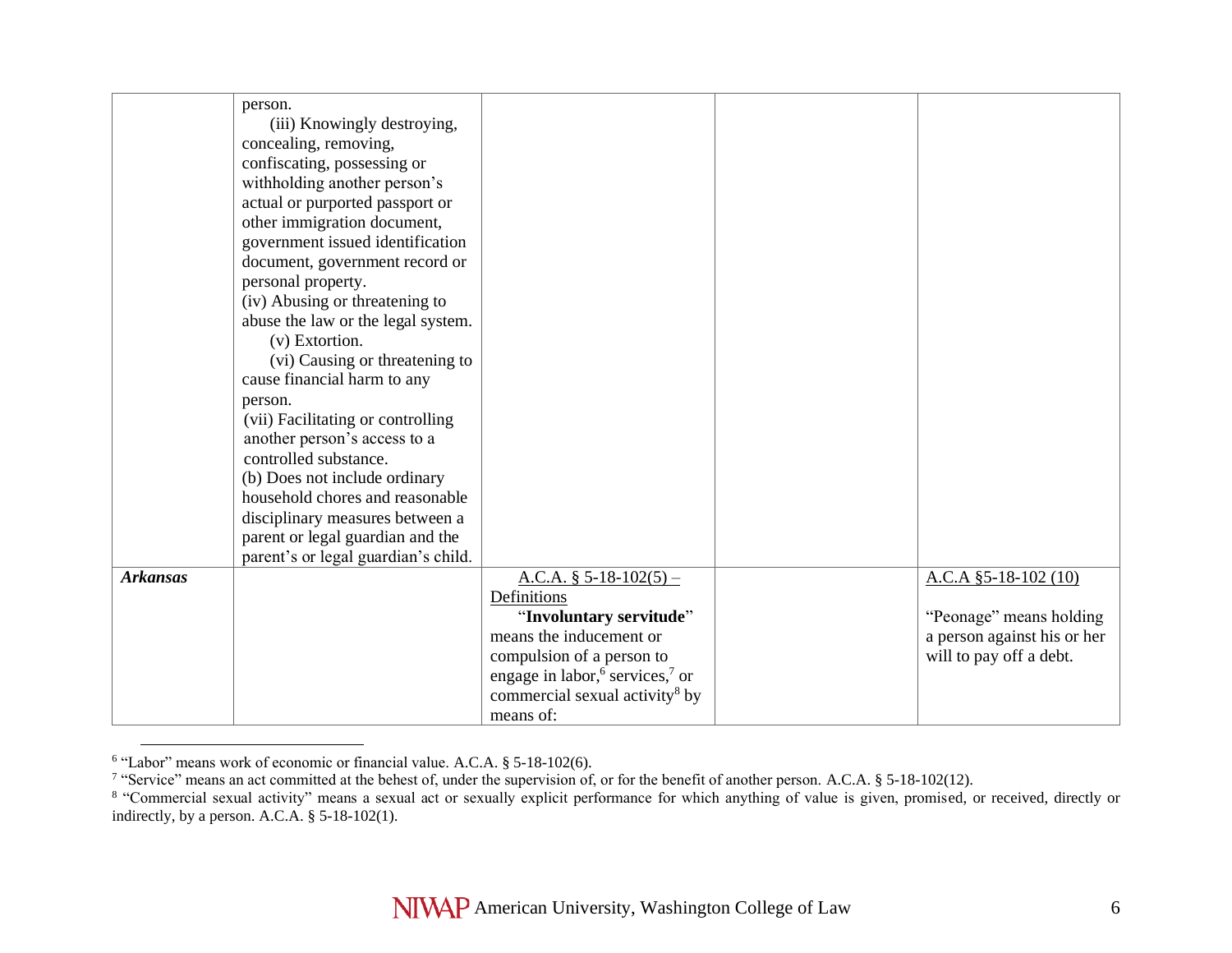|                                            | $(A)$ A scheme, plan, or       |
|--------------------------------------------|--------------------------------|
| pattern of behavior with a                 |                                |
| purpose to cause a person to               |                                |
| believe that if he or she does             |                                |
| not engage in labor, services,             |                                |
|                                            | or commercial sexual activity, |
| he or she or another person                |                                |
| will suffer serious physical               |                                |
| injury or physical restraint;              |                                |
|                                            | (B) Abuse or threatened        |
| abuse of the legal process; <sup>9</sup>   |                                |
|                                            | (C) The causing of or the      |
| threat to cause serious harm <sup>10</sup> |                                |
| to a person;                               |                                |
|                                            | (D) Physically restraining     |
| or threatening to physically               |                                |
| restrain another person;                   |                                |
|                                            | (E) The kidnapping of or       |
| threat to kidnap a person;                 |                                |
|                                            | (F) The taking of another      |
| person's personal property or              |                                |
| real property;                             |                                |
| (G) The knowing                            |                                |
| destruction, concealment,                  |                                |
| removal, confiscation, or                  |                                |
| possession of an actual or                 |                                |
| purported passport, other                  |                                |
| immigration document, or                   |                                |
| other actual or purported                  |                                |
| government identification                  |                                |

<sup>&</sup>lt;sup>9</sup> "Abuse or threatened abuse of law or legal process" means the use or threatened use of a law or legal process, whether administrative, civil, or criminal, in any manner or for any purpose for which the law was not designed, in order to exert pressure on another person to cause that person to take some action or refrain from taking some action. A.C.A. § 5-18-102(16).

<sup>&</sup>lt;sup>10</sup> "Serious harm" means any harm, whether physical or nonphysical, including psychological, financial, or reputational harm, that is sufficiently serious, under all the surrounding circumstances, to compel a reasonable person of the same background and in the same circumstances to perform or to continue performing labor or a service in order to avoid incurring the harm. A.C.A. § 5-18-102(17).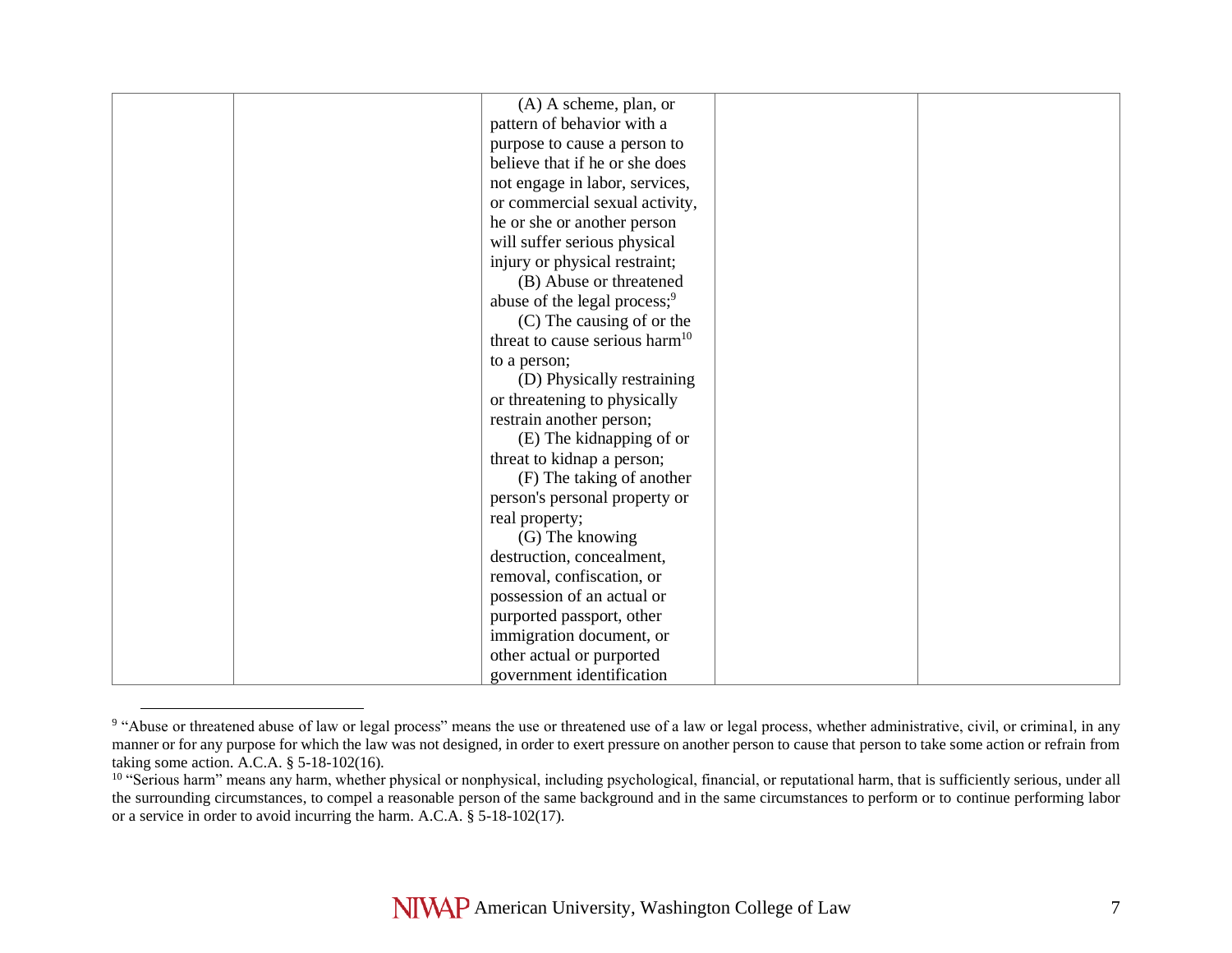|            |                                                     | document of another person;         |                             |  |
|------------|-----------------------------------------------------|-------------------------------------|-----------------------------|--|
|            |                                                     | (H) Extortion or blackmail;         |                             |  |
|            |                                                     | (I) Deception or fraud;             |                             |  |
|            |                                                     | (J) Coercion, duress, or            |                             |  |
|            |                                                     | menace:                             |                             |  |
|            |                                                     | $(K)$ Debt bondage; <sup>11</sup>   |                             |  |
|            |                                                     | (L) Peonage; or                     |                             |  |
|            |                                                     | (M) The facilitation or control     |                             |  |
|            |                                                     | of a victim's access to an          |                             |  |
|            |                                                     | addictive controlled substance.     |                             |  |
| California | Cal. Penal Code $\S$ 236.1(h)(5)                    | <b>Mentioned in the Penal Code,</b> | Cal.Penal Code § 181        |  |
|            | "Forced labor or services"                          | but not defined                     | Assuming or attempting to   |  |
|            | means labor or services that are                    |                                     | assume rights or            |  |
|            | performed or provided by a                          |                                     | ownership over a person,    |  |
|            | person and are obtained or                          |                                     | selling or attempting to    |  |
|            | maintained through force, fraud,                    |                                     | sell any person to another, |  |
|            | duress, <sup>12</sup> or coercion, <sup>13</sup> or |                                     | receiving money or          |  |
|            | equivalent conduct that would                       |                                     | anything of value           |  |
|            | reasonably overbear the will of                     |                                     | consideration of placing    |  |
|            | the person.                                         |                                     | any person in the custody,  |  |
|            |                                                     |                                     | or under the power or       |  |

<sup>&</sup>lt;sup>11</sup> "Debt bondage" means the status or condition of a debtor arising from a pledge by the debtor of his or her personal services or of the personal services of a person under his or her control as a security for debt, if: (A) The value of the debtor's personal services or of the personal services of a person under his or her control as reasonably assessed is not applied toward the liquidation of the debt; (B) The length and nature of the debtor's personal services or of the personal services of a person under his or her control are not respectively limited and defined; or (C) The principal amount of the debt does not reasonably reflect the value of the items or services for which the debt was incurred. A.C.A. § 5-18-102(2).

<sup>&</sup>lt;sup>12</sup> "Duress" includes a direct or implied threat of force, violence, danger, hardship, or retribution sufficient to cause a reasonable person to acquiesce in or perform an act which he or she would otherwise not have submitted to or performed; a direct or implied threat to destroy, conceal, remove, confiscate, or possess an actual or purported passport or immigration document of the victim; or knowingly destroying, concealing, removing, confiscating, or possessing an actual or purported passport or immigration document of the victim. Cal.Penal Code § 236.1(h)(4).

<sup>&</sup>lt;sup>13</sup> "Coercion" includes a scheme, plan, or pattern intended to cause a person to believe that failure to perform an act would result in serious harm to or physical restraint against any person; the abuse or threatened abuse of the legal process; debt bondage; or providing and facilitating the possession of a controlled substance to a person with the intent to impair the person's judgment. Cal.Penal Code  $\S 236.1(h)(1)$  The total circumstances, including the age of the victim, the relationship between the victim and the trafficker or agents of the trafficker, and any handicap or disability of the victim, shall be factors to consider in determining the presence of "deprivation or violation of the personal liberty of another," "duress," and "coercion". Cal.Penal Code § 236.1(h)(8) (i)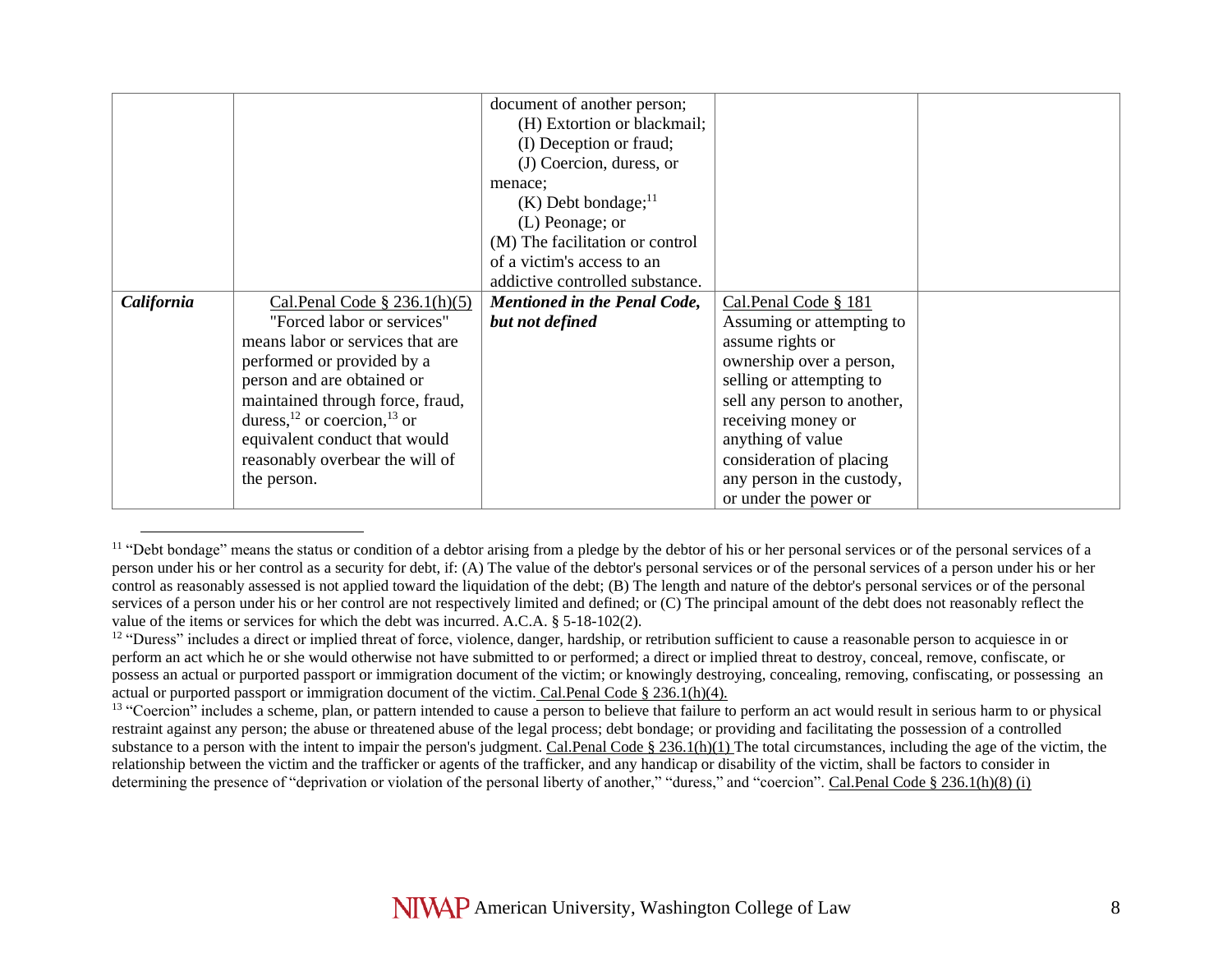|          |                                                                                                                                                                                                                                                                                                                                                                                                                                                                                                                                                                                                          | control of another, or who                                                |  |
|----------|----------------------------------------------------------------------------------------------------------------------------------------------------------------------------------------------------------------------------------------------------------------------------------------------------------------------------------------------------------------------------------------------------------------------------------------------------------------------------------------------------------------------------------------------------------------------------------------------------------|---------------------------------------------------------------------------|--|
|          |                                                                                                                                                                                                                                                                                                                                                                                                                                                                                                                                                                                                          | buys, or attempts to buy,                                                 |  |
|          |                                                                                                                                                                                                                                                                                                                                                                                                                                                                                                                                                                                                          | any person, or pays                                                       |  |
|          |                                                                                                                                                                                                                                                                                                                                                                                                                                                                                                                                                                                                          | money, or delivers                                                        |  |
|          |                                                                                                                                                                                                                                                                                                                                                                                                                                                                                                                                                                                                          | anything of value, to                                                     |  |
|          |                                                                                                                                                                                                                                                                                                                                                                                                                                                                                                                                                                                                          | another, in consideration                                                 |  |
|          |                                                                                                                                                                                                                                                                                                                                                                                                                                                                                                                                                                                                          | of having any person                                                      |  |
|          |                                                                                                                                                                                                                                                                                                                                                                                                                                                                                                                                                                                                          | placed in his or her                                                      |  |
|          |                                                                                                                                                                                                                                                                                                                                                                                                                                                                                                                                                                                                          | custody, or under his or                                                  |  |
|          |                                                                                                                                                                                                                                                                                                                                                                                                                                                                                                                                                                                                          | her power or control, or                                                  |  |
|          |                                                                                                                                                                                                                                                                                                                                                                                                                                                                                                                                                                                                          |                                                                           |  |
|          |                                                                                                                                                                                                                                                                                                                                                                                                                                                                                                                                                                                                          |                                                                           |  |
|          |                                                                                                                                                                                                                                                                                                                                                                                                                                                                                                                                                                                                          |                                                                           |  |
|          |                                                                                                                                                                                                                                                                                                                                                                                                                                                                                                                                                                                                          |                                                                           |  |
|          |                                                                                                                                                                                                                                                                                                                                                                                                                                                                                                                                                                                                          |                                                                           |  |
|          |                                                                                                                                                                                                                                                                                                                                                                                                                                                                                                                                                                                                          |                                                                           |  |
|          |                                                                                                                                                                                                                                                                                                                                                                                                                                                                                                                                                                                                          |                                                                           |  |
|          |                                                                                                                                                                                                                                                                                                                                                                                                                                                                                                                                                                                                          |                                                                           |  |
|          |                                                                                                                                                                                                                                                                                                                                                                                                                                                                                                                                                                                                          |                                                                           |  |
|          |                                                                                                                                                                                                                                                                                                                                                                                                                                                                                                                                                                                                          |                                                                           |  |
|          |                                                                                                                                                                                                                                                                                                                                                                                                                                                                                                                                                                                                          |                                                                           |  |
|          |                                                                                                                                                                                                                                                                                                                                                                                                                                                                                                                                                                                                          |                                                                           |  |
|          |                                                                                                                                                                                                                                                                                                                                                                                                                                                                                                                                                                                                          |                                                                           |  |
|          |                                                                                                                                                                                                                                                                                                                                                                                                                                                                                                                                                                                                          |                                                                           |  |
|          |                                                                                                                                                                                                                                                                                                                                                                                                                                                                                                                                                                                                          |                                                                           |  |
|          |                                                                                                                                                                                                                                                                                                                                                                                                                                                                                                                                                                                                          |                                                                           |  |
|          |                                                                                                                                                                                                                                                                                                                                                                                                                                                                                                                                                                                                          |                                                                           |  |
|          |                                                                                                                                                                                                                                                                                                                                                                                                                                                                                                                                                                                                          |                                                                           |  |
|          |                                                                                                                                                                                                                                                                                                                                                                                                                                                                                                                                                                                                          |                                                                           |  |
|          |                                                                                                                                                                                                                                                                                                                                                                                                                                                                                                                                                                                                          |                                                                           |  |
|          |                                                                                                                                                                                                                                                                                                                                                                                                                                                                                                                                                                                                          |                                                                           |  |
|          |                                                                                                                                                                                                                                                                                                                                                                                                                                                                                                                                                                                                          |                                                                           |  |
| Colorado | C.R.S. $18-3-503(1)$<br>Involuntary servitude: Labor or<br>services performed under<br>coercion.<br>C.R.S. $18-3-502$ (2)(a)-(h)<br>"Coercing" means<br>inducing a person to act or to<br>refrain from acting, if the<br>inducement is accomplished by<br>any one or more of the<br>following means:<br>(a) The use or threat of the use<br>of force against, abduction of,<br>causing of serious harm <sup>14</sup> to, or<br>physical restraint of a person;<br>(b) The use of a plan, pattern,<br>or statement for the purpose of<br>causing the person to believe<br>that failure to perform the act | who knowingly aids or<br>assists in any manner any<br>one thus offending. |  |

<sup>&</sup>lt;sup>14</sup> "Serious harm" means bodily injury or any other harm, whether physical or nonphysical, including psychological, financial, or reputational harm, which is sufficiently serious, under all the surrounding circumstances, to compel a reasonable person to perform or continue to perform labor or services or sexual activity to avoid incurring the harm. C.R.S.A. § 18-3-502-(10).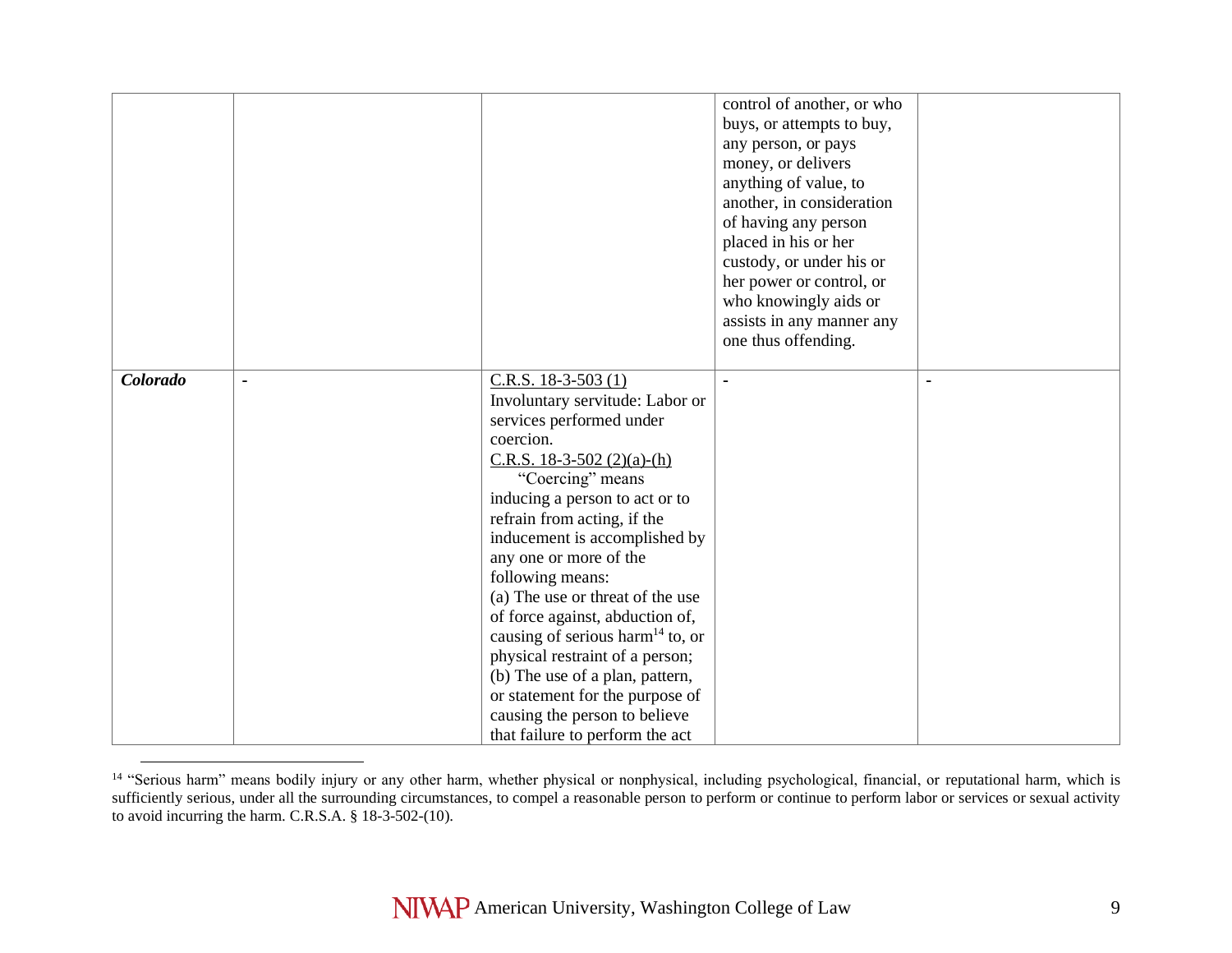| or failure to refrain from                |  |
|-------------------------------------------|--|
| performing the act will result            |  |
| in the use of force against,              |  |
| abduction of, causing of                  |  |
| serious harm to, or physical              |  |
| restraint of that person or               |  |
| another person;                           |  |
| (c) Using or threatening to use           |  |
| the law or the legal process,             |  |
| whether administrative, civil,            |  |
| or criminal, in any manner or             |  |
| for any purpose for which the             |  |
| law was not designed;                     |  |
| (d) Threatening to notify law             |  |
| enforcement officials that a              |  |
| person is present in the United           |  |
| States in violation of federal            |  |
| immigration laws;                         |  |
| (e) The destruction or taking,            |  |
| or a threat to destroy or take, a         |  |
| person's identification                   |  |
| document <sup>15</sup> or other property; |  |
| (f) Controlling or threatening            |  |
| to control a person's access to a         |  |
| controlled substance, as                  |  |
| defined in section 18-18-                 |  |
| 102(5);                                   |  |
| (g) The use of debt bondage; $^{16}$      |  |

<sup>&</sup>lt;sup>15</sup> "Identification document" means a real or purported passport, driver's license, immigration document, travel document, or other government-issued identification document, including a document issued by a foreign government. C.R.S.A. § 18-3-502-(5).

<sup>&</sup>lt;sup>16</sup> "Debt bondage" means: (a) Demanding commercial sexual activity as payment toward or satisfaction of a real or purported debt; or (b) Demanding labor or services as payment toward or satisfaction of a real or purported debt and failing to apply the reasonable value of the labor or services toward the liquidation of the debt; or (c) Demanding labor or services where the length of the labor or services is not limited and the nature of the labor or services is not defined. C.R.S.A. § 18-3-502-(4).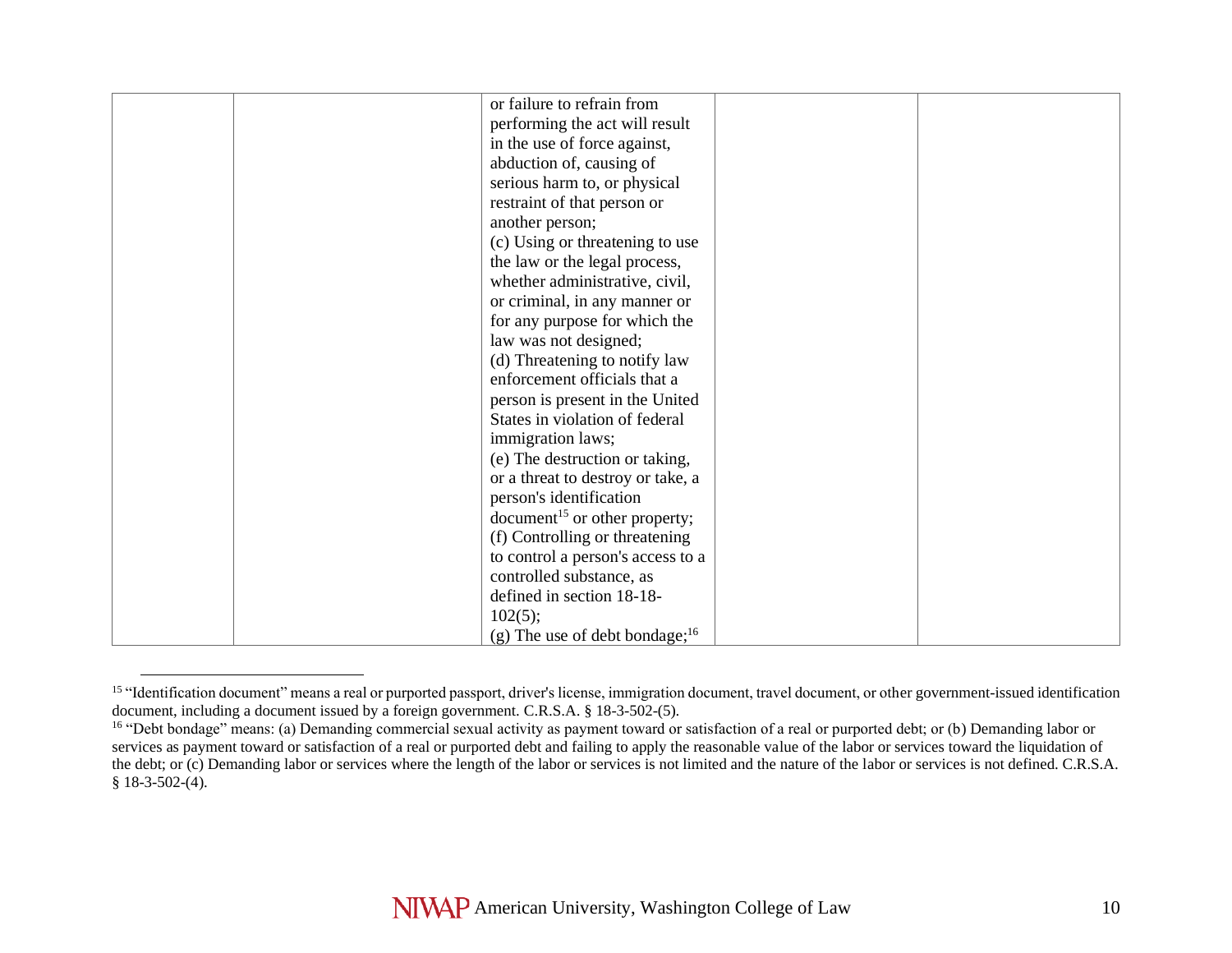|                    |                                                                                                                                                                                                                                                                                                                                                                                                                                                                                                                                                                                                                                                                                                                                                                                                                                                            | <sub>or</sub><br>(h) The exploitation of a<br>person's physical or mental<br>impairment, where such<br>impairment has a substantial<br>adverse effect on the person's<br>cognitive or volitional<br>functions. |  |
|--------------------|------------------------------------------------------------------------------------------------------------------------------------------------------------------------------------------------------------------------------------------------------------------------------------------------------------------------------------------------------------------------------------------------------------------------------------------------------------------------------------------------------------------------------------------------------------------------------------------------------------------------------------------------------------------------------------------------------------------------------------------------------------------------------------------------------------------------------------------------------------|----------------------------------------------------------------------------------------------------------------------------------------------------------------------------------------------------------------|--|
| <b>Connecticut</b> | Conn. Gen. Stat. § 53a-192a<br>Labor or services a person has<br>the legal right to refrain from<br>providing, but is compelled or<br>induced to perform by means of<br>(A) the use of force against such<br>other person or a third person, or<br>by the threat of use of force<br>against such other person or a<br>third person, $(B)$ fraud, or $(C)$<br>coercion.<br>Conn. Gen. Stat. § 53a-192 -<br>Coercion:<br>(a) A person is guilty of<br>coercion when he compels or<br>induces another person to engage<br>in conduct which such other<br>person has a legal right to abstain<br>from engaging in, or to abstain<br>from engaging in conduct in<br>which such other person has a<br>legal right to engage, by means<br>of instilling in such other person<br>a fear that, if the demand is not<br>complied with, the actor or<br>another will: | $\blacksquare$                                                                                                                                                                                                 |  |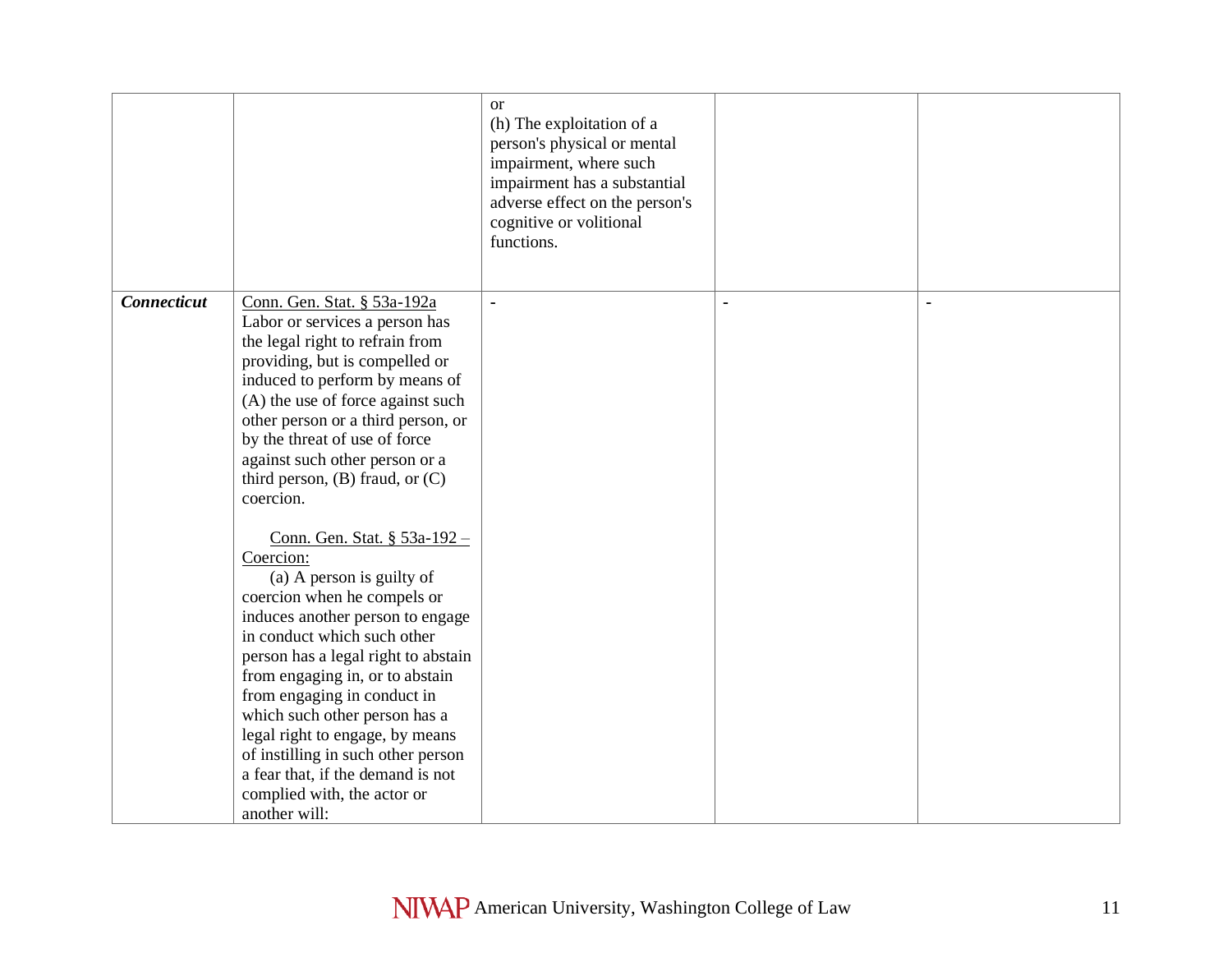|                 | (1) Commit any criminal                 |  |  |
|-----------------|-----------------------------------------|--|--|
|                 | offense; or                             |  |  |
|                 | (2) accuse any person of a              |  |  |
|                 | criminal offense; or                    |  |  |
|                 | (3) expose any secret                   |  |  |
|                 | tending to subject any person           |  |  |
|                 | to hatred, contempt or ridicule,        |  |  |
|                 | or to impair any person's credit        |  |  |
|                 | or business repute; or                  |  |  |
|                 | (4) take or withhold action as an       |  |  |
|                 | official, or cause an official to       |  |  |
|                 | take or withhold action.                |  |  |
| <b>Delaware</b> | 11 Del. C. § 787(5)                     |  |  |
|                 | "Forced labor or services"              |  |  |
|                 | means labor, $^{17}$ as defined in this |  |  |
|                 | section, or services, as defined in     |  |  |
|                 | this section, that are performed or     |  |  |
|                 | provided by another person and          |  |  |
|                 | are obtained or maintained              |  |  |
|                 | through coercion as enumerated          |  |  |
|                 | in paragraph $(b)(1)$ of this           |  |  |
|                 | section;                                |  |  |
|                 |                                         |  |  |
|                 | $(b)(2)$ A person is guilty of forced   |  |  |
|                 | labor if the person knowingly           |  |  |
|                 | uses coercion to compel an              |  |  |
|                 | individual to provide labor or          |  |  |
|                 | services, except where such             |  |  |
|                 | conduct is permissible under            |  |  |
|                 | federal law or law of this State        |  |  |
|                 | other than this act.                    |  |  |
|                 |                                         |  |  |
|                 | 11 Del. C. § 787(2)                     |  |  |
|                 | "Coercion" means:                       |  |  |

<sup>&</sup>lt;sup>17</sup> "Labor or services" means activity having economic or financial value, including commercial sexual activity. Nothing in this definition should be construed to legitimize or legalize prostitution. 11 Del. C. § 787(8).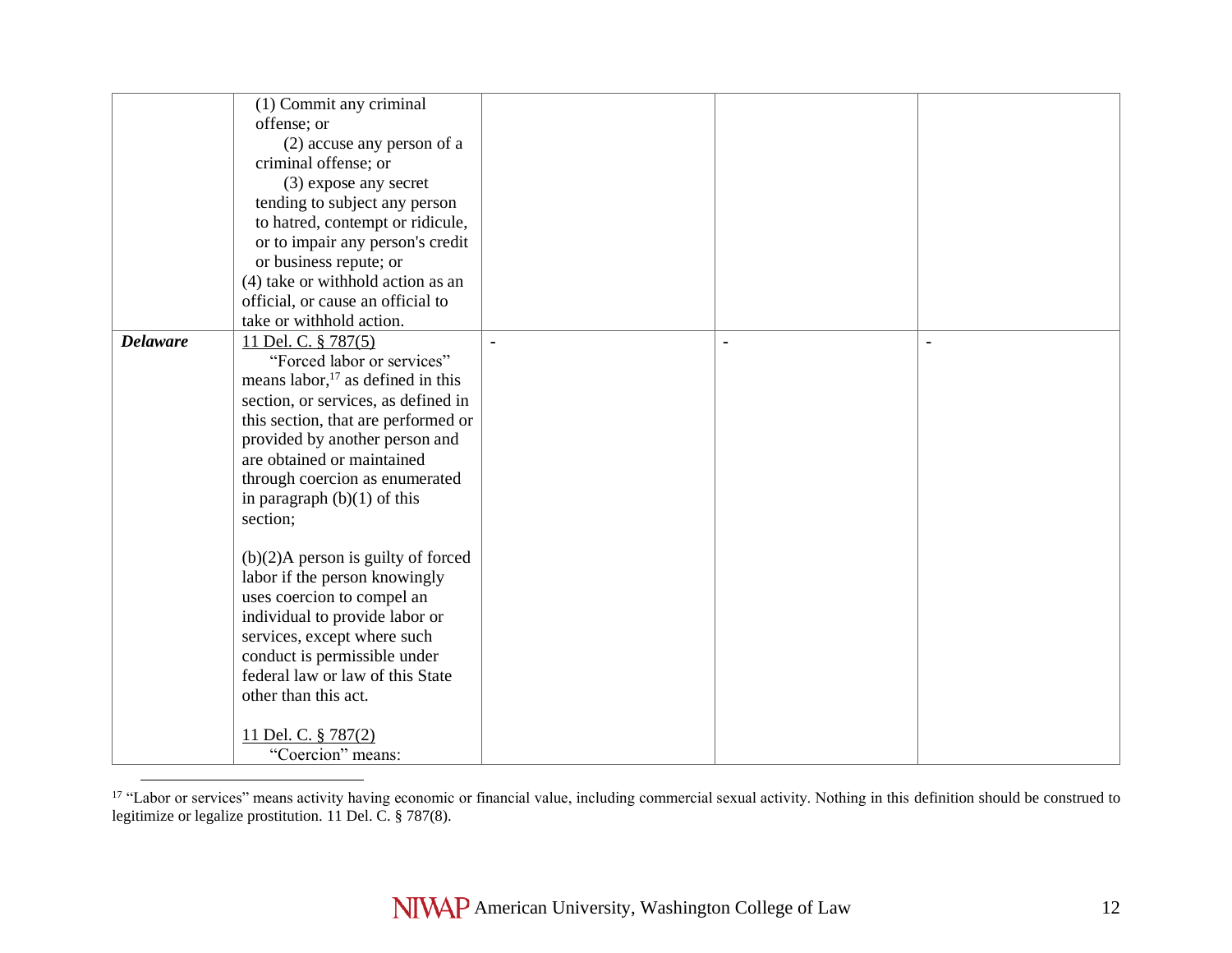| a. The use or threat of force                   |  |  |
|-------------------------------------------------|--|--|
| against, abduction of, serious                  |  |  |
| harm <sup>18</sup> to, or physical restraint of |  |  |
| an individual;                                  |  |  |
| b. The use of a plan, pattern,                  |  |  |
| or statement with intent to cause               |  |  |
| an individual to believe that                   |  |  |
| failure to perform an act will                  |  |  |
| result in the use of force against,             |  |  |
| abduction of, serious harm to, or               |  |  |
| physical restraint of an                        |  |  |
| individual;                                     |  |  |
| c. The abuse or threatened                      |  |  |
| abuse of law or legal process;                  |  |  |
| d. Controlling or threatening                   |  |  |
| to control an individual's access               |  |  |
| to a controlled substance                       |  |  |
| enumerated in $\S$ 4714, $\S$ 4716, $\S$        |  |  |
| 4718, § 4720 or § 4722 of Title                 |  |  |
| 16;                                             |  |  |
| e. The destruction of, taking                   |  |  |
| of, or the threat to destroy or take            |  |  |
| an individual's identification                  |  |  |
| $document19$ or other property;                 |  |  |
| f. Use of debt bondage; $^{20}$                 |  |  |
| g. The use of an individual's                   |  |  |

<sup>&</sup>lt;sup>18</sup> "Serious harm" means harm, whether physical or nonphysical, including psychological, economic, or reputational, to an individual which would compel a reasonable individual of the same background and in the same circumstances to perform or continue to perform labor or services or sexual activity to avoid incurring the harm. 11 Del. C. § 787(12).

<sup>&</sup>lt;sup>19</sup> "Identification document" means a passport, driver's license, immigration document, travel document, or other government-issued identification document, including a document issued by a foreign government, whether actual or purported. 11 Del. C. § 787(7).

<sup>&</sup>lt;sup>20</sup> "Debt bondage" means inducing an individual to provide: a. Commercial sexual activity in payment toward or satisfaction of a real or purported debt; or b. Labor or services in payment toward or satisfaction of a real or purported debt if: 1. The reasonable value of the labor or services is not applied toward the liquidation of the debt; or 2. The length of the labor or services is not limited and the nature of the labor or services is not defined. 11 Del. C. § 787(4).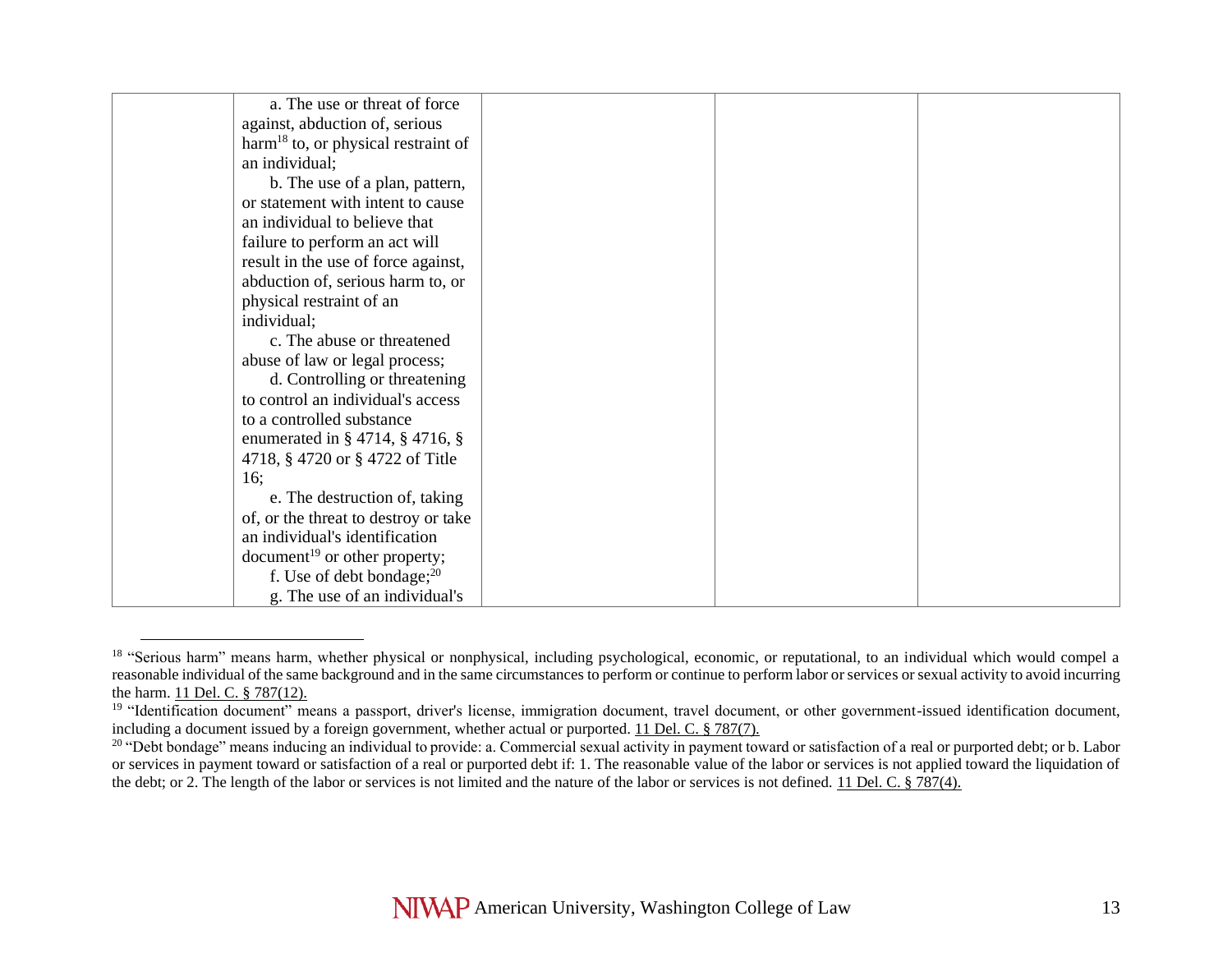|             | physical, cognitive disability or  |  |  |
|-------------|------------------------------------|--|--|
|             | mental impairment, where such      |  |  |
|             | impairment has substantial         |  |  |
|             | adverse effects on the             |  |  |
|             | individual's cognitive or          |  |  |
|             | volitional functions; or           |  |  |
|             | h. The commission of civil or      |  |  |
|             | criminal fraud;                    |  |  |
| District of | 2021 DC L.B. 416 § 22 A 2601       |  |  |
| Columbia    | (a) The Revised Criminal Code      |  |  |
|             | Act of 2021:                       |  |  |
|             | (a) An actor commits forced        |  |  |
|             | labor when the actor:              |  |  |
|             | (1) Knowingly causes a person to   |  |  |
|             | provide services; (2) By means     |  |  |
|             | of debt bondage or making an       |  |  |
|             | explicit or implicit coercive      |  |  |
|             | threat.                            |  |  |
|             | (b) An actor does not commit an    |  |  |
|             | offense under this section for, in |  |  |
|             |                                    |  |  |
|             | fact, communicating that any       |  |  |
|             | person will engage in legal        |  |  |
|             | employment actions, such as        |  |  |
|             | threats of termination, demotion,  |  |  |
|             | reduced pay or benefits, or        |  |  |
|             | scheduling changes, in order to    |  |  |
|             | compel an employee to provide      |  |  |
|             | labor or services.                 |  |  |
|             |                                    |  |  |
|             | 2021 DC L.B. 416 § 22 A 101        |  |  |
|             | (17)                               |  |  |
|             | "Coercive threat" means a          |  |  |
|             | communication that, unless the     |  |  |
|             | complainant complies, any          |  |  |
|             | person will do any of the          |  |  |
|             | following:                         |  |  |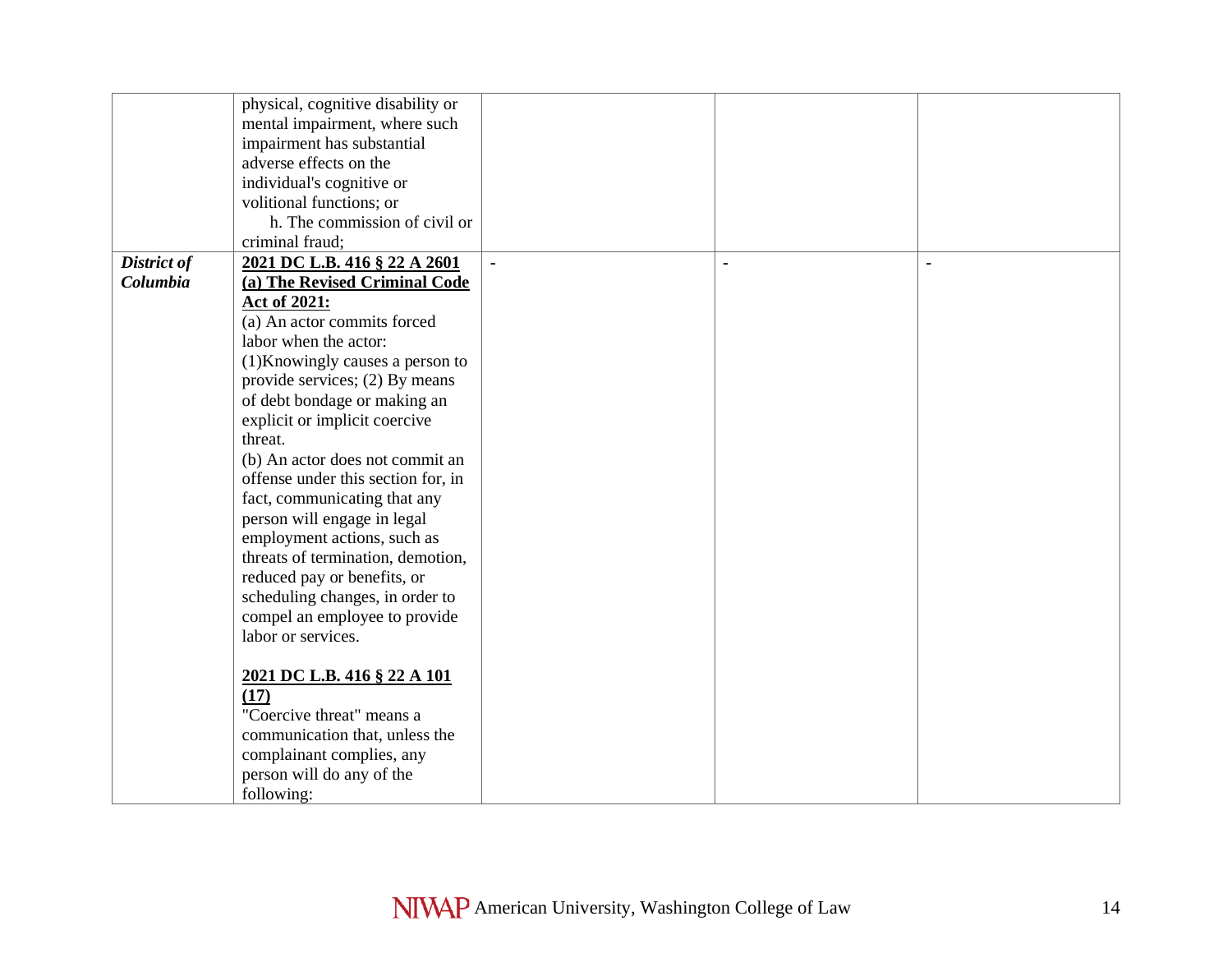| (A) Engage in conduct that, in       |  |  |
|--------------------------------------|--|--|
| fact, constitutes:                   |  |  |
| (i) An offense against persons       |  |  |
| under Chapter 2 of this title; or    |  |  |
| (ii) A property offense under        |  |  |
| Chapter 3 of this title;             |  |  |
| (B) Take or withhold action as a     |  |  |
| public official, or cause a public   |  |  |
| official to take or withhold         |  |  |
| action;                              |  |  |
| (C) Accuse a person of a crime;      |  |  |
| (D) Expose a secret, publicize an    |  |  |
| asserted fact, or distribute a       |  |  |
| photograph, video or audio           |  |  |
| recording, regardless of the truth   |  |  |
| or authenticity of the secret, fact, |  |  |
| or item, that tends to subject       |  |  |
| another person to, or perpetuate:    |  |  |
| (i) Hatred, contempt, ridicule, or   |  |  |
| other significant injury to          |  |  |
| personal reputation; or              |  |  |
| (ii) Significant injury to credit or |  |  |
| business reputation;                 |  |  |
| (E) Notify a federal, state, or      |  |  |
| local government agency or           |  |  |
| official of, or publicize, another   |  |  |
| person's immigration or              |  |  |
| citizenship status;                  |  |  |
| (F) Restrict a person's access to    |  |  |
| either a controlled substance that   |  |  |
| the person owns or a prescription    |  |  |
| medication that the person owns;     |  |  |
| <sub>or</sub>                        |  |  |
| (G) Cause any harm that is           |  |  |
| sufficiently serious, under all the  |  |  |
| circumstances, to compel a           |  |  |
| reasonable person of the same        |  |  |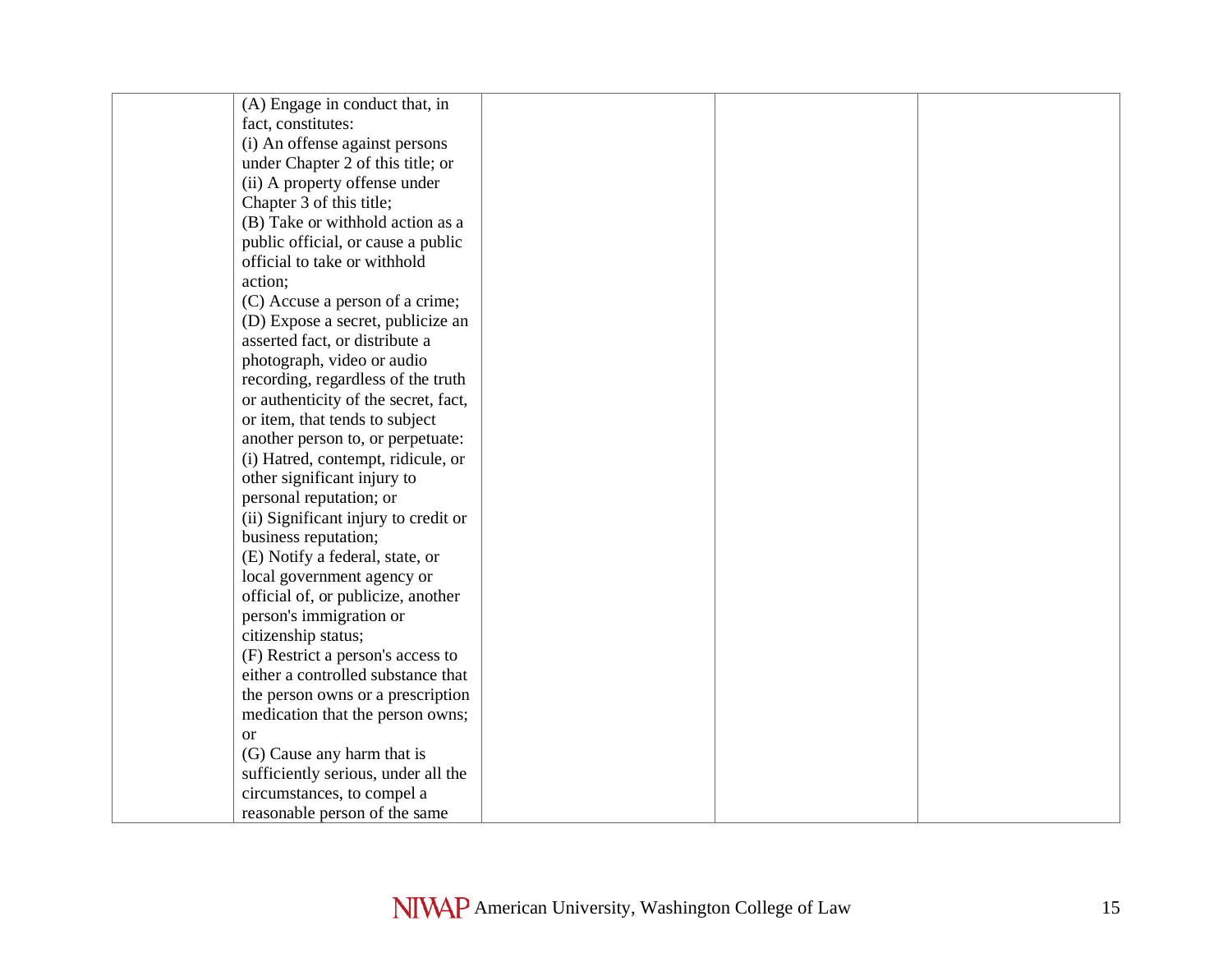| <b>Florida</b><br>Fla. Stat. § 787.06<br>$\blacksquare$<br>$\blacksquare$<br>$\blacksquare$ | circumstances as the complainant | to comply.<br>2021 DC L.B. 416 § 22 A 101<br>(32)<br>"Debt bondage" means the status<br>or condition of a person who<br>provides services or commercial<br>sex acts, for a real or alleged<br>debt, where:<br>(A) The value of the services or<br>commercial sex acts, as<br>reasonably assessed, is not<br>applied toward the liquidation of<br>the debt;<br>(B) The length and nature of the<br>services or commercial sex acts<br>are not respectively limited and<br>defined; or<br>(C) The amount of the debt does<br>not reasonably reflect the value<br>of the items or services for which<br>the debt was incurred. |  |  |  |
|---------------------------------------------------------------------------------------------|----------------------------------|-----------------------------------------------------------------------------------------------------------------------------------------------------------------------------------------------------------------------------------------------------------------------------------------------------------------------------------------------------------------------------------------------------------------------------------------------------------------------------------------------------------------------------------------------------------------------------------------------------------------------------|--|--|--|
|---------------------------------------------------------------------------------------------|----------------------------------|-----------------------------------------------------------------------------------------------------------------------------------------------------------------------------------------------------------------------------------------------------------------------------------------------------------------------------------------------------------------------------------------------------------------------------------------------------------------------------------------------------------------------------------------------------------------------------------------------------------------------------|--|--|--|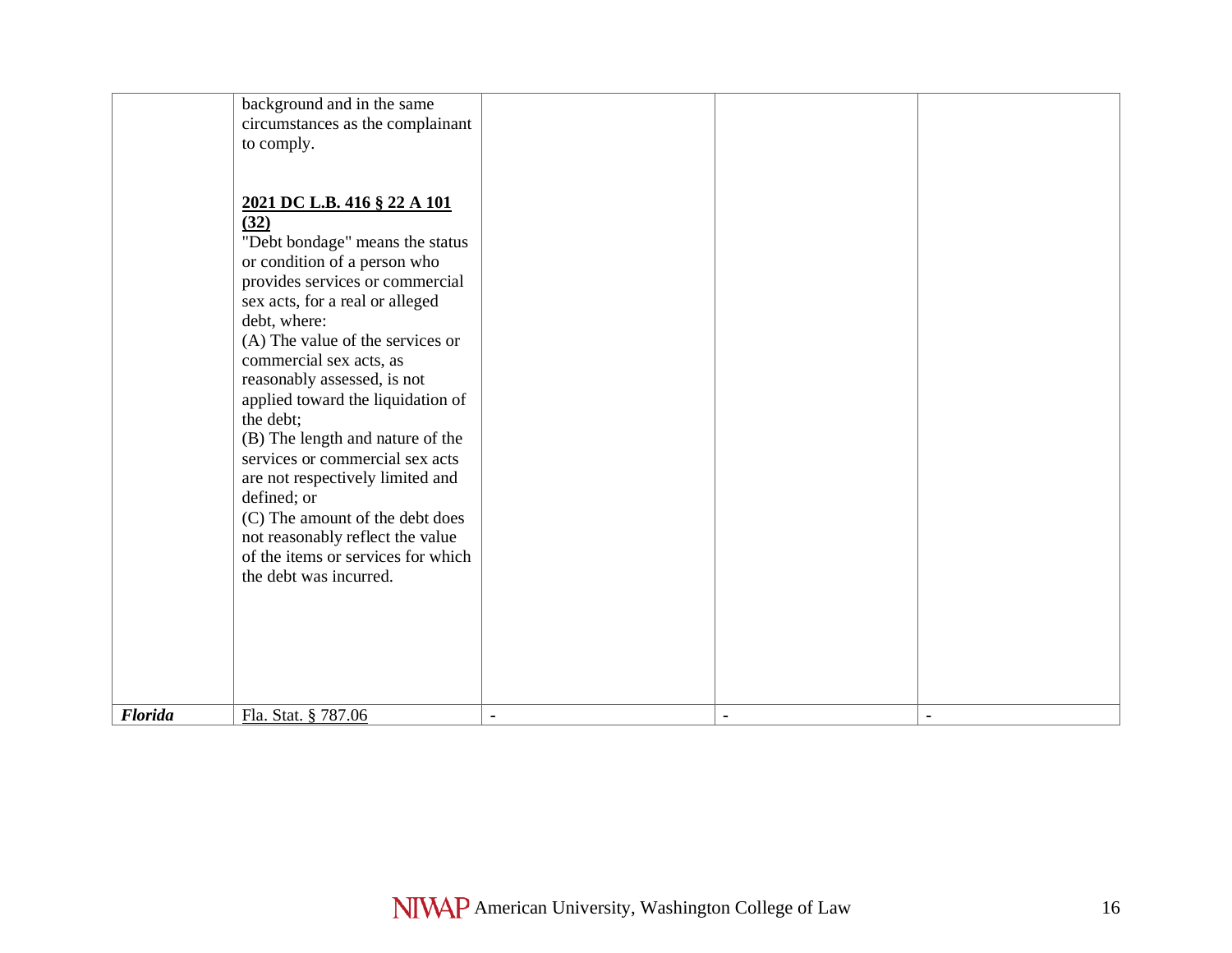| Forced Labor refers to labor <sup>21</sup> or |                                    |  |  |
|-----------------------------------------------|------------------------------------|--|--|
|                                               |                                    |  |  |
| services <sup>22</sup> performed under        |                                    |  |  |
| coercion.                                     |                                    |  |  |
|                                               |                                    |  |  |
| Fla. Stat. $§ 787.06(2)(a)$                   |                                    |  |  |
|                                               |                                    |  |  |
| "Coercion" means:                             |                                    |  |  |
| (1) Using or threatening to use               |                                    |  |  |
| physical force against any                    |                                    |  |  |
| person;                                       |                                    |  |  |
| (2) Restraining, isolating, or                |                                    |  |  |
| confining or threatening to                   |                                    |  |  |
|                                               |                                    |  |  |
| restrain, isolate, or confine any             |                                    |  |  |
| person without lawful authority               |                                    |  |  |
| and against her or his will;                  |                                    |  |  |
| (3) Using lending or other credit             |                                    |  |  |
| methods to establish a debt by                |                                    |  |  |
| any person when labor or                      |                                    |  |  |
|                                               | services are pledged as a security |  |  |
| for the debt, if the value of the             |                                    |  |  |
| labor or services as reasonably               |                                    |  |  |
| assessed is not applied toward                |                                    |  |  |
| the liquidation of the debt, the              |                                    |  |  |
| length and nature of the labor or             |                                    |  |  |
| services are not respectively                 |                                    |  |  |
| limited and defined;                          |                                    |  |  |
| (4) Destroying, concealing,                   |                                    |  |  |
| removing, confiscating,                       |                                    |  |  |
| withholding, or possessing any                |                                    |  |  |
|                                               |                                    |  |  |
| actual or purported passport,                 |                                    |  |  |
| visa, or other immigration                    |                                    |  |  |

<sup>&</sup>lt;sup>21</sup> "Labor" means work of economic or financial value. 787.06. Human trafficking, FL ST § 787.06 (2)(e).

<sup>&</sup>lt;sup>22</sup> "Services" means any act committed at the behest of, under the supervision of, or for the benefit of another. The term includes, but is not limited to, forced marriage, servitude, or the removal of organs. 787.06. Human trafficking, FL ST § 787.06 (2)(h)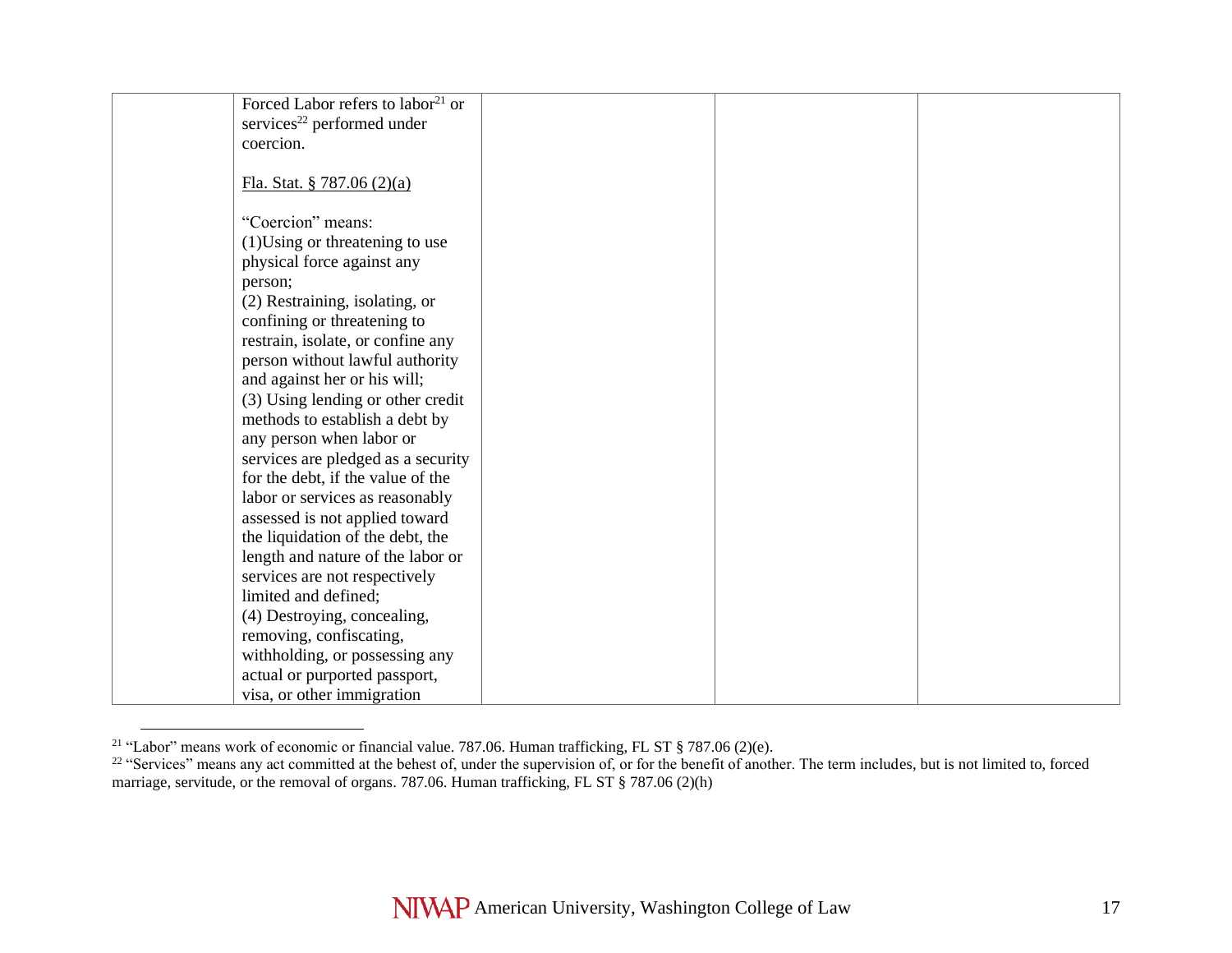| document, or any other actual or                   |  |
|----------------------------------------------------|--|
| purported government                               |  |
| identification document, of any                    |  |
| person;                                            |  |
| (5) Causing or threatening to                      |  |
| cause financial harm <sup>23</sup> to any          |  |
| person;                                            |  |
| (6) Enticing or luring any person                  |  |
| by fraud or deceit; or                             |  |
| (7) Providing a controlled                         |  |
| substance as outlined in Schedule                  |  |
| I or Schedule II of s. 893.03 to                   |  |
| any person for the purpose of                      |  |
| exploitation of that person.                       |  |
|                                                    |  |
| Georgia<br>O.C.G.A. § 16-5-46 –(3) "Labor          |  |
| servitude" means work or                           |  |
| service of economic or financial                   |  |
| value which is performed or                        |  |
| provided by another person and                     |  |
| is induced or obtained by                          |  |
| coercion <sup>24</sup> or deception. <sup>25</sup> |  |

<sup>&</sup>lt;sup>23</sup> "Financial harm" includes extortionate extension of credit, loan sharking as defined in s. 687.071, or employment contracts that violate the statute of frauds as provided in s. 725.01.787.06. Human trafficking, FL ST § 787.06 (2)(c)

 $24$  (1) "Coercion" means: (A) Causing or threatening to cause bodily harm to any individual, physically restraining or confining any individual, or threatening to physically restrain or confine any individual; (B) Exposing or threatening to expose any fact or information or disseminating or threatening to disseminate any fact or information that would tend to subject an individual to criminal or immigration proceedings, hatred, contempt, or ridicule; (C) Destroying, concealing, removing, confiscating, or possessing any actual or purported passport or other immigration document, or any other actual or purported government identification document, of any individual; (D) Providing a controlled substance to such individual for the purpose of compelling such individual to engage in labor or sexual servitude against his or her will; or (E) Causing or threatening to cause financial harm to any individual or using financial control over any individual. (2) "Controlled substance" shall have the same meaning as set forth in Code Section 16-13-21.§ 16-5-46. Trafficking a person for labor or sexual servitude, GA ST § 16-5-46.  $25$  (3) "Deception" means: (A) Creating or confirming another's impression of an existing fact or past event which is false and which the accused knows or believes to be false;(B) Maintaining the status or condition of an individual arising from a pledge by such individual of his or her personal services as security for a debt, if the value of those services as reasonably assessed is not applied toward the liquidation of the debt or the length and nature of those services are not respectively limited and defined, or preventing an individual from acquiring information pertinent to the disposition of such debt; or(C) Promising benefits or the performance of services which the accused does not intend to deliver or perform or knows will not be delivered or performed. Evidence of failure to deliver benefits or perform services standing alone shall not be sufficient to authorize a conviction under this Code section.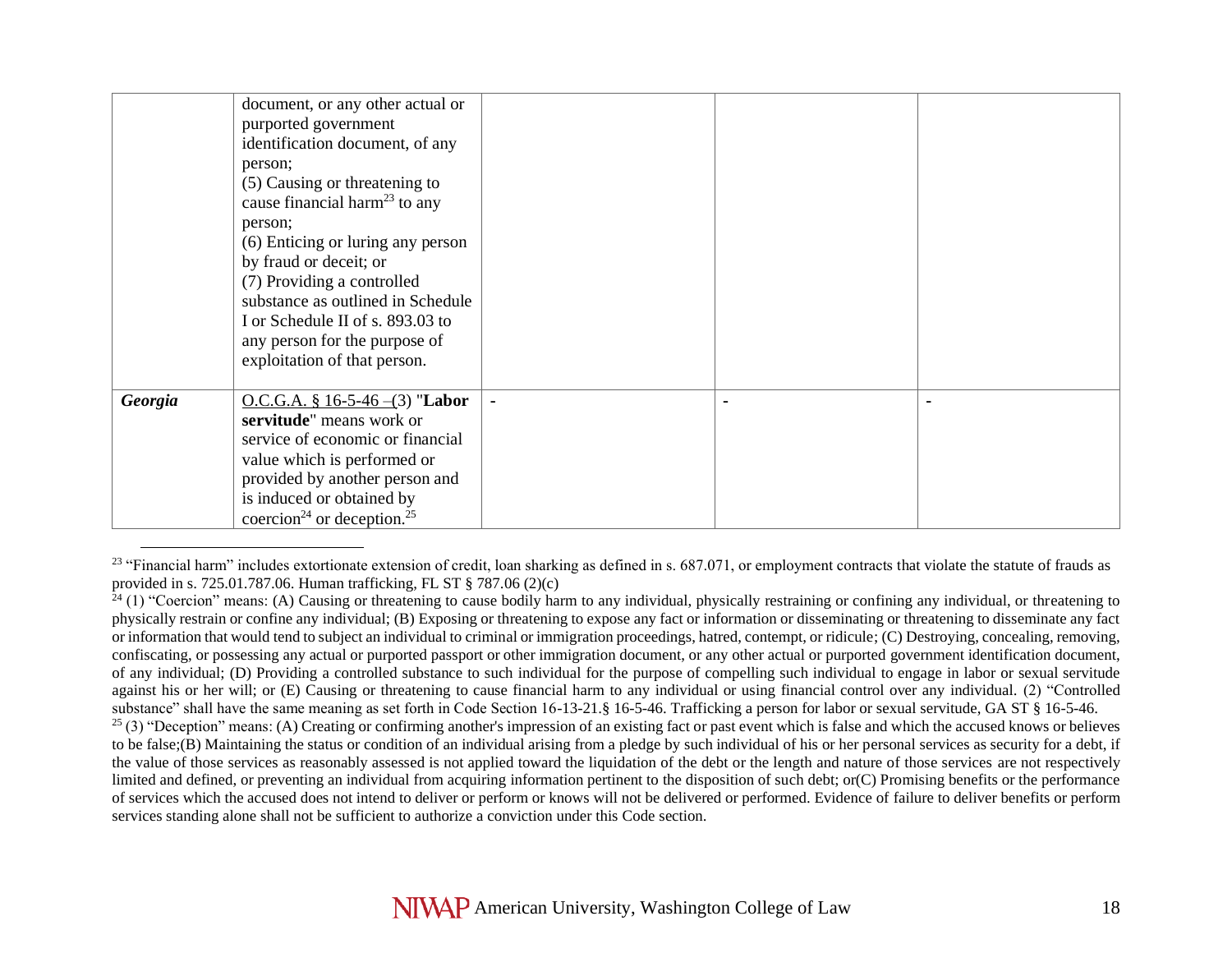| Hawaii | HRS $§$ 707-781-                                       | $\blacksquare$ | $\blacksquare$ | $\blacksquare$ |
|--------|--------------------------------------------------------|----------------|----------------|----------------|
|        | Labor <sup>26</sup> or services <sup>27</sup> a person |                |                |                |
|        | performs compelled by one of                           |                |                |                |
|        | the following:                                         |                |                |                |
|        | (a) Any of the acts                                    |                |                |                |
|        | constituting extortion as                              |                |                |                |
|        | described in section 707-764,                          |                |                |                |
|        | except that for purposes of this                       |                |                |                |
|        | paragraph "labor" and                                  |                |                |                |
|        | "services" shall be as defined                         |                |                |                |
|        | in section 707-780;                                    |                |                |                |
|        | (b) The acts constituting                              |                |                |                |
|        | kidnapping as described in                             |                |                |                |
|        | section $707-720(1)(a)$ through                        |                |                |                |
|        | (g), except that for purposes of                       |                |                |                |
|        | this paragraph "labor" and                             |                |                |                |
|        | "services" shall be as defined                         |                |                |                |
|        | in section 707-780;                                    |                |                |                |
|        | (c) The acts described in                              |                |                |                |
|        | section 707-721(1) or 707-722,                         |                |                |                |
|        | relating to unlawful                                   |                |                |                |
|        | imprisonment;                                          |                |                |                |
|        | (d) The acts described in                              |                |                |                |
|        | section 707-730, 707-731, or                           |                |                |                |
|        | 707-732, relating to sexual                            |                |                |                |
|        | assault in the first, second, or                       |                |                |                |
|        | third degree;                                          |                |                |                |

<sup>&</sup>lt;sup>26</sup> "Labor" means work of economic or financial value. Prostitution-related and obscenity-related activities as set forth in chapter 712 are not forms of "labor" under this part. [§ 707-780]. Definitions, HI ST § 707-780.

<sup>&</sup>lt;sup>27</sup> "Services" means a relationship between a person and the actor in which the person performs activities under the supervision of or for the benefit of the actor or a third party. Prostitution-related and obscenity-related activities as set forth in chapter 712 are not forms of "services" under this part. [§ 707-780]. Definitions, HI ST § 707-780.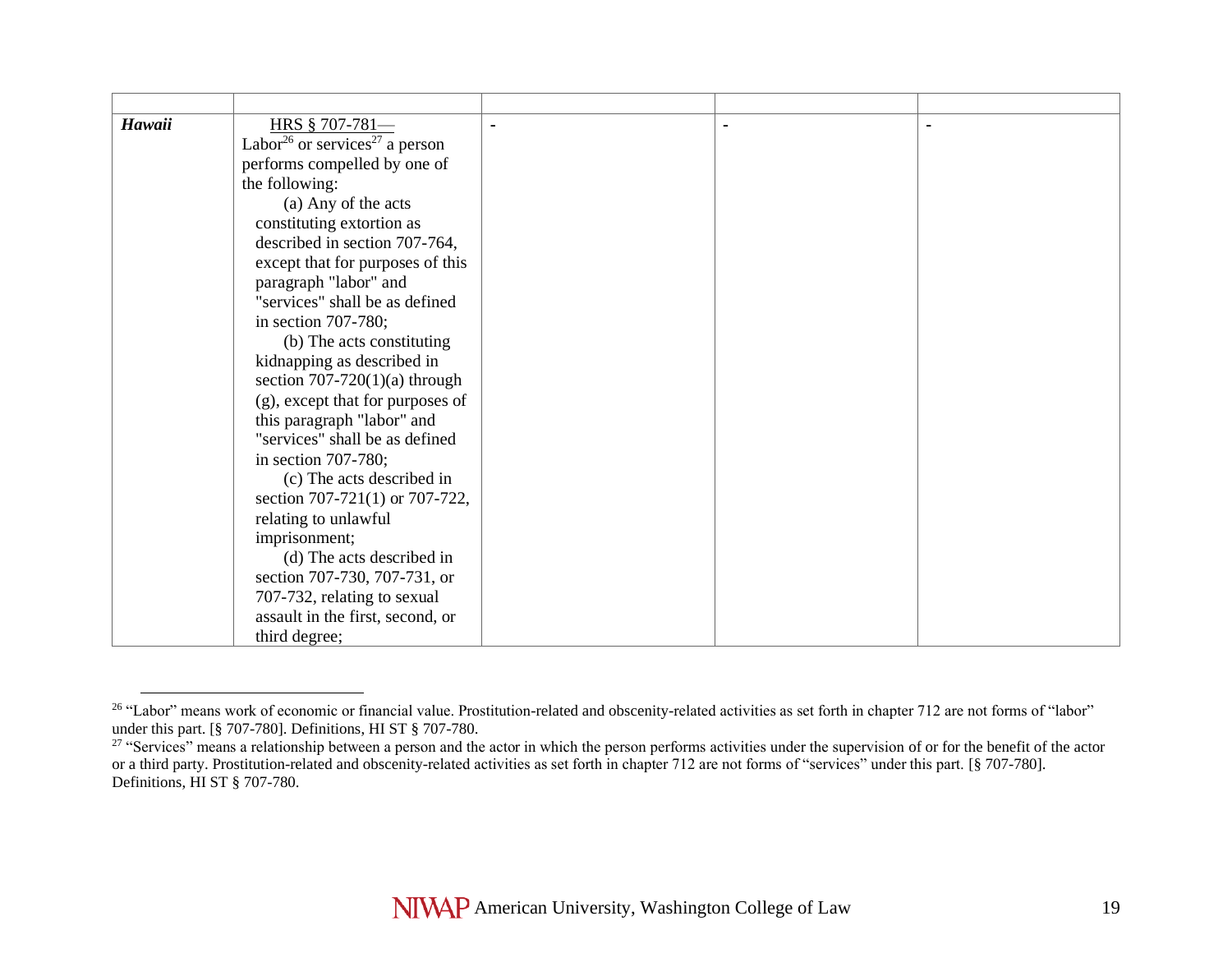| (e) Force, deadly force, or        |  |  |
|------------------------------------|--|--|
| unlawful force;                    |  |  |
| (f) The acts described in          |  |  |
| the definition of deception        |  |  |
| pursuant to section 708-800, or    |  |  |
| fraud, which means making          |  |  |
| material false statements,         |  |  |
| misstatements, or omissions to     |  |  |
| induce or maintain the person      |  |  |
| to engage or continue to           |  |  |
| engage in the labor or services;   |  |  |
| (g) Requiring that labor or        |  |  |
| services be performed to retire,   |  |  |
| repay, or service a real or        |  |  |
| purported debt, if performing      |  |  |
| the labor or services is the       |  |  |
| exclusive method allowed to        |  |  |
| retire, repay, or service the debt |  |  |
| and the indebted person is         |  |  |
| required to repay the debt with    |  |  |
| direct labor in place of           |  |  |
| currency; provided that this       |  |  |
| shall not include labor or         |  |  |
| services performed by a child      |  |  |
| for the child's parent or          |  |  |
| guardian;                          |  |  |
| (h) The acts described in          |  |  |
| either section 707-710, 707-       |  |  |
| 711, or 707-712, relating to       |  |  |
| assault;                           |  |  |
| (i) Withholding any of the         |  |  |
| person's government-issued         |  |  |
| identification documents with      |  |  |
| the intent to impede the           |  |  |
| movement of the person;            |  |  |
| (j) Using any scheme, plan,        |  |  |
| or pattern intended to cause the   |  |  |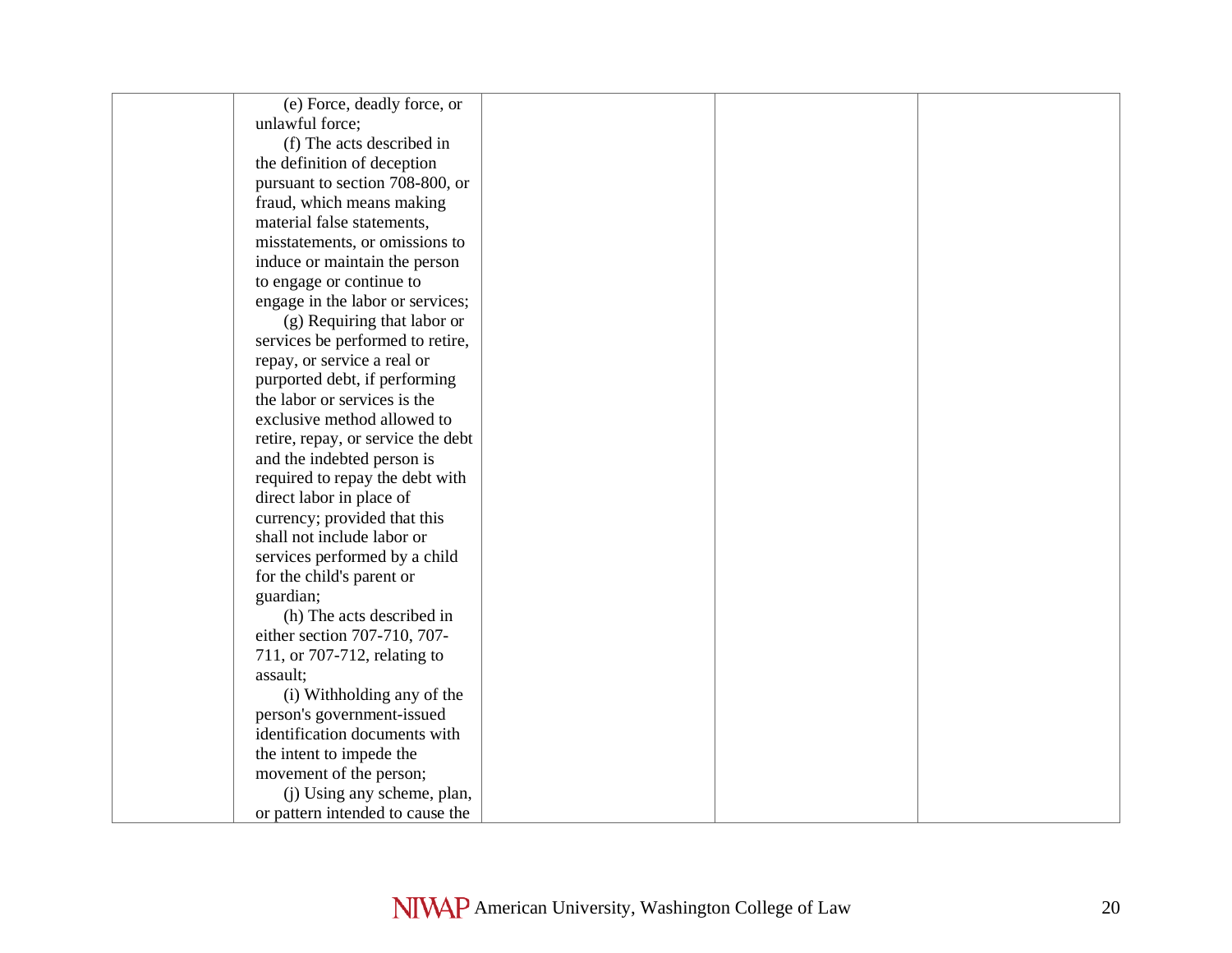|              | person to believe that if the       |                |  |
|--------------|-------------------------------------|----------------|--|
|              | person did not perform the          |                |  |
|              | labor or services, then the         |                |  |
|              | person or a friend or a member      |                |  |
|              | of the person's family would        |                |  |
|              | suffer serious harm, serious        |                |  |
|              | financial loss, or physical         |                |  |
|              | restraint; or                       |                |  |
|              | (k) Using or threatening to use     |                |  |
|              | any form of domination,             |                |  |
|              | restraint, or control over the      |                |  |
|              | person which, given the totality    |                |  |
|              | of the circumstances, would have    |                |  |
|              | the reasonably foreseeable effect   |                |  |
|              | of causing the person to engage     |                |  |
|              | in or to remain engaged in the      |                |  |
|              | labor or services.                  |                |  |
| <b>Idaho</b> | I. C. $§$ 18-8602 -                 | $\blacksquare$ |  |
|              | $(a)(ii)$ The recruitment,          |                |  |
|              | harboring, transportation,          |                |  |
|              | provision, or obtaining of a        |                |  |
|              | person for labor or services,       |                |  |
|              | through the use of force, fraud     |                |  |
|              | or coercion for the purpose of      |                |  |
|              | subjection to involuntary           |                |  |
|              | servitude, peonage, debt            |                |  |
|              | bondage, or slavery.                |                |  |
|              | (b) May include but is not limited  |                |  |
|              | to, the use of the following types  |                |  |
|              | of force, fraud, or coercion:       |                |  |
|              | (i) Threatening serious harm to,    |                |  |
|              | or physical restraint against, that |                |  |
|              | person or a third person;           |                |  |
|              | (ii) Destroying, concealing,        |                |  |
|              | removing, or confiscating any       |                |  |
|              | passport, immigration document,     |                |  |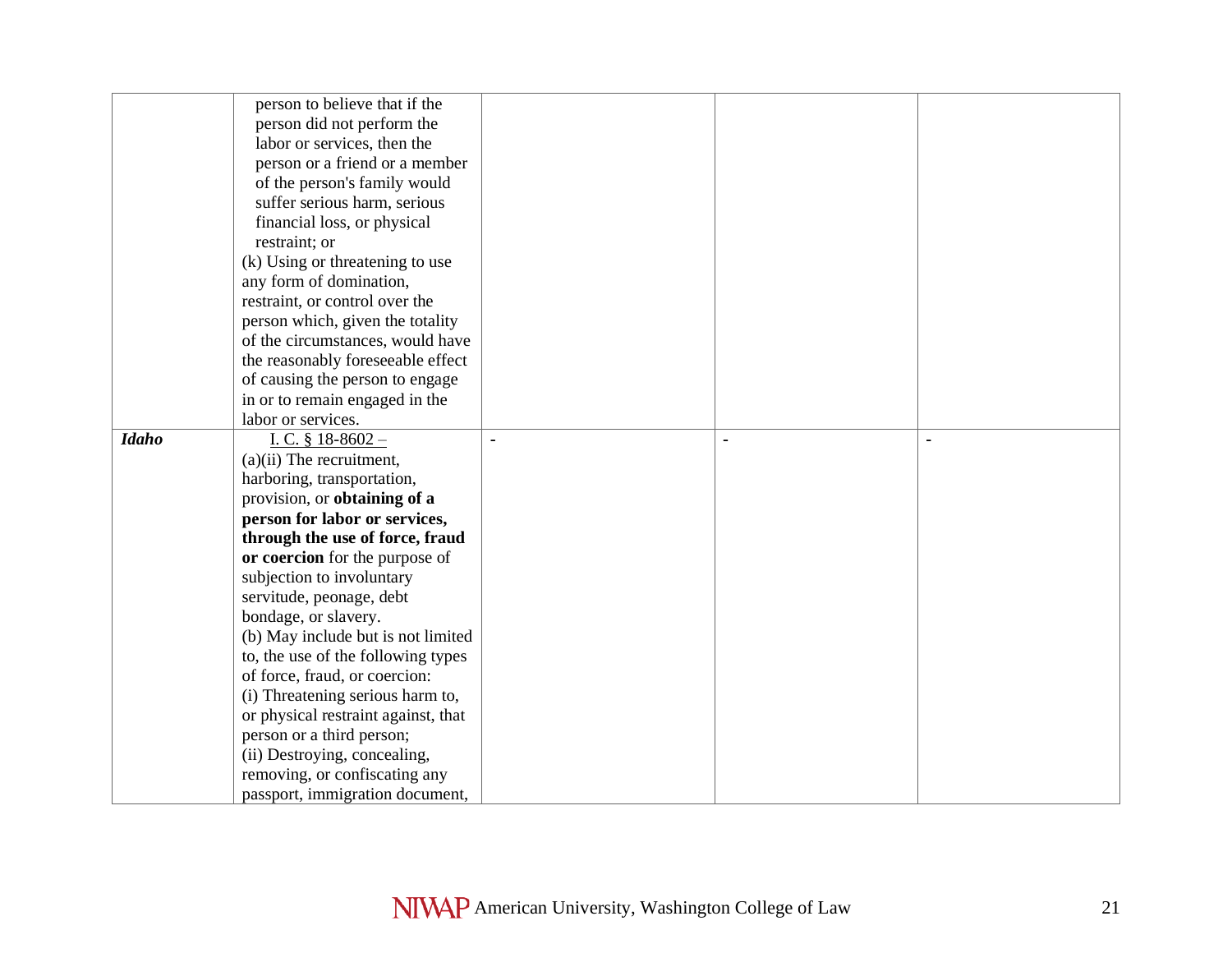|                | or other government-issued         |                                 |  |
|----------------|------------------------------------|---------------------------------|--|
|                | identification document;           |                                 |  |
|                | (iii) Abusing or threatening abuse |                                 |  |
|                | of the law or legal process        |                                 |  |
|                | against the person or a third      |                                 |  |
|                | person;                            |                                 |  |
|                | (iv) Using a condition of a person |                                 |  |
|                | being a debtor due to a pledge of  |                                 |  |
|                | the debtor's personal services or  |                                 |  |
|                | the personal services of a person  |                                 |  |
|                | under the control of the debtor as |                                 |  |
|                | a security for debt where the      |                                 |  |
|                | reasonable value of the services   |                                 |  |
|                | is not applied toward the          |                                 |  |
|                | liquidation of the debt or the     |                                 |  |
|                | length and nature of those         |                                 |  |
|                | services are not respectively      |                                 |  |
|                | limited and defined; or            |                                 |  |
|                | (v) Using a condition of           |                                 |  |
|                | servitude by means of any          |                                 |  |
|                | scheme, plan, or pattern intended  |                                 |  |
|                | to cause a reasonable person to    |                                 |  |
|                | believe that if the person did not |                                 |  |
|                | enter into or continue in a        |                                 |  |
|                | condition of servitude, that       |                                 |  |
|                | person or a third person would     |                                 |  |
|                | suffer serious harm or physical    |                                 |  |
|                | restraint or would be threatened   |                                 |  |
|                | with abuse of legal process.       |                                 |  |
|                |                                    |                                 |  |
| <b>Ilinois</b> |                                    | $$720$ ILCS 5/10-9(b)           |  |
|                |                                    | <b>Involuntary servitude.</b> A |  |
|                |                                    | person commits                  |  |
|                |                                    | involuntary servitude when      |  |
|                |                                    | he or she knowingly             |  |
|                |                                    | subjects, attempts to           |  |
|                |                                    | subject, or engages in a        |  |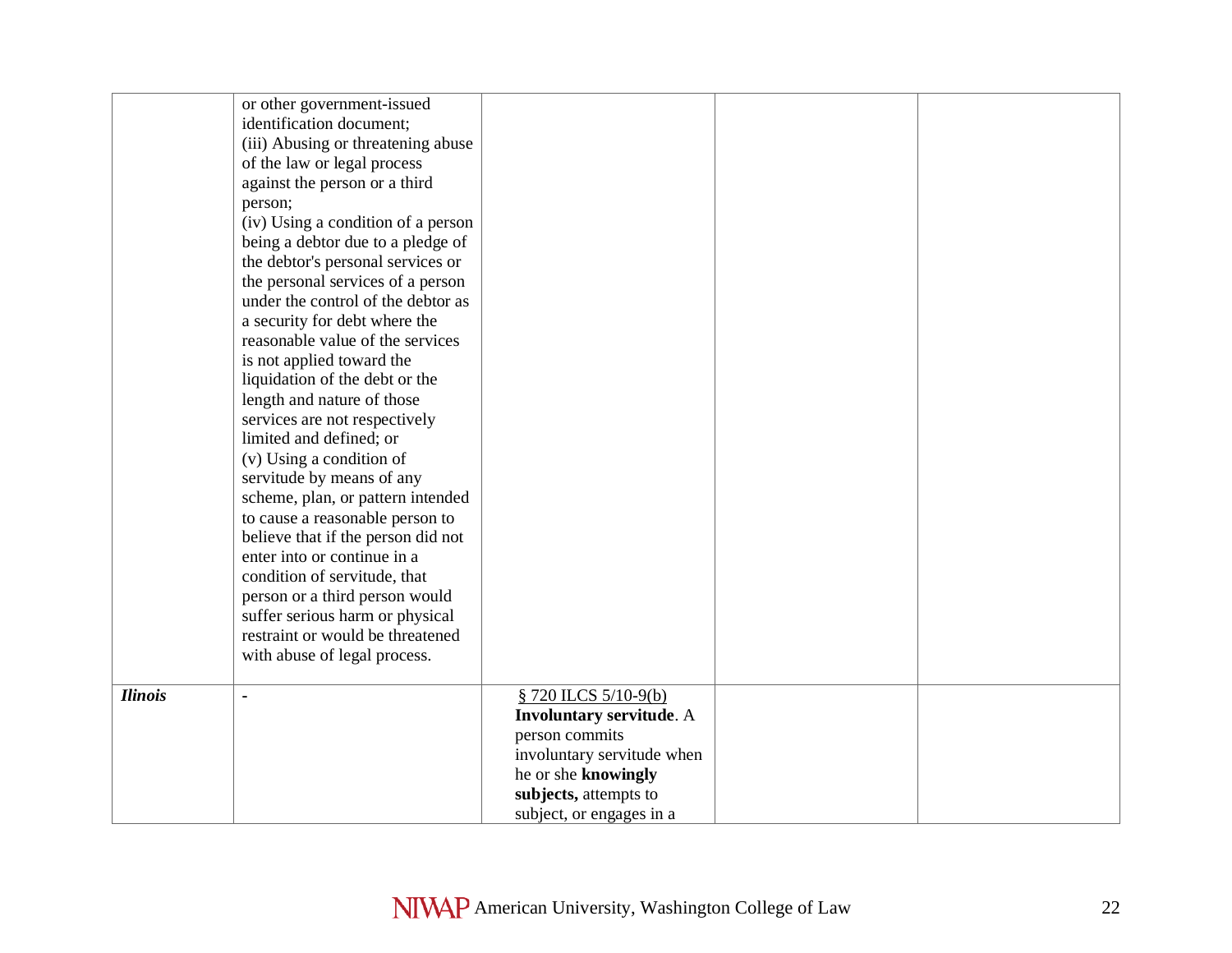| conspiracy to subject                        |  |
|----------------------------------------------|--|
| another person to <b>labor</b> <sup>28</sup> |  |
| or services <sup>29</sup> obtained or        |  |
| maintained through any of                    |  |
| the following means, or                      |  |
| any combination of these                     |  |
| means:                                       |  |
| (1) causes or threatens to                   |  |
| cause physical harm to any                   |  |
| person;                                      |  |
| (2) physically restrains or                  |  |
| threatens to physically restrain             |  |
| another person;                              |  |
| (3) abuses or threatens to                   |  |
| abuse the law or legal process;              |  |
| (4) knowingly destroys,                      |  |
| conceals, removes, confiscates,              |  |
| or possesses any actual or                   |  |
| purported passport or other                  |  |
| immigration document, or any                 |  |
| other actual or purported                    |  |
| government identification                    |  |
| document, of another person;                 |  |
| (5) uses intimidation, or exerts             |  |
| financial control over any                   |  |
| person; or                                   |  |
| (6) uses any scheme, plan, or                |  |
| pattern intended to cause the                |  |
| person to believe that, if the               |  |
| person did not perform the                   |  |

<sup>&</sup>lt;sup>28</sup> "Labor" means work of economic or financial value. Trafficking in persons, involuntary servitude, and related offenses, IL ST CH 720 § 5/10-9 (a)(5). <sup>29</sup> "Services" means activities resulting from a relationship between a person and the actor in which the person performs activities under the supervision of or for the benefit of the actor. Commercial sexual activity and sexually-explicit performances are forms of activities that are "services" under this Section. IL ST CH 720 § 5/10-9(a)(8).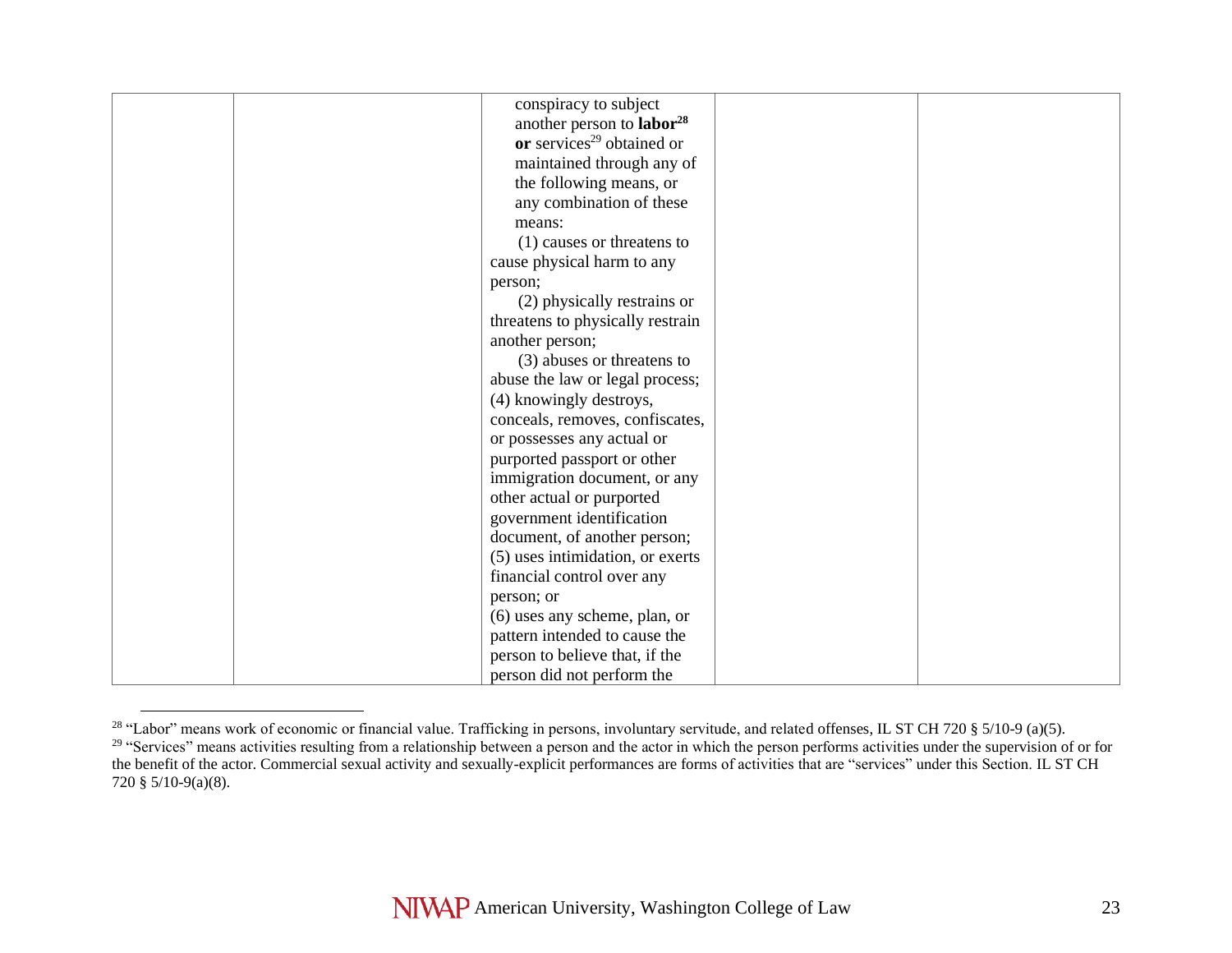| <b>Indiana</b> | <b>Indiana Code refers to forced</b>                           | labor or services, that person or<br>another person would suffer<br>serious harm or physical<br>restraint.<br>Labor relations section of |  |
|----------------|----------------------------------------------------------------|------------------------------------------------------------------------------------------------------------------------------------------|--|
|                | labor and involuntary servitude                                | <b>Indiana Code refers to</b>                                                                                                            |  |
|                | in the context of trafficking,                                 | involuntary servitude in the                                                                                                             |  |
|                | without defining them in that                                  | context of labor relations,                                                                                                              |  |
|                | section.                                                       | without expressly defining it.                                                                                                           |  |
|                |                                                                | IC § 22-6-2-15                                                                                                                           |  |
|                | IC $$35-42-3.5-1-$                                             | Nothing in this chapter shall be                                                                                                         |  |
|                | Promotion of human                                             | construed to require an                                                                                                                  |  |
|                | trafficking; sexual trafficking of                             | individual employee to render                                                                                                            |  |
|                | a minor; human trafficking                                     | labor or service without his                                                                                                             |  |
|                | (a) A person who, by force,                                    | consent, or to make illegal the                                                                                                          |  |
|                | threat of force, or fraud,                                     | quitting of his labor or service                                                                                                         |  |
|                | knowingly or intentionally                                     | or the withdrawal from his                                                                                                               |  |
|                | recruits, harbors, or transports                               | place of employment unless                                                                                                               |  |
|                | another person:                                                | done in concert or by                                                                                                                    |  |
|                | $(1)$ to engage the other                                      | agreement with others. No                                                                                                                |  |
|                | person in:                                                     | court shall have power to issue                                                                                                          |  |
|                | (A) forced labor; or                                           | any process to compel an                                                                                                                 |  |
|                | (B) involuntary                                                | individual employee to render                                                                                                            |  |
|                | servitude;                                                     | labor or service or to remain at                                                                                                         |  |
|                | commits promotion of human                                     | his place of employment                                                                                                                  |  |
|                | trafficking, a Level 4 felony.                                 | without his consent.                                                                                                                     |  |
|                | (d) A person who knowingly<br>or intentionally pays, offers to |                                                                                                                                          |  |
|                | pay, or agrees to pay money or                                 |                                                                                                                                          |  |
|                | other property to another person                               |                                                                                                                                          |  |
|                | for an individual who the person                               |                                                                                                                                          |  |
|                | knows has been forced into:                                    |                                                                                                                                          |  |
|                | (1) forced labor;                                              |                                                                                                                                          |  |
|                | (2) involuntary servitude;                                     |                                                                                                                                          |  |
|                | commits human trafficking.                                     |                                                                                                                                          |  |
|                |                                                                |                                                                                                                                          |  |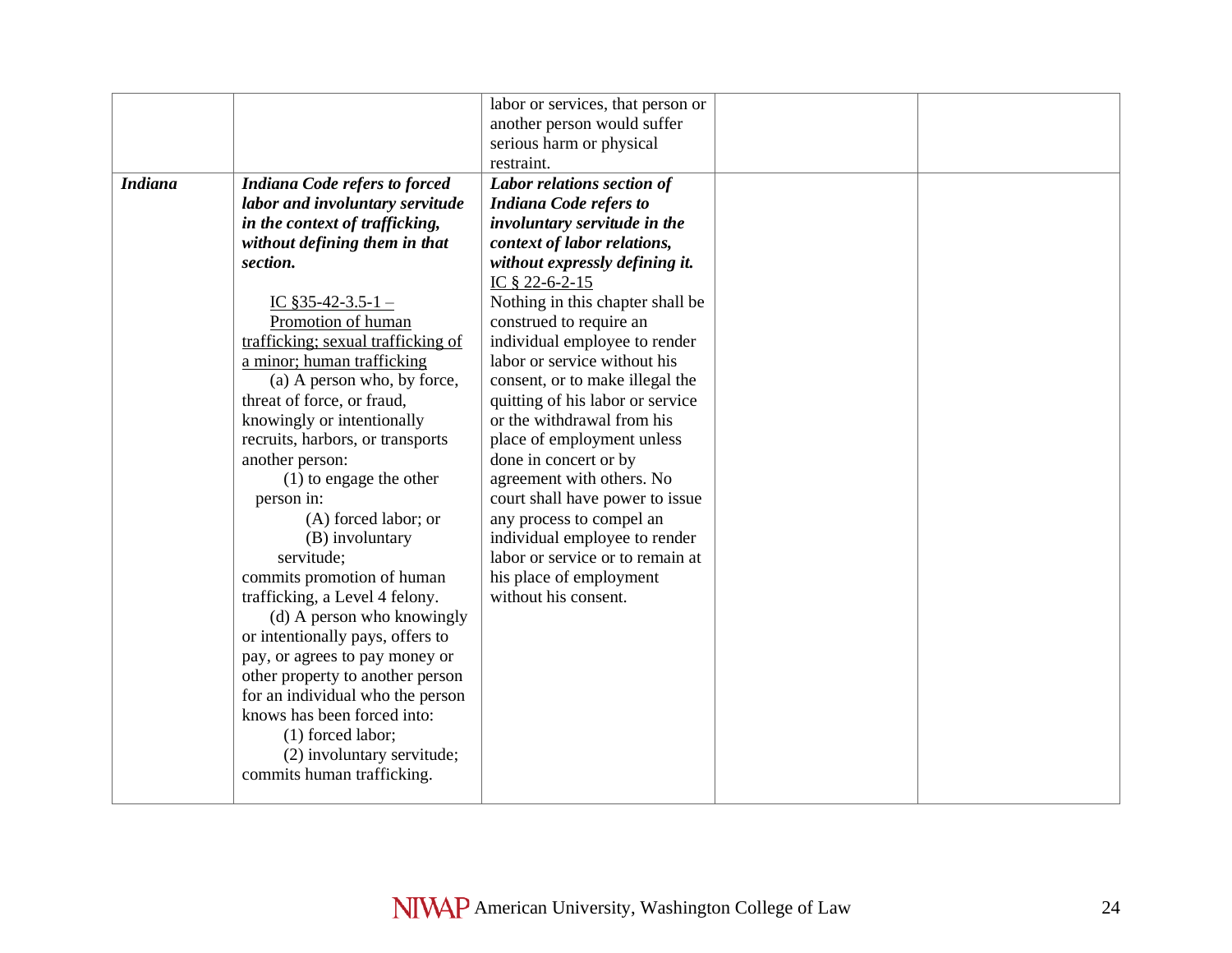|             | IC § 5-22-15-24.2 (a) Public<br>$purchasing-Purchasing$<br>preferences<br>As used in this section, "forced<br>labor" has the meaning set forth<br>in 19 U.S.C. 1307.30                                                                                                                                                                                                                                                                                                                                                                                                                        |                                                                                                                                                                                                                                                                                                                                                                                                                          |                                                                                                                                                               |
|-------------|-----------------------------------------------------------------------------------------------------------------------------------------------------------------------------------------------------------------------------------------------------------------------------------------------------------------------------------------------------------------------------------------------------------------------------------------------------------------------------------------------------------------------------------------------------------------------------------------------|--------------------------------------------------------------------------------------------------------------------------------------------------------------------------------------------------------------------------------------------------------------------------------------------------------------------------------------------------------------------------------------------------------------------------|---------------------------------------------------------------------------------------------------------------------------------------------------------------|
| <b>Iowa</b> | I.C.A. $§ 710A.1 -$<br>Definitions<br>(3)"Forced labor or<br>services" means $labor31$ or<br>services <sup>32</sup> that are performed or<br>provided by another person and<br>that are obtained or maintained<br>through any of the following:<br>(a) Causing or threatening to<br>cause serious physical injury<br>to any person.<br>(b) Physically restraining or<br>threatening to physically<br>restrain another person.<br>(c) Abusing or threatening to<br>abuse the law or legal<br>process.<br>(d) Knowingly destroying,<br>concealing, removing,<br>confiscating, or possessing any | I.C.A. $§ 710A.1 -$<br>Definitions<br>$(5)$ "Involuntary"<br>servitude" means a condition<br>of servitude induced by means<br>of any scheme, plan, or pattern<br>intended to cause a person to<br>believe that if the person did<br>not enter into or continue in<br>such condition, that person or<br>another person would suffer<br>serious harm or physical<br>restraint or the threatened<br>abuse of legal process. | I.C.A. $§ 710A.1 -$<br>Definitions<br>(9) "Peonage" means a<br>status or condition of<br>involuntary servitude<br>based upon real or alleged<br>indebtedness. |

<sup>&</sup>lt;sup>30</sup> "Forced labor", as herein used, shall mean all work or service which is exacted from any person under the menace of any penalty for its nonperformance and for which the worker does not offer himself voluntarily. For purposes of this section, the term "forced labor or/and indentured labor" includes forced or indentured child labor. Convict-made goods; importation prohibited, 19 USCA § 1307.

.

<sup>&</sup>lt;sup>31</sup> "Labor" means work of economic or financial value. IA ST § 710A.1

<sup>&</sup>lt;sup>32</sup>"Services" means an ongoing relationship between a person and the actor in which the person performs activities under the supervision of or for the benefit of the actor, including commercial sexual activity and sexually explicit performances. IA ST § 710A.1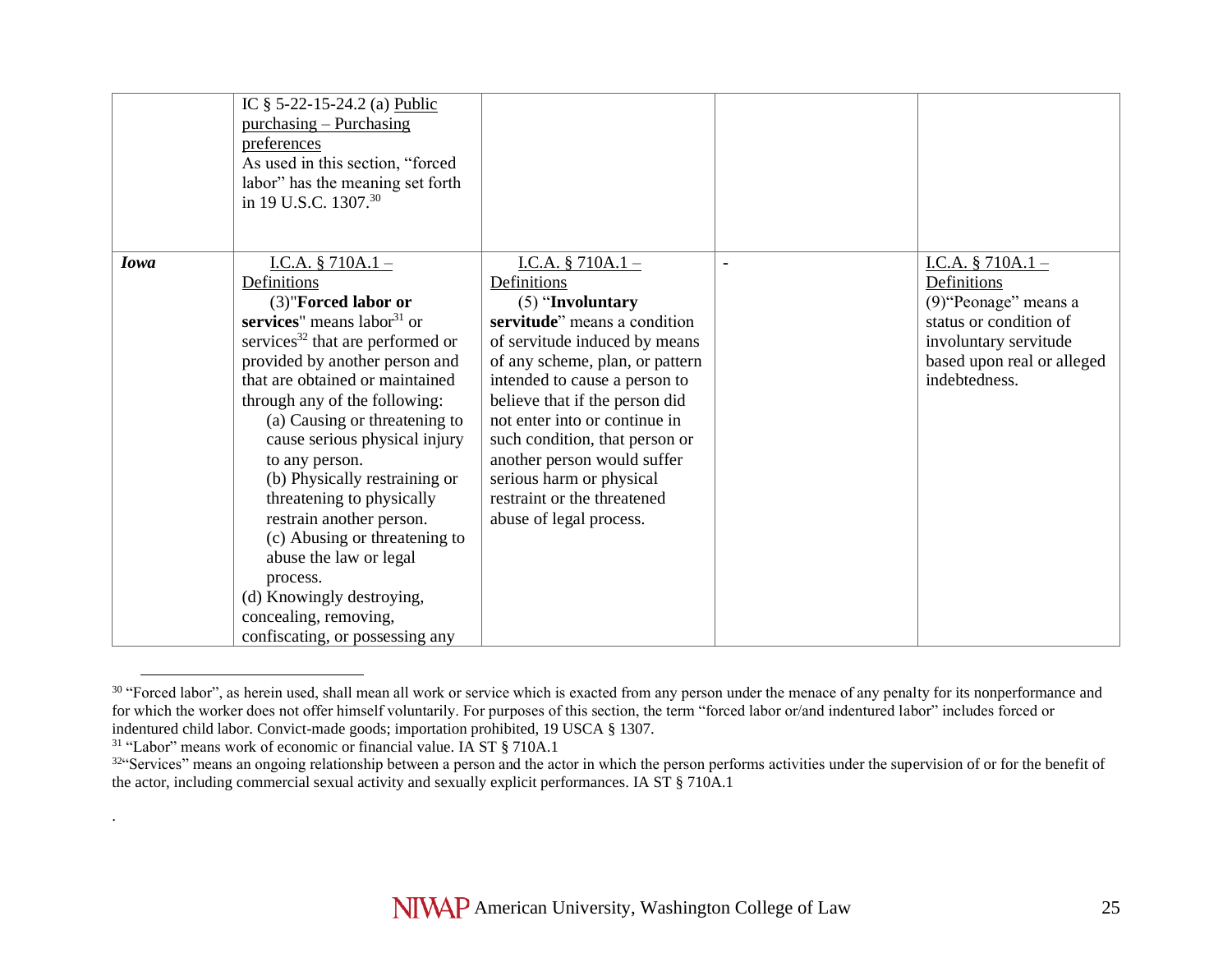| actual or purported passport or        |  |  |
|----------------------------------------|--|--|
| other immigration document, or         |  |  |
| any other actual or purported          |  |  |
| government identification              |  |  |
| document, of another person.           |  |  |
| e. Knowingly providing or              |  |  |
| facilitating the provision of a        |  |  |
| forged, altered, or fraudulent         |  |  |
| license purportedly issued             |  |  |
| pursuant to chapter 152C or 157,       |  |  |
| or a forged, altered, or fraudulent    |  |  |
| government identification, to          |  |  |
| another person in order to force,      |  |  |
| coerce, entice, assist, facilitate, or |  |  |
| permit the other person to             |  |  |
| perform labor or services.             |  |  |
| f. Knowingly forcing,                  |  |  |
| coercing, enticing, assisting,         |  |  |
| facilitating, or permitting another    |  |  |
| person in possession of a forged,      |  |  |
| altered, or fraudulent license         |  |  |
| purportedly issued pursuant to         |  |  |
| chapter 152C or 157, or a forged,      |  |  |
| altered, or fraudulent government      |  |  |
| identification, to produce such        |  |  |
| license or government                  |  |  |
| identification to a peace officer      |  |  |
| upon request of the peace officer      |  |  |
| pursuant to section                    |  |  |
| 152C.5B or 157.4A.                     |  |  |
| g. Knowingly forcing,                  |  |  |
| coercing, intimidating, or             |  |  |
| compelling another person to           |  |  |
| perform an act in violation of         |  |  |
| state or federal law through the       |  |  |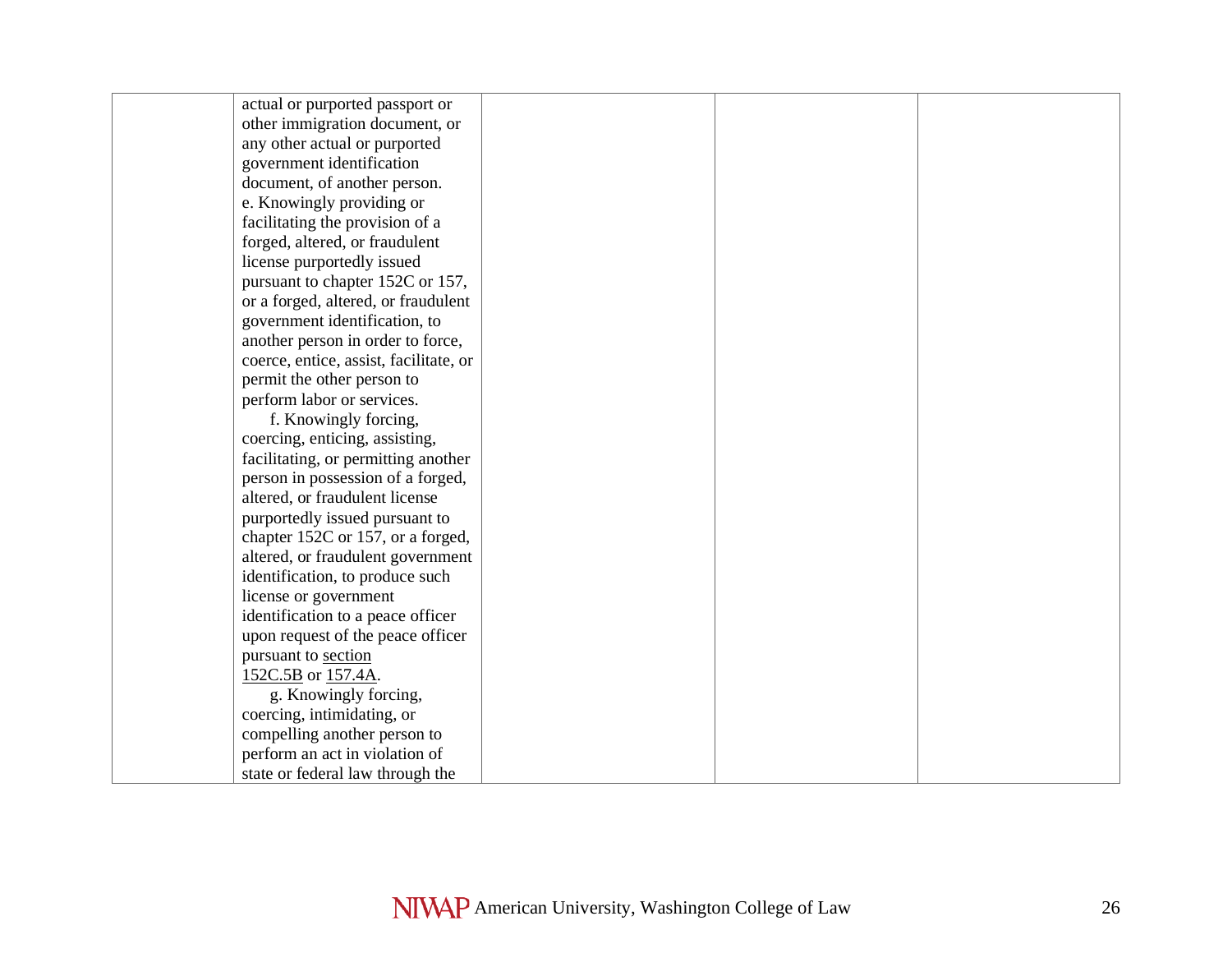|               | use of debt bondage <sup>33</sup> or<br>servitude or as a condition of<br>being allowed to remain in the<br><b>United States.</b>                                                                                                                                                                                                                                                                                                                                                                                                                                                                                             |                                                                                                                         |                |                                                                                                                                                                                                                                                                                                           |
|---------------|-------------------------------------------------------------------------------------------------------------------------------------------------------------------------------------------------------------------------------------------------------------------------------------------------------------------------------------------------------------------------------------------------------------------------------------------------------------------------------------------------------------------------------------------------------------------------------------------------------------------------------|-------------------------------------------------------------------------------------------------------------------------|----------------|-----------------------------------------------------------------------------------------------------------------------------------------------------------------------------------------------------------------------------------------------------------------------------------------------------------|
| <b>Kansas</b> | K.S.A. 21-5426 (a) $(3)$<br>[] labor or services that are<br>performed or provided by<br>another person through any of<br>the following:<br>(A) Causing or threatening to<br>cause physical injury to any<br>person;<br>(B) physically restraining or<br>threatening to physically restrain<br>another person;<br>(C) abusing or threatening to<br>abuse the law or legal process;<br>(D) threatening to withhold food,<br>lodging or clothing; or<br>(E) knowingly destroying,<br>concealing, removing,<br>confiscating or possessing any<br>actual or purported government<br>identification document of<br>another person. | <b>Kansas Statutes mention</b><br>involuntary servitude in the<br>context of human trafficking,<br>but do not define it | $\blacksquare$ | K.S.A. 21-5426 (i) $(2)$<br>"Peonage" means a<br>condition of involuntary<br>servitude in which the<br>victim is forced to work<br>for another person by the<br>use or threat of physical<br>restraint or physical injury,<br>or by the use or threat of<br>coercion through law or<br>the legal process. |
| Kentucky      | KRS § 529.010                                                                                                                                                                                                                                                                                                                                                                                                                                                                                                                                                                                                                 |                                                                                                                         |                | $\blacksquare$                                                                                                                                                                                                                                                                                            |

<sup>&</sup>lt;sup>33</sup> "Debt bondage" means the status or condition of a debtor arising from a pledge of the debtor's personal services or a person under the control of a debtor's personal services as a security for debt if the reasonable value of such services is not applied toward the liquidation of the debt or the length and nature of those services are not respectively limited and defined. IA ST § 710A.1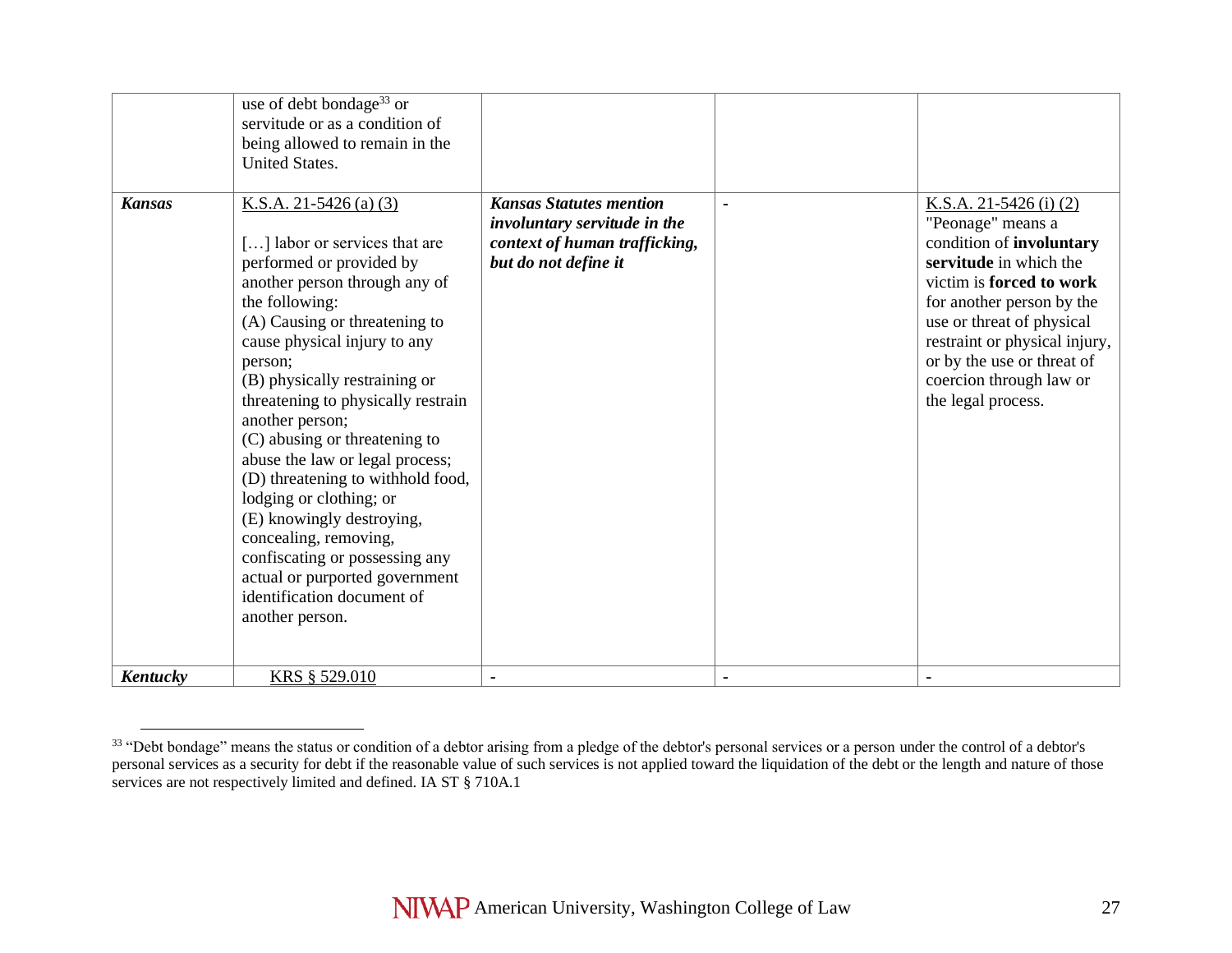| (5) "Forced labor or                         |  |  |
|----------------------------------------------|--|--|
| services" means labor $34$ or                |  |  |
| services <sup>35</sup> that are performed or |  |  |
| provided by another person and               |  |  |
| that are obtained through force,             |  |  |
| fraud, or coercion.                          |  |  |
| (6) "Force, fraud, or coercion"              |  |  |
| includes but is not limited to:              |  |  |
| (a) The use or threat of force               |  |  |
| against, abduction of, restraint, or         |  |  |
| serious harm <sup>36</sup> of an individual; |  |  |
| (b) The abuse or threatened                  |  |  |
| abuse of law or legal process; $37$          |  |  |
| (c) Facilitating, controlling, or            |  |  |
| threatening to control an                    |  |  |
| individual's access to a controlled          |  |  |
| substance;                                   |  |  |
| (d) Knowingly destroying,                    |  |  |
| concealing, removing,                        |  |  |
| confiscating, or possessing, or              |  |  |
| attempting to destroy, conceal,              |  |  |
| remove, confiscate, or possess               |  |  |
| any actual or purported passport             |  |  |
| or other immigration documents               |  |  |
| or any other actual or purported             |  |  |
| governmental identification                  |  |  |

<sup>34</sup> "Labor" means work of economic or financial value; KY ST § 529.010

<sup>&</sup>lt;sup>35</sup> "Services" means an ongoing relationship between a person and the actor in which the person performs activities under the supervision of or for the benefit of the actor; KY ST § 529.010

<sup>&</sup>lt;sup>36</sup> "Serious harm" means any harm, whether physical or nonphysical, including psychological, financial, or reputational harm, that is sufficiently serious to compel a reasonable person to perform or to continue performing commercial sexual activity in order to avoid incurring that harm; KY ST § 529.010

<sup>&</sup>lt;sup>37</sup> "Abuse or threatened abuse of law or legal process" means the use or threatened use of a law or legal process, whether administrative, civil, or criminal, in any manner or for any purpose for which the law was not designed, in order to exert pressure on another person to cause that person to take some action or refrain from taking some action; KY ST § 529.010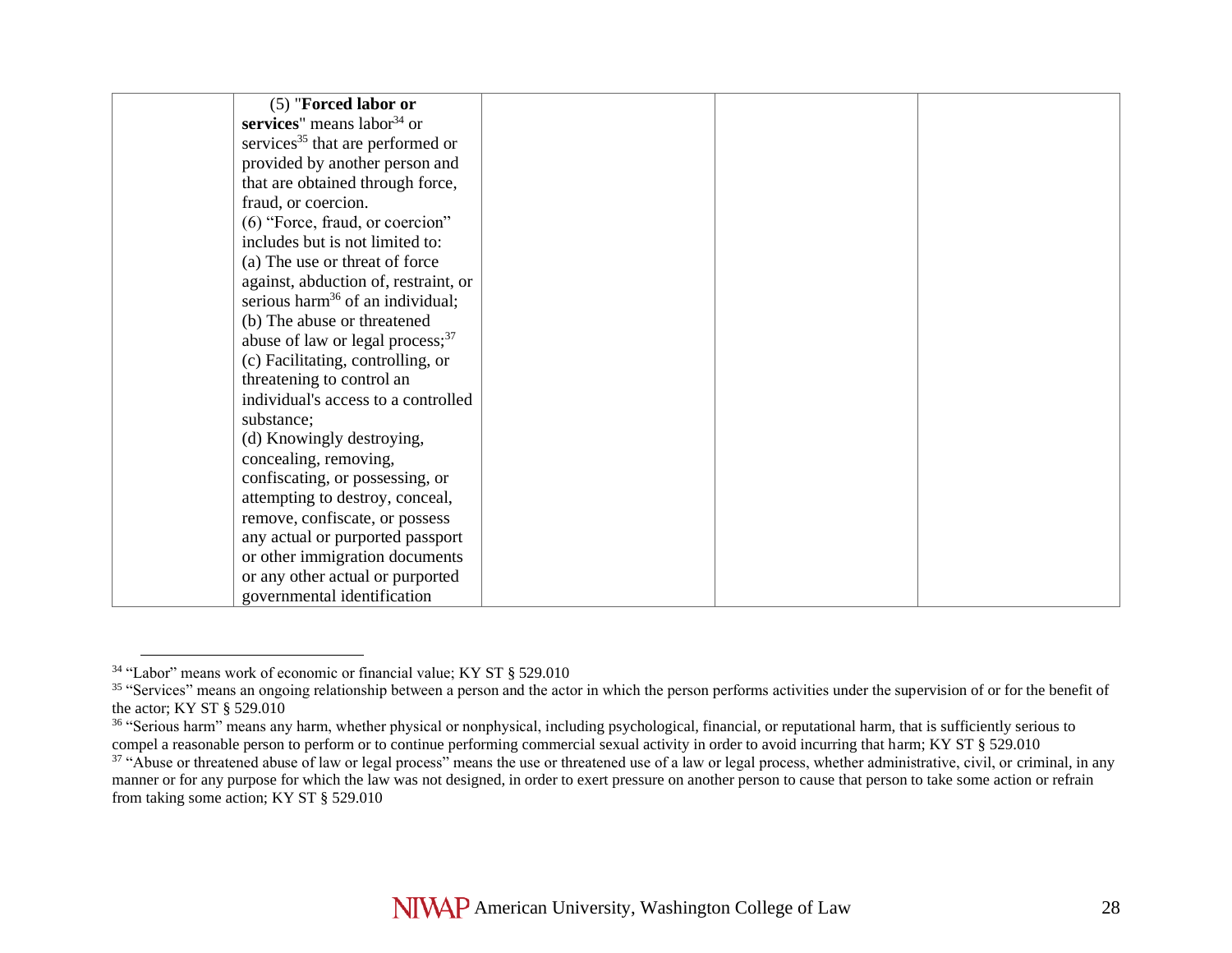|              | documents of the person or                 |                |  |
|--------------|--------------------------------------------|----------------|--|
|              | family member;                             |                |  |
|              | (e) Use of debt bondage; <sup>38</sup> or  |                |  |
|              | (f) The use of an individual's             |                |  |
|              | physical or mental impairment              |                |  |
|              | when the impairment has a                  |                |  |
|              | substantial adverse effect on the          |                |  |
|              | individual's cognitive or                  |                |  |
|              | volitional function.                       |                |  |
|              |                                            |                |  |
| Louisiana    | LSA-R.S. 14:46.2 § 46.2                    | $\blacksquare$ |  |
|              | Does not contain definition                |                |  |
|              | of forced labor, but prohibits the         |                |  |
|              | 'use of any person through fraud,          |                |  |
|              | force or coercion <sup>39</sup> to provide |                |  |
|              | services or labor'.                        |                |  |
| <b>Maine</b> |                                            |                |  |
|              | ME ST. T. 17-A § 301                       |                |  |
|              | A person is guilty of criminal             |                |  |
|              | forced labor if the actor, without         |                |  |
|              | the legal right to do so,                  |                |  |
|              | intentionally or knowingly:                |                |  |
|              | A. Withholds or threatens to               |                |  |
|              | withhold a scheduled drug or               |                |  |

<sup>&</sup>lt;sup>38</sup> "Debt bondage" means the status or condition of a debtor arising from a pledge by the debtor of his or her personal services or of those of a person under his or her control as a security for the debt, if the value of those services as reasonably assessed is not applied toward the liquidation of the debt or the length and nature of those services are not respectively limited and defined; KY ST § 529.010

<sup>&</sup>lt;sup>39</sup> "Fraud, force, or coercion" shall include but not be limited to any of the following: (a) Causing or threatening to cause serious bodily injury; (b) Physically restraining or threatening to physically restrain another person.(c) Abduction or threatened abduction of an individual. (d) The use of a plan, pattern, or statement with intent to cause an individual to believe that failure to perform an act will result in the use of force against, abduction of, serious harm to, or physical restraint of an individual.(e) The abuse or threatened abuse of law or legal process.(f) The actual or threatened destruction, concealment, removal, confiscation, or possession of any actual or purported passport or other immigration document, or any other actual or purported government identification document, of another person.(g) Controlling or threatening to control an individual's access to a controlled dangerous substance as set forth in R.S. 40:961 et seq.(h) The use of an individual's physical or mental impairment, where such impairment has substantial adverse effects on the individual's cognitive or volitional functions.(i) The use of debt bondage or civil or criminal fraud. (j) Extortion as defined in R.S. 14:66. § 46.2. Human trafficking, LA R.S. 14:46.2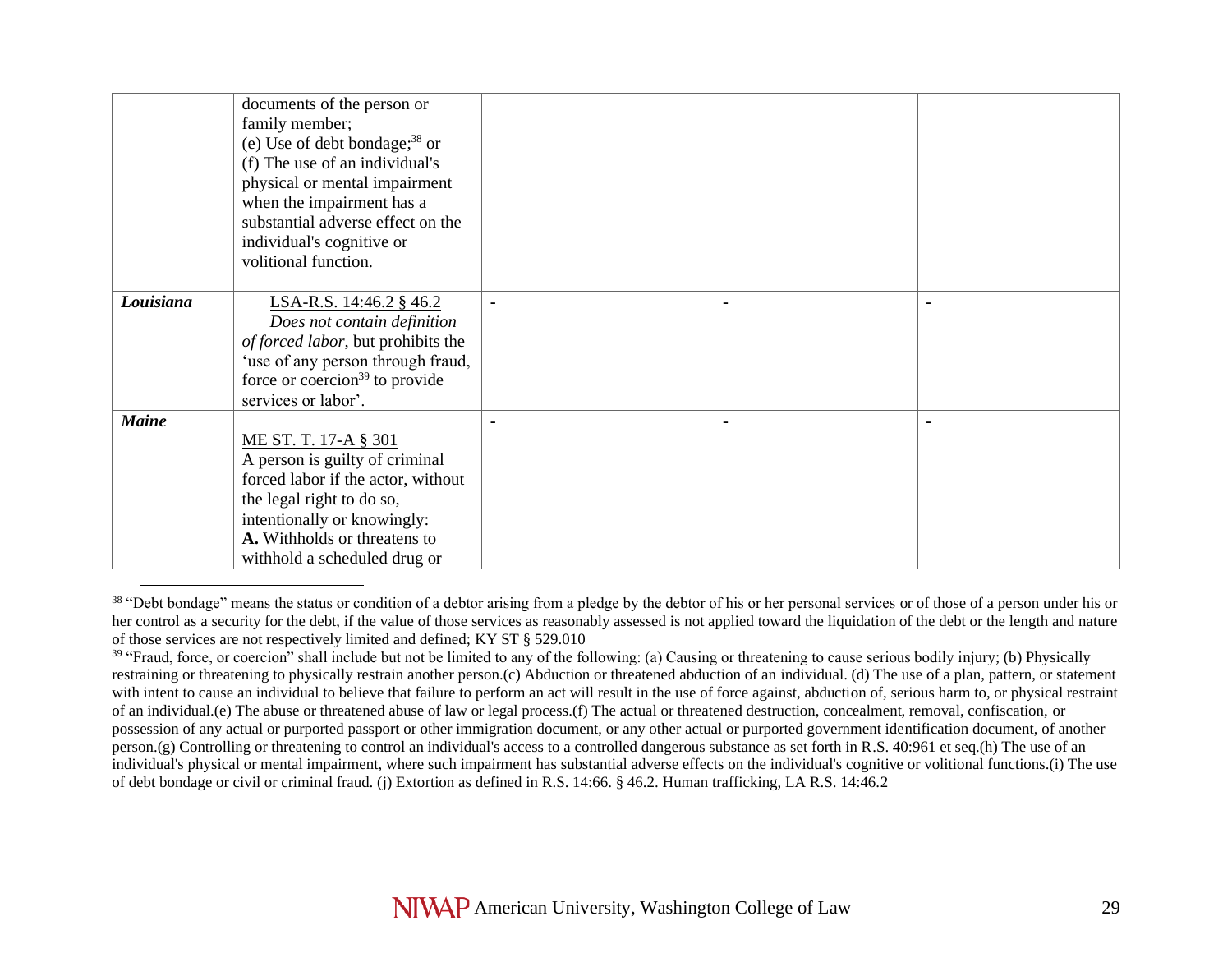| alcohol from a person who is in a   |  |  |
|-------------------------------------|--|--|
| state of psychic or physical        |  |  |
| dependence, or both, arising from   |  |  |
| the use of the drug or alcohol on   |  |  |
| a continuing basis in order to      |  |  |
| compel that person to provide       |  |  |
| labor or services having            |  |  |
| economic value;                     |  |  |
| <b>B.</b> Withholds or threatens to |  |  |
| withhold a substance or             |  |  |
| medication from a person who        |  |  |
| has a prescription or medical       |  |  |
| need for the substance or           |  |  |
| medication in order to compel       |  |  |
| that person to provide labor or     |  |  |
| services having economic value;     |  |  |
| C. Uses a person's physical or      |  |  |
| mental impairment that has          |  |  |
| substantial adverse effects on that |  |  |
| person's cognitive or volitional    |  |  |
| functions as a means to compel      |  |  |
| that person to provide labor or     |  |  |
| services having economic value;     |  |  |
| <b>D.</b> Makes material false      |  |  |
| statements, misstatements or        |  |  |
| omissions in order to compel a      |  |  |
| person to provide labor or          |  |  |
| services having economic value;     |  |  |
| E. Withholds, destroys or           |  |  |
| confiscates an actual or purported  |  |  |
| passport or other immigration       |  |  |
| document or other actual or         |  |  |
| purported government                |  |  |
| identification document in order    |  |  |
| to compel a person to provide       |  |  |
| labor or services having            |  |  |
| economic value;                     |  |  |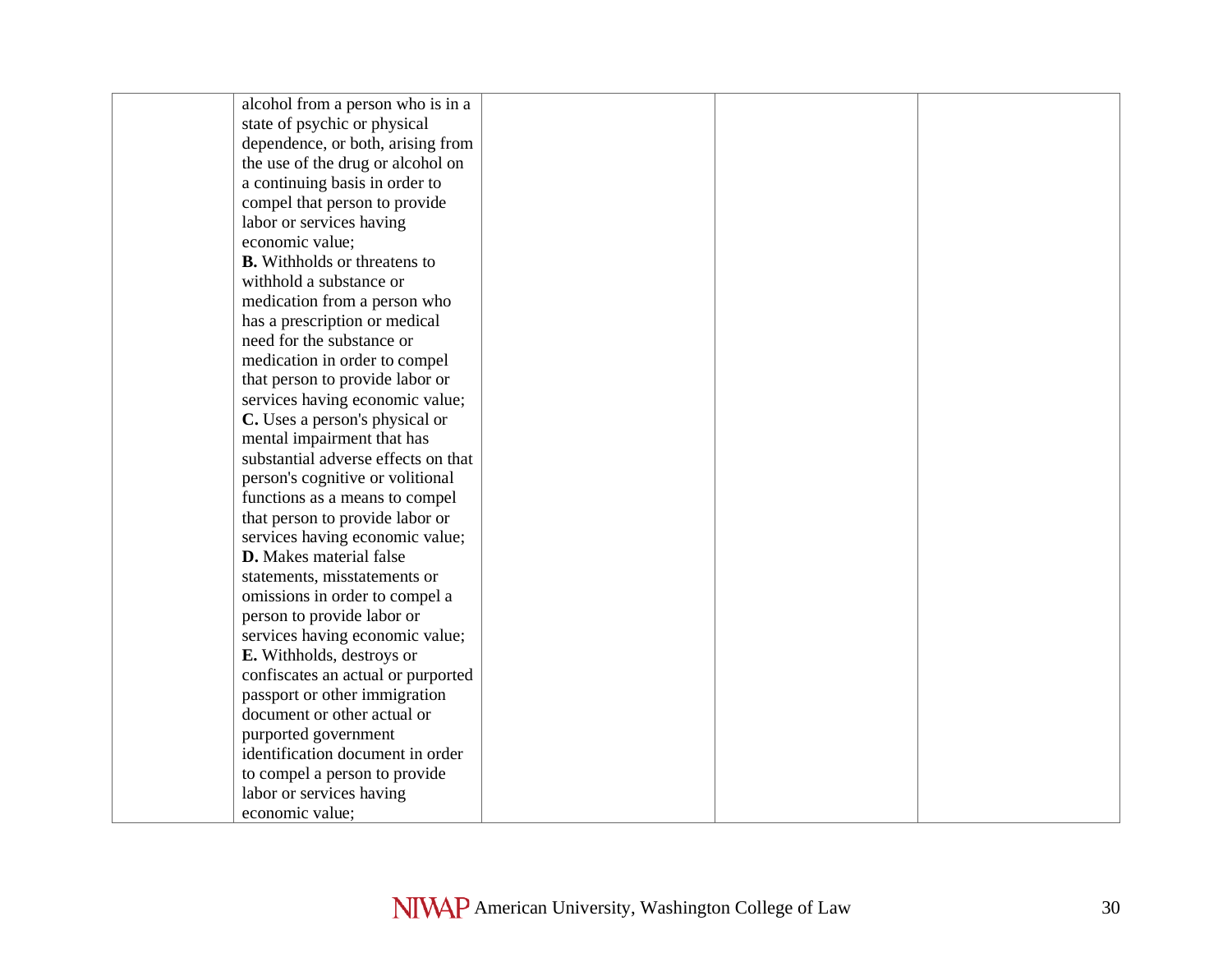| <b>F.</b> Compels a person to provide |  |  |
|---------------------------------------|--|--|
| labor or services having              |  |  |
| economic value to retire, repay or    |  |  |
| service an actual or purported        |  |  |
| debt if:                              |  |  |
| (1) The reasonable value of the       |  |  |
| labor or services is not applied      |  |  |
| toward the liquidation of the         |  |  |
| debt; or                              |  |  |
| (2) The length of labor or            |  |  |
| services is not limited and the       |  |  |
| nature of the labor or services is    |  |  |
| not defined; or                       |  |  |
| G. Uses force or engages in any       |  |  |
| scheme, plan or pattern to instill    |  |  |
| in a person a fear that, if that      |  |  |
| person does not provide labor or      |  |  |
| services having economic value,       |  |  |
| the actor or another person will:     |  |  |
| (1) Cause physical injury to or       |  |  |
| death of a person;                    |  |  |
| (2) Cause destruction of or           |  |  |
| consequential damage to               |  |  |
| property, other than property of      |  |  |
| the actor;                            |  |  |
| (3) Engage in other conduct           |  |  |
| constituting a Class A, B or C        |  |  |
| crime or criminal restraint;          |  |  |
| (4) Accuse a person of a crime or     |  |  |
| cause criminal charges or             |  |  |
| deportation proceedings to be         |  |  |
| instituted against a person;          |  |  |
| (5) Expose a secret or publicize      |  |  |
| an asserted fact, regardless of       |  |  |
| veracity, that would subject a        |  |  |
| person, except the actor, to          |  |  |
| hatred, contempt or ridicule;         |  |  |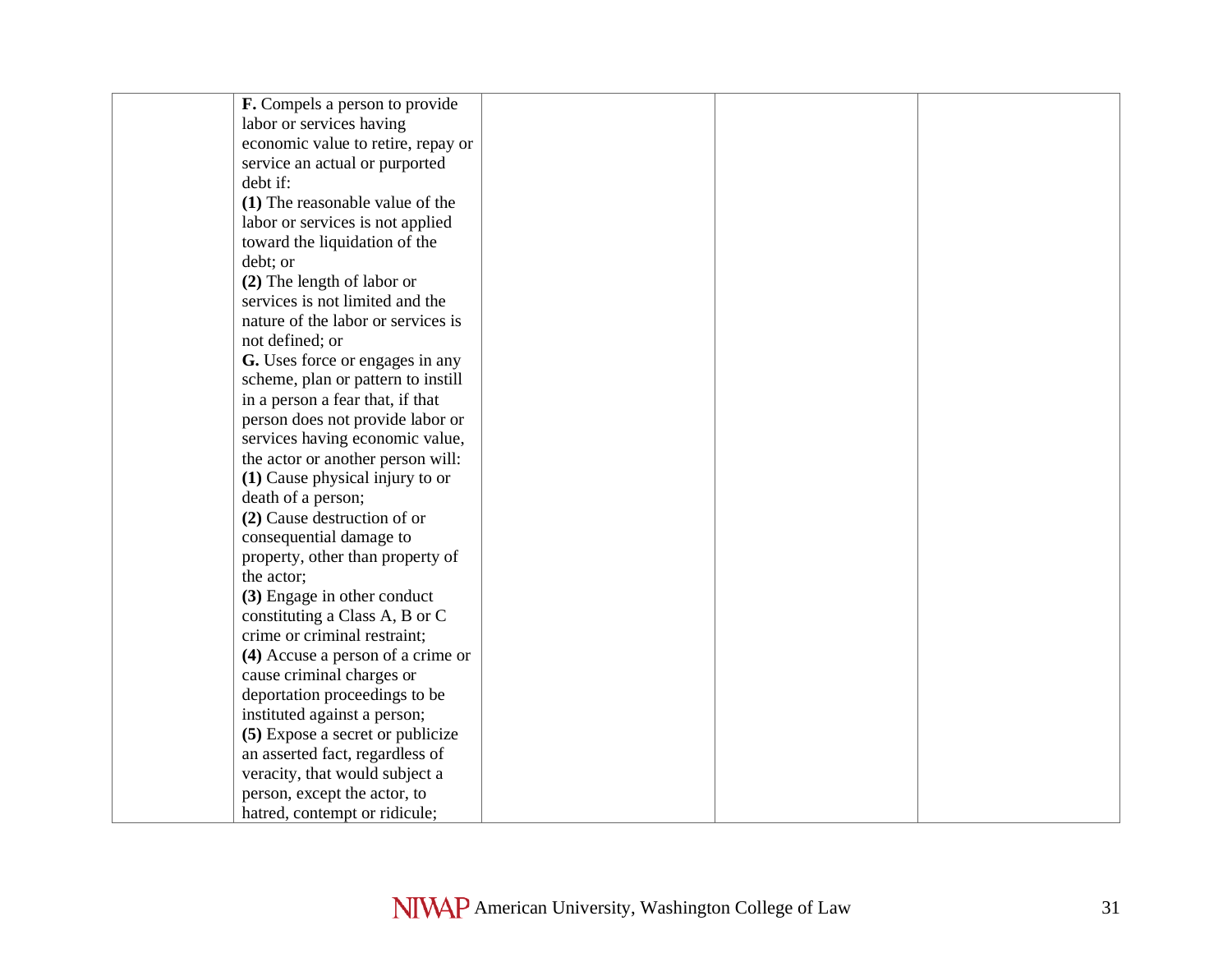|                      | (6) Testify or provide               |  |  |
|----------------------|--------------------------------------|--|--|
|                      | information or withhold              |  |  |
|                      | testimony or information             |  |  |
|                      | regarding a person's legal claim     |  |  |
|                      | or defense;                          |  |  |
|                      | (7) Use a position as a public       |  |  |
|                      | servant to perform some act          |  |  |
|                      | related to an official duty or fail  |  |  |
|                      | or refuse to perform an official     |  |  |
|                      | duty in a manner that affects a      |  |  |
|                      | person; or                           |  |  |
|                      | (8) Perform any other act that       |  |  |
|                      | would not in itself materially       |  |  |
|                      | benefit the actor but that is        |  |  |
|                      | calculated to harm the person        |  |  |
|                      | being compelled with respect to      |  |  |
|                      | that person's health, safety or      |  |  |
|                      | immigration status.                  |  |  |
|                      |                                      |  |  |
| <b>Maryland</b>      |                                      |  |  |
| <b>Massachusetts</b> | M.G.L. 265 § 49                      |  |  |
|                      | "Forced services", services          |  |  |
|                      | performed or provided by a           |  |  |
|                      | person that are obtained or          |  |  |
|                      | maintained by another person         |  |  |
|                      | who: (i) causes or threatens to      |  |  |
|                      | cause serious harm to any            |  |  |
|                      | person; (ii) physically restrains or |  |  |
|                      | threatens to physically restrain     |  |  |
|                      | another person; (iii) abuses or      |  |  |
|                      | threatens to abuse the law or        |  |  |
|                      | legal process; (iv) knowingly        |  |  |
|                      | destroys, conceals, removes,         |  |  |
|                      | confiscates or possesses any         |  |  |
|                      | actual or purported passport or      |  |  |
|                      | other immigration document, or       |  |  |
|                      |                                      |  |  |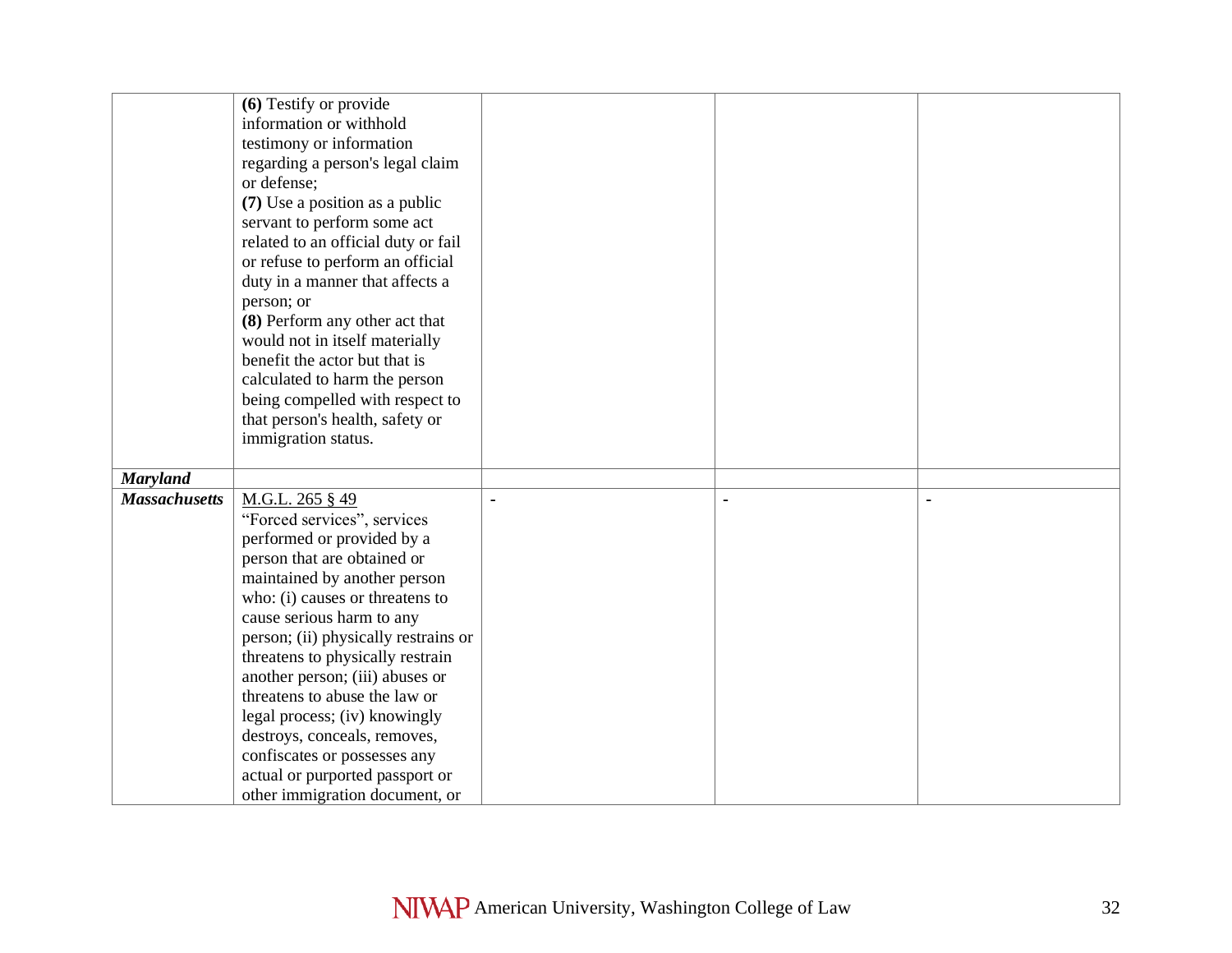|                  | any other actual or purported                            |  |  |
|------------------|----------------------------------------------------------|--|--|
|                  | government identification                                |  |  |
|                  | document, of another person; $(v)$                       |  |  |
|                  | engages in extortion                                     |  |  |
|                  | under section 25; or $(vi)$ causes                       |  |  |
|                  | or threatens to cause financial                          |  |  |
|                  | harm <sup>40</sup> to any person.                        |  |  |
| <b>Michigan</b>  | M.C.L. 750.462a -                                        |  |  |
|                  | Definitions                                              |  |  |
|                  | $(g)$ "Forced labor or services"                         |  |  |
|                  | means labor <sup>41</sup> or services <sup>42</sup> that |  |  |
|                  | are obtained or maintained by                            |  |  |
|                  | force, $43$ fraud, $44$ or coercion. $45$                |  |  |
| <b>Minnesota</b> | M.S.A. $§$ 609.281 –                                     |  |  |
|                  | Definitions                                              |  |  |
|                  | Subd. 4. Forced labor or                                 |  |  |
|                  | services. "Forced labor or                               |  |  |
|                  | services" means labor or services                        |  |  |

<sup>&</sup>lt;sup>40</sup> "Financial harm", a detrimental position in relation to wealth, property or other monetary benefits that occurs as a result of another person's illegal act including, but not limited to, extortion under by section 25, a violation of section 49 of chapter 271 or illegal employment contracts. § 49. Definitions applicable to Secs. 49 to 57, MA ST 265 § 49

<sup>41</sup> "Labor" means work of economic or financial value. 750.462a. Definitions, MI ST 750.462a

<sup>&</sup>lt;sup>42</sup> "Services" means an ongoing relationship between a person and an individual in which the individual performs activities under the supervision of or for the benefit of the person, including, but not limited to, commercial sexual activity and sexually explicit performances. 750.462a. Definitions, MI ST 750.462a

<sup>&</sup>lt;sup>43</sup> "Force" includes, but is not limited to, physical violence or threat of physical violence or actual physical restraint or confinement or threat of actual physical restraint or confinement without regard to whether injury occurs. 750.462a. Definitions, MI ST 750.462a

<sup>44</sup> "Fraud" includes, but is not limited to, a false or deceptive offer of employment or marriage.750.462a. Definitions, MI ST 750.462a

<sup>&</sup>lt;sup>45</sup> "Coercion" includes, but is not limited to, any of the following:(*i*) Threatening to harm or physically restrain any individual or the creation of any scheme, plan, or pattern intended to cause an individual to believe that failure to perform an act would result in psychological, reputational, or financial harm to, or physical restraint of, any individual.

<sup>(</sup>*ii*) Abusing or threatening abuse of the legal system, including threats of arrest or deportation without regard to whether the individual being threatened is subject to arrest or deportation under the laws of this state or the United States.

<sup>(</sup>*iii*) Knowingly destroying, concealing, removing, confiscating, or possessing any actual or purported passport or other immigration document or any other actual or purported government identification document from any individual without regard to whether the documents are fraudulent or fraudulently obtained.

<sup>(</sup>*iv*) Facilitating or controlling an individual's access to a controlled substance, as that term is defined in section 7104 of the public health code, 1978 PA 368, MCL 333.7104, other than for a legitimate medical purpose. 750.462a. Definitions, MI ST 750.462a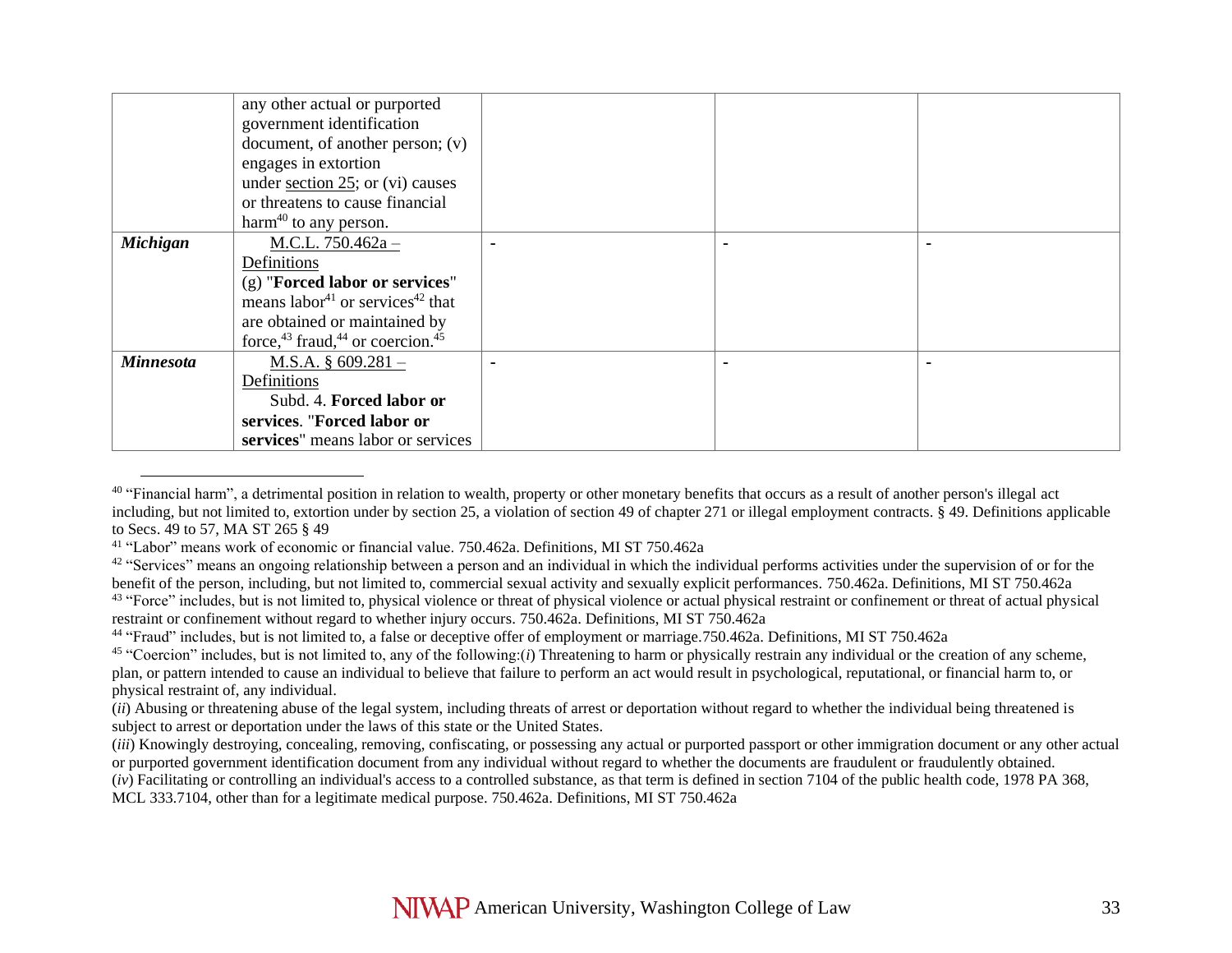|             | that are performed or provided      |                                  |  |
|-------------|-------------------------------------|----------------------------------|--|
|             | by another person and are           |                                  |  |
|             | obtained or maintained through      |                                  |  |
|             | an actor's:                         |                                  |  |
|             | (1) threat, either implicit or      |                                  |  |
|             | explicit, scheme, plan, or pattern, |                                  |  |
|             | or other action intended to cause   |                                  |  |
|             | a person to believe that, if the    |                                  |  |
|             | person did not perform or           |                                  |  |
|             | provide the labor or services, that |                                  |  |
|             | person or another person would      |                                  |  |
|             | suffer bodily harm or physical      |                                  |  |
|             | restraint;                          |                                  |  |
|             | (2) physically restraining or       |                                  |  |
|             | threatening to physically restrain  |                                  |  |
|             | a person;                           |                                  |  |
|             | (3) abuse or threatened abuse       |                                  |  |
|             | of the legal process;               |                                  |  |
|             | (4) knowingly destroying,           |                                  |  |
|             | concealing, removing,               |                                  |  |
|             | confiscating, or possessing any     |                                  |  |
|             | actual or purported passport or     |                                  |  |
|             | other immigration document, or      |                                  |  |
|             | any other actual or purported       |                                  |  |
|             | government identification           |                                  |  |
|             | document, of another person; or     |                                  |  |
|             | (5) use of blackmail.               |                                  |  |
| Mississippi | Miss. Code Ann. § 97-3-54.4         | Miss. Code Ann. § 97-3-          |  |
|             | - Definitions relating to human     | $54.4$ – Definitions relating to |  |
|             | trafficking                         | human trafficking                |  |
|             | (e)"Forced labor or services"       | (b) A person who                 |  |
|             | means labor or services that are    | knowingly subjects, or           |  |
|             | performed or provided by            | attempts to subject, another     |  |
|             |                                     | person to forced labor or        |  |
|             |                                     | services shall be guilty of the  |  |
|             |                                     | crime of procuring involuntary   |  |
|             |                                     | servitude.                       |  |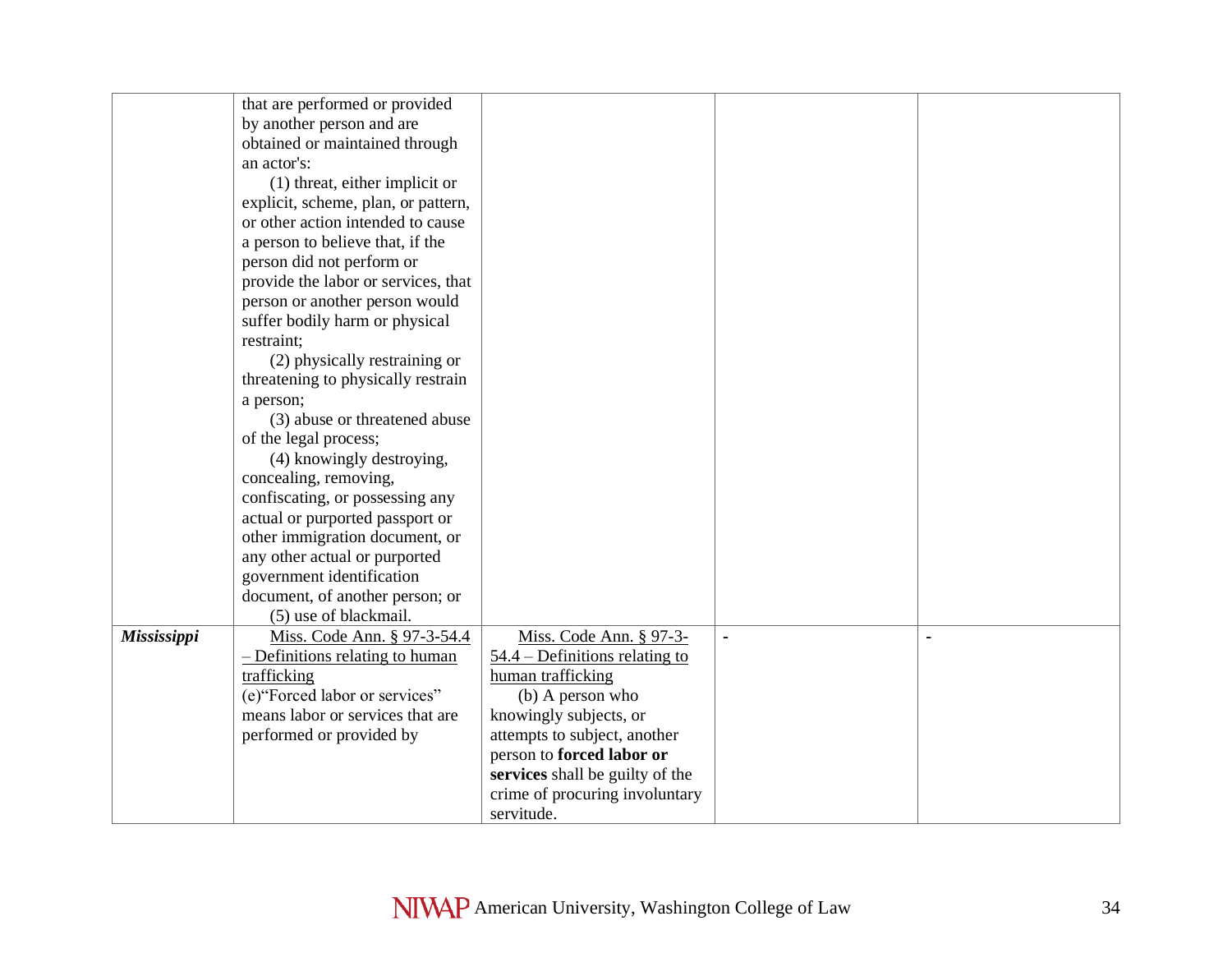|                 | another person and are obtained               |                                 |                           |
|-----------------|-----------------------------------------------|---------------------------------|---------------------------|
|                 | or maintained through coercion. <sup>46</sup> |                                 |                           |
| <b>Missouri</b> | $§566.200$ R.S. Mo. -                         |                                 | $§566.200$ R.S. Mo. -     |
|                 | Definitions.                                  |                                 | Definitions.              |
|                 | (9) "Involuntary servitude or                 |                                 | $(11)$ "Peonage", illegal |
|                 | forced labor", a condition of                 |                                 | and involuntary servitude |
|                 | servitude induced by means of:                |                                 | in satisfaction of debt   |
|                 | (a) Any scheme, plan, or                      |                                 |                           |
|                 | pattern of behavior intended to               |                                 |                           |
|                 | cause a person to believe that, if            |                                 |                           |
|                 | the person does not enter into or             |                                 |                           |
|                 | continue the servitude, such                  |                                 |                           |
|                 | person or another person will                 |                                 |                           |
|                 | suffer serious physical injury or             |                                 |                           |
|                 | physical restraint; or                        |                                 |                           |
|                 | (b) The abuse or threatened                   |                                 |                           |
|                 | abuse of the legal process.                   |                                 |                           |
|                 |                                               |                                 |                           |
| <b>Montana</b>  |                                               | MCA $§$ 45-5-703                |                           |
|                 |                                               | A person commits the offense    |                           |
|                 |                                               | of involuntary servitude if the |                           |

<sup>&</sup>lt;sup>46</sup> "Coerce" or "coercion" means: (i) Causing or threatening to cause bodily harm to any person, physically restraining or confining any person, or threatening to physically restrain or confine any person;

<sup>(</sup>ii) Exposing or threatening to expose any fact or information or disseminating or threatening to disseminate any fact or information that would tend to subject a person to criminal or immigration proceedings, hatred, contempt or ridicule;

<sup>(</sup>iii) Destroying, concealing, removing, confiscating or possessing any actual or purported passport or other immigration document, or any other actual or purported government identification document of any person;

<sup>(</sup>iv) Providing a controlled substance to a person for the purpose of compelling the person to engage in labor or sexual servitude against the person's will;

<sup>(</sup>v) Causing or threatening to cause financial harm to any person or using financial control over any person;

<sup>(</sup>vi) Abusing or threatening to abuse a position of power, the law, or legal process;

<sup>(</sup>vii) Using blackmail;

<sup>(</sup>viii) Using an individual's personal services as payment or satisfaction of a real or purported debt when: 1. the reasonable value of the services is not applied toward the liquidation of the debt; 2. the length of the services is not limited and the nature of the services is not defined; 3. the principal amount of the debt does not reasonably reflect the value of the items or services for which the debt is incurred; or 4. the individual is prevented from acquiring accurate and timely information about the disposition of the debt; or

<sup>(</sup>ix) Using any scheme, plan or pattern of conduct intended to cause any person to believe that, if the person did not perform the labor or services, that the person or another person would suffer serious harm or physical restraint. § 97-3-54.4. Definitions relating to human trafficking, MS ST § 97-3-54.4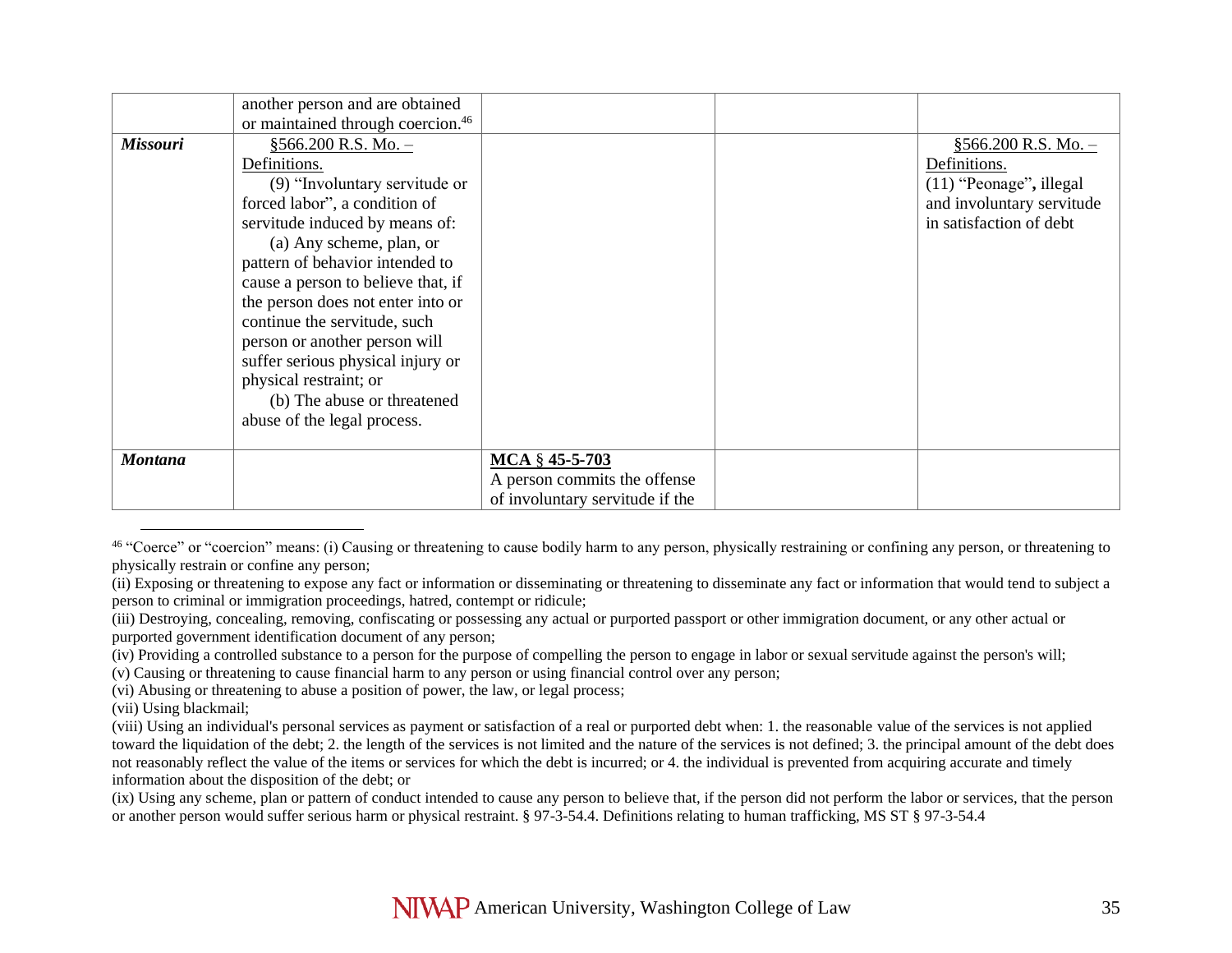|          |                                     | person purposely or knowingly         |  |
|----------|-------------------------------------|---------------------------------------|--|
|          |                                     | uses coercion $47$ to compel          |  |
|          |                                     | another person to provide labor       |  |
|          |                                     | or services, <sup>48</sup> unless the |  |
|          |                                     | conduct is otherwise                  |  |
|          |                                     | permissible under federal or          |  |
|          |                                     | state law.                            |  |
| Nebraska | Neb.Rev.St. $§ 28-830-$             |                                       |  |
|          | Human trafficking; forced labor     |                                       |  |
|          | or services; terms, defined         |                                       |  |
|          | 5) Forced labor or services         |                                       |  |
|          | means labor or services that are    |                                       |  |
|          | performed or provided by            |                                       |  |
|          | another person and are obtained     |                                       |  |
|          | or maintained through:              |                                       |  |
|          | (a) Inflicting or threatening       |                                       |  |
|          | to inflict serious personal injury, |                                       |  |
|          | as defined by section 28-318,       |                                       |  |
|          | $49$ on another person;             |                                       |  |
|          | (b) Physically restraining or       |                                       |  |
|          | threatening to physically restrain  |                                       |  |
|          | the other person;                   |                                       |  |
|          | (c) Abusing or threatening to       |                                       |  |
|          | abuse the legal process against     |                                       |  |

<sup>47</sup> "Coercion" means:(a) the use or threat of force against, abduction of, serious harm to, or physical restraint of a person;

(e) the actual or threatened destruction or taking of a person's identification document or other property;

<sup>(</sup>b) the use of a plan, pattern, or statement with intent to cause a person to believe that failure to perform an act will result in the use of force against, abduction

of, serious harm to, or physical restraint of a person;

<sup>(</sup>c) the abuse or threatened abuse of law or legal process;

<sup>(</sup>d) controlling or threatening to control a person's access to any substance defined as a dangerous drug pursuant to Title 50, chapter 32, parts 1 and 2;

<sup>(</sup>f) the use of debt bondage;

<sup>(</sup>g) the use of a person's physical or mental impairment when the impairment has a substantial adverse effect on the person's cognitive or volitional function; or (h) the commission of civil or criminal fraud. 45-5-701. Definitions, MT ST 45-5-701

<sup>48</sup> (7) "Labor or services" means activity having economic value 45-5-701. Definitions, MT ST 45-5-701

<sup>&</sup>lt;sup>49</sup> Serious personal injury means great bodily injury or disfigurement, extreme mental anguish or mental trauma, pregnancy, disease, or loss or impairment of a sexual or reproductive organ; 28-318. Terms, defined, NE ST § 28-318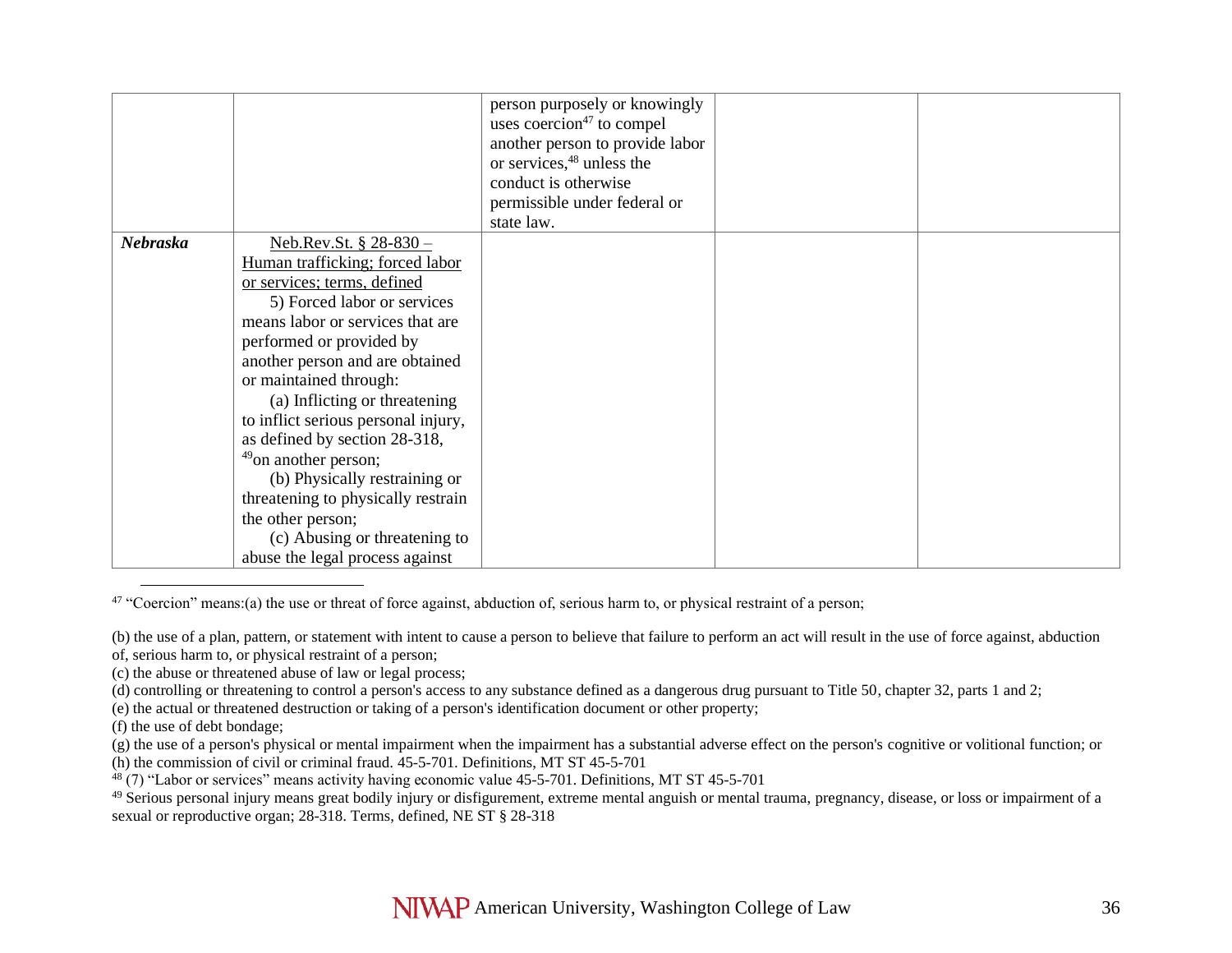| another person to cause arrest or             |  |  |
|-----------------------------------------------|--|--|
| deportation for violation of                  |  |  |
| federal immigration law;                      |  |  |
| (d) Controlling or threatening                |  |  |
| to control another person's access            |  |  |
| to a controlled substance listed in           |  |  |
| Schedule I, II or III of section 28-          |  |  |
| 405;                                          |  |  |
| (e) Exploiting another                        |  |  |
| person's substantial functional               |  |  |
| impairment as defined in section              |  |  |
| $28-368^{50}$ or substantial mental           |  |  |
| impairment as defined in section              |  |  |
| $28-369;^{51}$                                |  |  |
| (f) Knowingly destroying,                     |  |  |
| concealing, removing,                         |  |  |
| confiscating, or possessing any               |  |  |
| actual or purported passport or               |  |  |
| other immigration document or                 |  |  |
| any other actual or purported                 |  |  |
| government identification                     |  |  |
| document of the other person; or              |  |  |
| (g) Causing or threatening to                 |  |  |
| cause financial harm to another               |  |  |
| person, including debt bondage. <sup>52</sup> |  |  |

<sup>&</sup>lt;sup>50</sup> Substantial functional impairment shall mean a substantial incapability, because of physical limitations, of living independently or providing self-care as determined through observation, diagnosis, investigation, or evaluation. 28-368. Substantial functional impairment, defined, NE ST § 28-368 <sup>51</sup> Substantial mental impairment shall mean a substantial disorder of thought, mood, perception, orientation, or memory that grossly impairs judgment, behavior,

or ability to live independently or provide self-care as revealed by observation, diagnosis, investigation, or evaluation. 28-369. Substantial mental impairment, defined, NE ST § 28-369

 $52$  Debt bondage means inducing another person to provide: (a) Commercial sexual activity in payment toward or satisfaction of a real or purported debt; or (b) Labor or services in payment toward or satisfaction of a real or purported debt if:(i) The reasonable value of the labor or services is not applied toward the liquidation of the debt; or (ii) The length of the labor or services is not limited and the nature of the labor or services is not defined; 28-830. Human trafficking; forced labor or services; terms, defined, NE ST § 28-830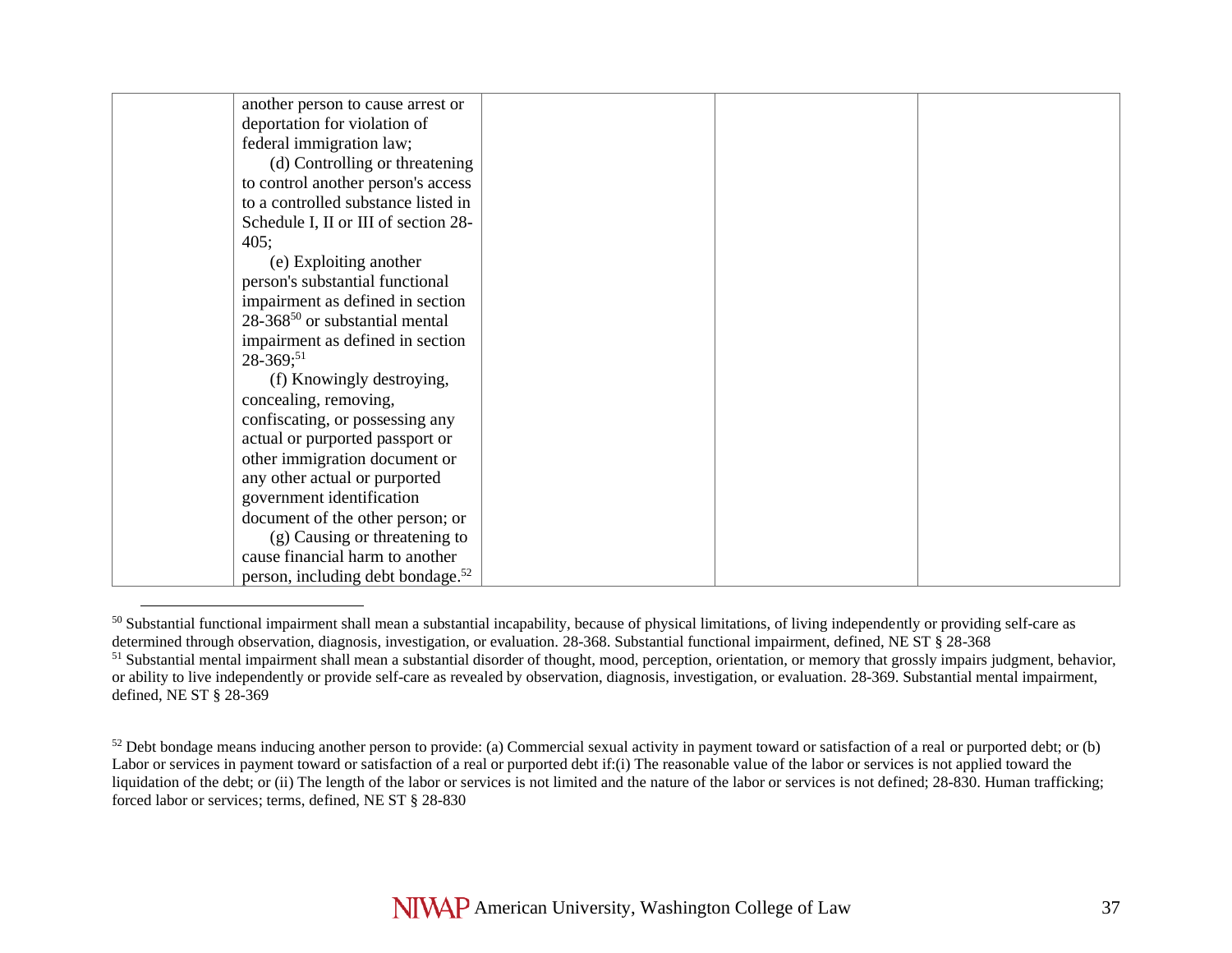| Nevada           |                                  | Nev. Rev. Stat. Ann. §         |                |                   |
|------------------|----------------------------------|--------------------------------|----------------|-------------------|
|                  |                                  | 200.463 - Involuntary          |                |                   |
|                  |                                  | servitude; penalties           |                |                   |
|                  |                                  | $(1)$ A person who             |                |                   |
|                  |                                  | knowingly subjects, or         |                |                   |
|                  |                                  | attempts to subject, another   |                |                   |
|                  |                                  | person to forced labor or      |                |                   |
|                  |                                  | services by:                   |                |                   |
|                  |                                  | (a) Causing or                 |                |                   |
|                  |                                  | threatening to cause physical  |                |                   |
|                  |                                  | harm to any person;            |                |                   |
|                  |                                  | (b) Physically restraining     |                |                   |
|                  |                                  | or threatening to physically   |                |                   |
|                  |                                  | restrain any person;           |                |                   |
|                  |                                  | (c) Abusing or                 |                |                   |
|                  |                                  | threatening to abuse the law   |                |                   |
|                  |                                  | or legal process;              |                |                   |
|                  |                                  | (d) Knowingly                  |                |                   |
|                  |                                  | destroying, concealing,        |                |                   |
|                  |                                  | removing, confiscating or      |                |                   |
|                  |                                  | possessing any actual or       |                |                   |
|                  |                                  | purported passport or other    |                |                   |
|                  |                                  | immigration document, or       |                |                   |
|                  |                                  | any other actual or purported  |                |                   |
|                  |                                  | government identification      |                |                   |
|                  |                                  | document, of the person;       |                |                   |
|                  |                                  | (e) Extortion; or              |                |                   |
|                  |                                  | (f) Causing or threatening to  |                |                   |
|                  |                                  | cause financial harm to any    |                |                   |
|                  |                                  | person, is guilty of holding a |                |                   |
|                  |                                  | person in involuntary          |                |                   |
|                  |                                  | servitude.                     |                |                   |
| <b>New</b>       | Not defined expressly as 'forced | $\blacksquare$                 | $\blacksquare$ | N.H. Rev. Stat. § |
| <b>Hampshire</b> | labor', but including all the    |                                |                | $633:5 - Poonge$  |
|                  | relevant elements:               |                                |                |                   |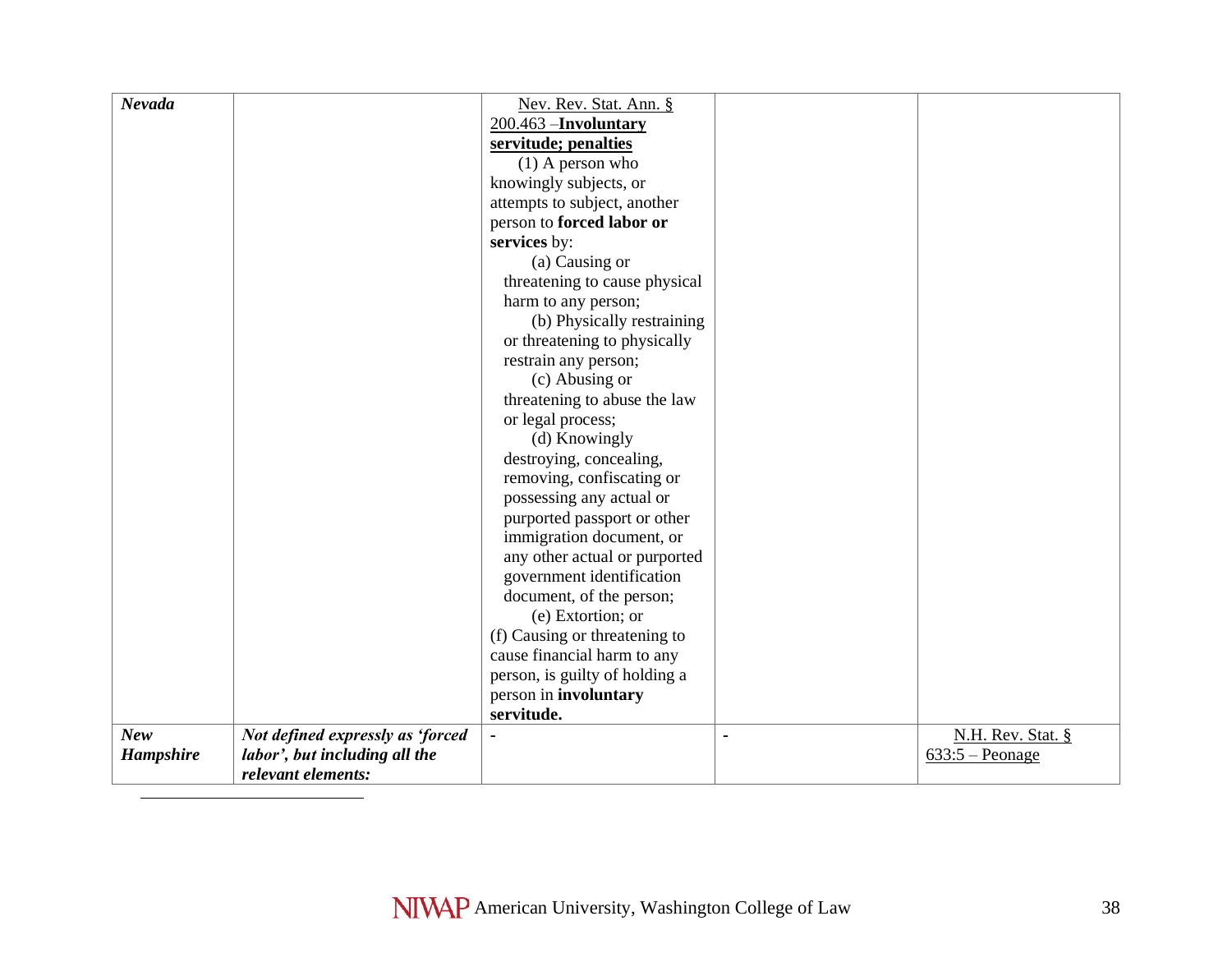| N.H. Rev. Stat. § 633:7              |  | $\left[ \ldots \right]$ holding a victim in a |
|--------------------------------------|--|-----------------------------------------------|
| [] compelling a person against       |  | condition of involuntary                      |
| his or her will to perform a         |  | servitude in satisfaction                     |
| service or labor, including a        |  | of a debt owed to the                         |
| commercial sex act or a sexually-    |  | actor. In this section,                       |
| explicit performance, for the        |  | "involuntary servitude"                       |
| benefit of another, where the        |  | means a condition of                          |
| compulsion is accomplished by        |  | servitude in which the                        |
| any of the following means:          |  | victim is forced to work                      |
| (1) Causing or threatening to        |  | for the actor by the use or                   |
| cause serious harm to any person.    |  | threat of physical restraint                  |
| (2) Confining the person             |  | or physical injury, or by                     |
| unlawfully as defined in RSA         |  | the use or threat of                          |
| $633:2$ , II, or threatening to so   |  | coercion through law or                       |
| confine the person.                  |  | the legal process.                            |
| (3) Abusing or threatening           |  |                                               |
| abuse of law or legal process.       |  |                                               |
| (4) Destroying, concealing,          |  |                                               |
| removing, confiscating, or           |  |                                               |
| otherwise making unavailable to      |  |                                               |
| that person any actual or            |  |                                               |
| purported passport or other          |  |                                               |
| immigration document, or any         |  |                                               |
| other actual or purported            |  |                                               |
| government identification            |  |                                               |
| document.                            |  |                                               |
| (5) Threatening to commit a          |  |                                               |
| crime against the person.            |  |                                               |
| (6) False promise relating to        |  |                                               |
| the terms and conditions of          |  |                                               |
| employment, education,               |  |                                               |
| marriage, or financial support.      |  |                                               |
| (7) Threatening to reveal any        |  |                                               |
| information sought to be kept        |  |                                               |
| concealed by the person which        |  |                                               |
| relates to the person's legal status |  |                                               |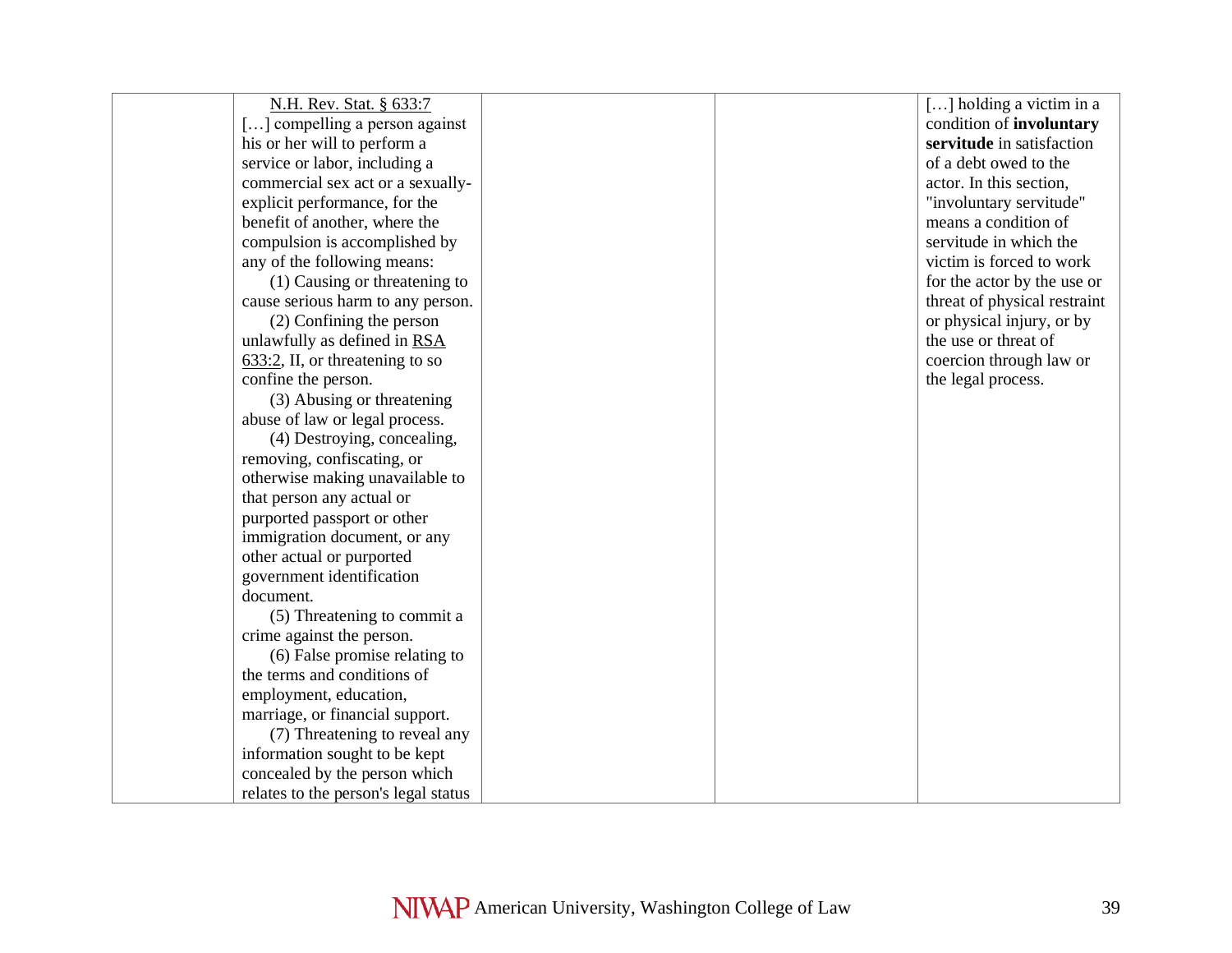|                   | or which would expose the          |                               |                |                |
|-------------------|------------------------------------|-------------------------------|----------------|----------------|
|                   | person to criminal liability.      |                               |                |                |
|                   | (8) Facilitating or controlling    |                               |                |                |
|                   | the person's access to an          |                               |                |                |
|                   | addictive controlled substance.    |                               |                |                |
|                   | (9) Engaging in any scheme,        |                               |                |                |
|                   | plan, or pattern, whether overt or |                               |                |                |
|                   | subtle, intended to cause the      |                               |                |                |
|                   | person to believe that, if he or   |                               |                |                |
|                   | she did not perform such labor,    |                               |                |                |
|                   | services, commercial sex acts, or  |                               |                |                |
|                   | sexually explicit performances,    |                               |                |                |
|                   | that such person or any person     |                               |                |                |
|                   | would suffer serious harm or       |                               |                |                |
|                   | physical restraint.                |                               |                |                |
|                   | $(10)$ Withholding or              |                               |                |                |
|                   | threatening to withhold food or    |                               |                |                |
|                   | medication that the actor has an   |                               |                |                |
|                   | obligation or has promised to      |                               |                |                |
|                   | provide to the person.             |                               |                |                |
|                   | $(11)$ Coercing a person to        |                               |                |                |
|                   | engage in any of the foregoing     |                               |                |                |
|                   | acts by requiring such in          |                               |                |                |
|                   | satisfaction of a debt owed to the |                               |                |                |
|                   | actor.                             |                               |                |                |
|                   |                                    |                               |                |                |
| <b>New Jersey</b> | Not expressly defined, inferred    | Does not define involuntary   | $\blacksquare$ | $\blacksquare$ |
|                   | from the offence of human          | servitude, but mentions it in |                |                |
|                   | trafficking:                       | the context of criminal       |                |                |
|                   | N.J. Stat. § 2C:13-8               | restraint                     |                |                |
|                   | [] labor or services provided or   | N.J. Stat. § 2C:13-2-         |                |                |
|                   | obtained:                          | Criminal restraint            |                |                |
|                   | (a) by causing or threatening to   | Criminal restraint 2C:13-2.   |                |                |
|                   | cause serious bodily harm or       | A person commits a crime of   |                |                |
|                   | physical restraint against the     | the third degree if he        |                |                |
|                   | person or any other person;        | knowingly:                    |                |                |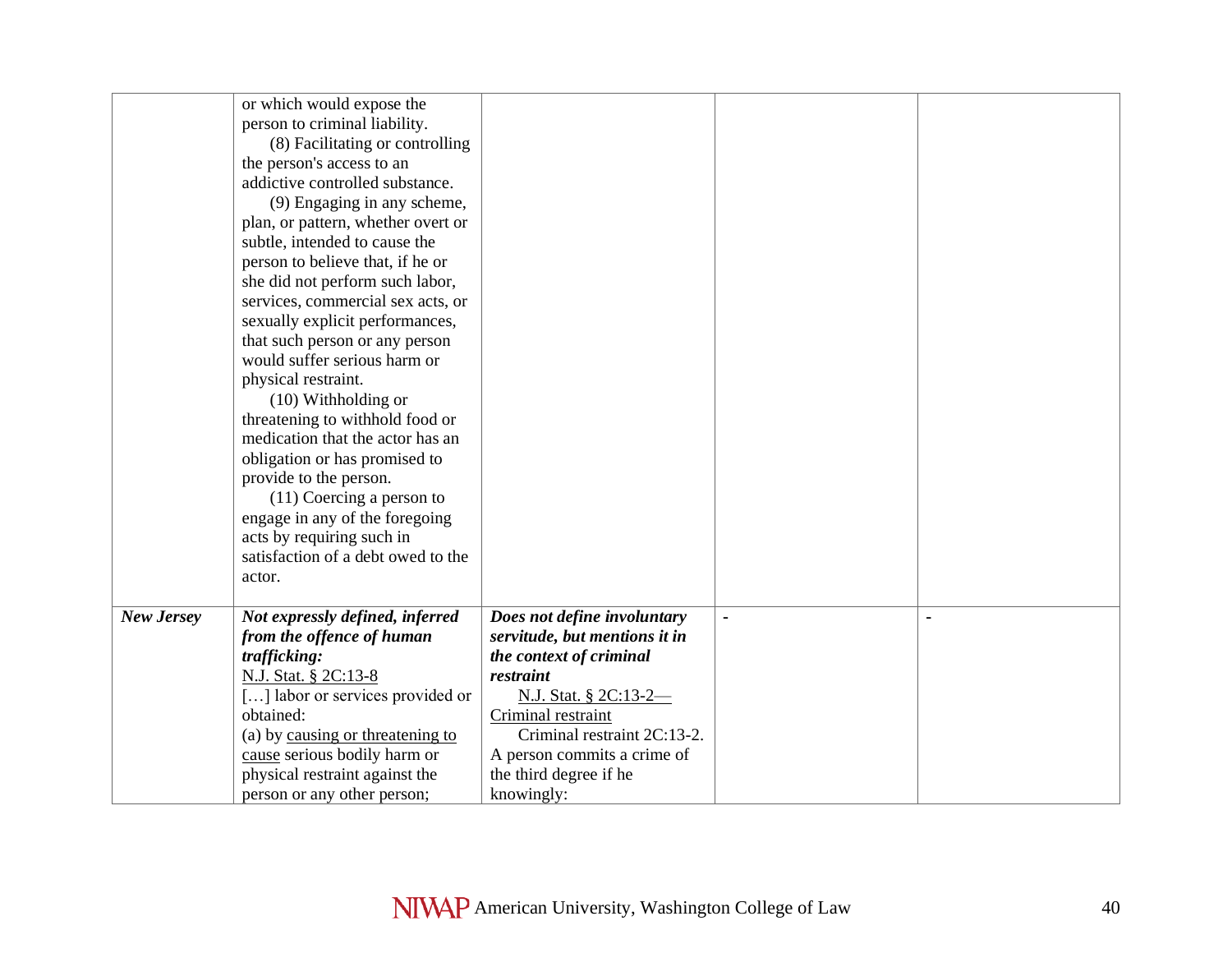|                   | (b) by means of any scheme,         | (b) Holds another in a   |  |
|-------------------|-------------------------------------|--------------------------|--|
|                   | plan, or pattern intended to cause  | condition of involuntary |  |
|                   | the person to believe that the      | servitude.               |  |
|                   | person or any other person would    |                          |  |
|                   | suffer serious bodily harm or       |                          |  |
|                   | physical restraint;                 |                          |  |
|                   |                                     |                          |  |
|                   | (c) by committing a violation       |                          |  |
|                   | of $N.I.S.2C:13-5$ against the      |                          |  |
|                   | person;                             |                          |  |
|                   | (d) by destroying,                  |                          |  |
|                   | concealing, removing,               |                          |  |
|                   | confiscating, or possessing any     |                          |  |
|                   | passport, immigration-related       |                          |  |
|                   | document as defined in section 1    |                          |  |
|                   | of P.L.1997, c. 1 (C.2C:21-31),     |                          |  |
|                   | or other document issued by a       |                          |  |
|                   | governmental agency to any          |                          |  |
|                   | person which could be used as a     |                          |  |
|                   | means of verifying the person's     |                          |  |
|                   | identity or age or any other        |                          |  |
|                   | personal identifying information;   |                          |  |
|                   | (e) by means of the abuse or        |                          |  |
|                   | threatened abuse of the law or      |                          |  |
|                   | legal process;                      |                          |  |
|                   | (f) by means of fraud, deceit,      |                          |  |
|                   | or misrepresentation against the    |                          |  |
|                   | person; or                          |                          |  |
|                   | (g) by facilitating access to a     |                          |  |
|                   | controlled dangerous substance      |                          |  |
|                   | or controlled substance analog as   |                          |  |
|                   | set forth in chapter 35 of Title 2C |                          |  |
|                   | of the New Jersey Statutes          |                          |  |
|                   |                                     |                          |  |
|                   |                                     |                          |  |
| <b>New Mexico</b> | No definition, but may be           |                          |  |
|                   | inferred from the content of        |                          |  |
|                   | human trafficking                   |                          |  |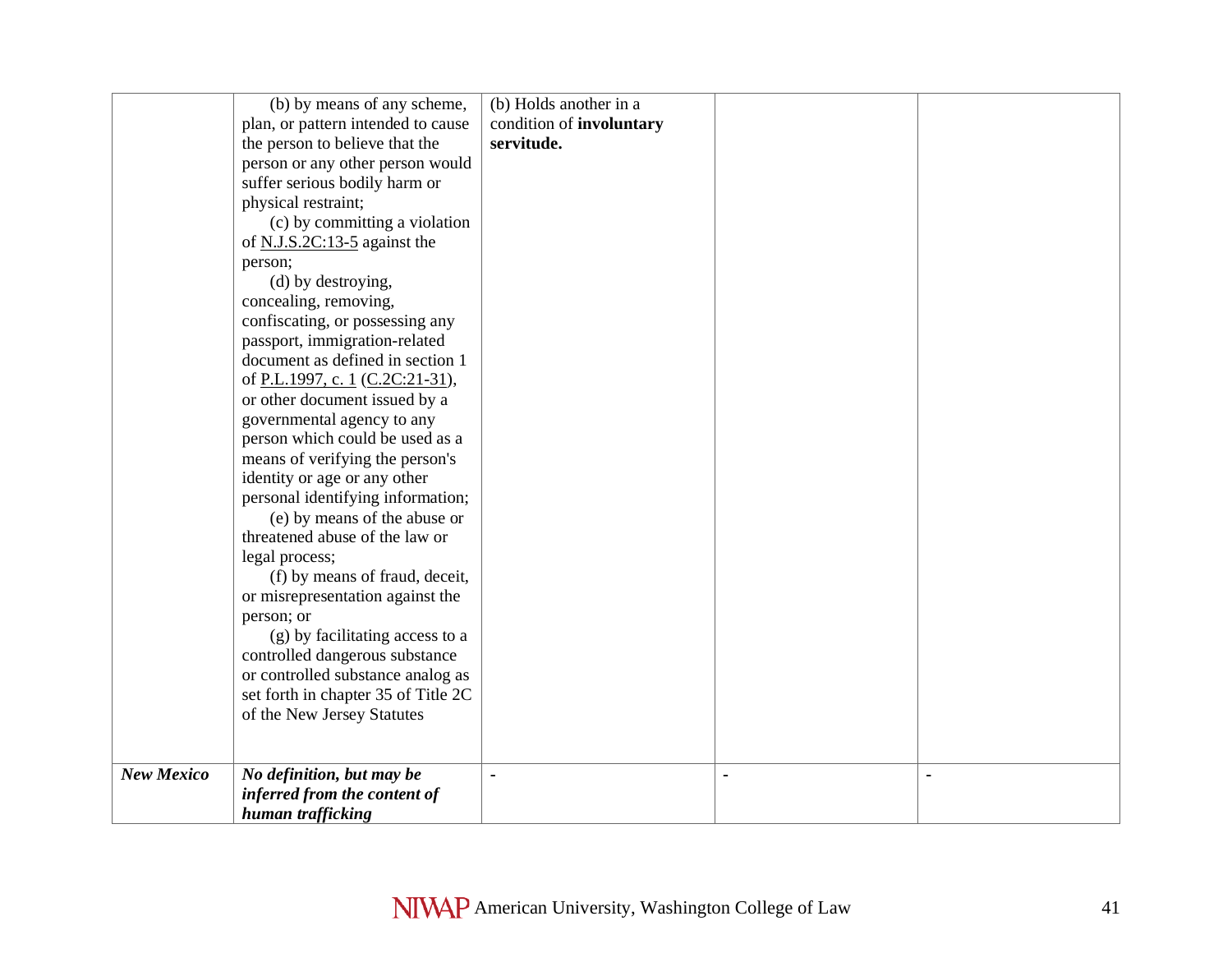| N.M. Stat. Ann. § 30-52-1 -                                       |                            |                |
|-------------------------------------------------------------------|----------------------------|----------------|
| Human trafficking                                                 |                            |                |
| (a) Human trafficking                                             |                            |                |
| consists of a person knowingly:                                   |                            |                |
| (1) recruiting, soliciting, enticing,                             |                            |                |
| transporting or obtaining by any                                  |                            |                |
|                                                                   |                            |                |
| means another person with the                                     |                            |                |
| intent or knowledge that force,<br>fraud or coercion will be used |                            |                |
|                                                                   |                            |                |
| to subject the person to labor,                                   |                            |                |
| services or commercial sexual                                     |                            |                |
| activity;                                                         |                            |                |
| <b>New York</b><br>NY CLS Penal $§$ 135.35 –                      | $\blacksquare$             | ÷              |
| <b>Labor</b> trafficking                                          |                            |                |
| A person is guilty of labor                                       |                            |                |
| trafficking if he or she compels                                  |                            |                |
| or induces another to engage in                                   |                            |                |
| labor or recruits, entices, harbors,                              |                            |                |
| or transports such other person                                   |                            |                |
| by means of intentionally:                                        |                            |                |
| []                                                                |                            |                |
| (2) requiring that the labor be                                   |                            |                |
| performed to retire, repay, or                                    |                            |                |
| service a real or purported debt                                  |                            |                |
| that the actor has caused by a                                    |                            |                |
| systematic ongoing course of                                      |                            |                |
| conduct with intent to defraud                                    |                            |                |
| such person; []                                                   |                            |                |
| $(4)$ using <b>force</b> or engaging in                           |                            |                |
| any scheme, plan or pattern to                                    |                            |                |
| compel or induce such person to                                   |                            |                |
| engage in or continue to engage                                   |                            |                |
| in labor activity by means of                                     |                            |                |
| instilling a fear in such person                                  |                            |                |
| <b>North</b>                                                      | N.C. Gen. Stat. § 14-43.10 | $\blacksquare$ |
| <b>Carolina</b>                                                   | - Definitions              |                |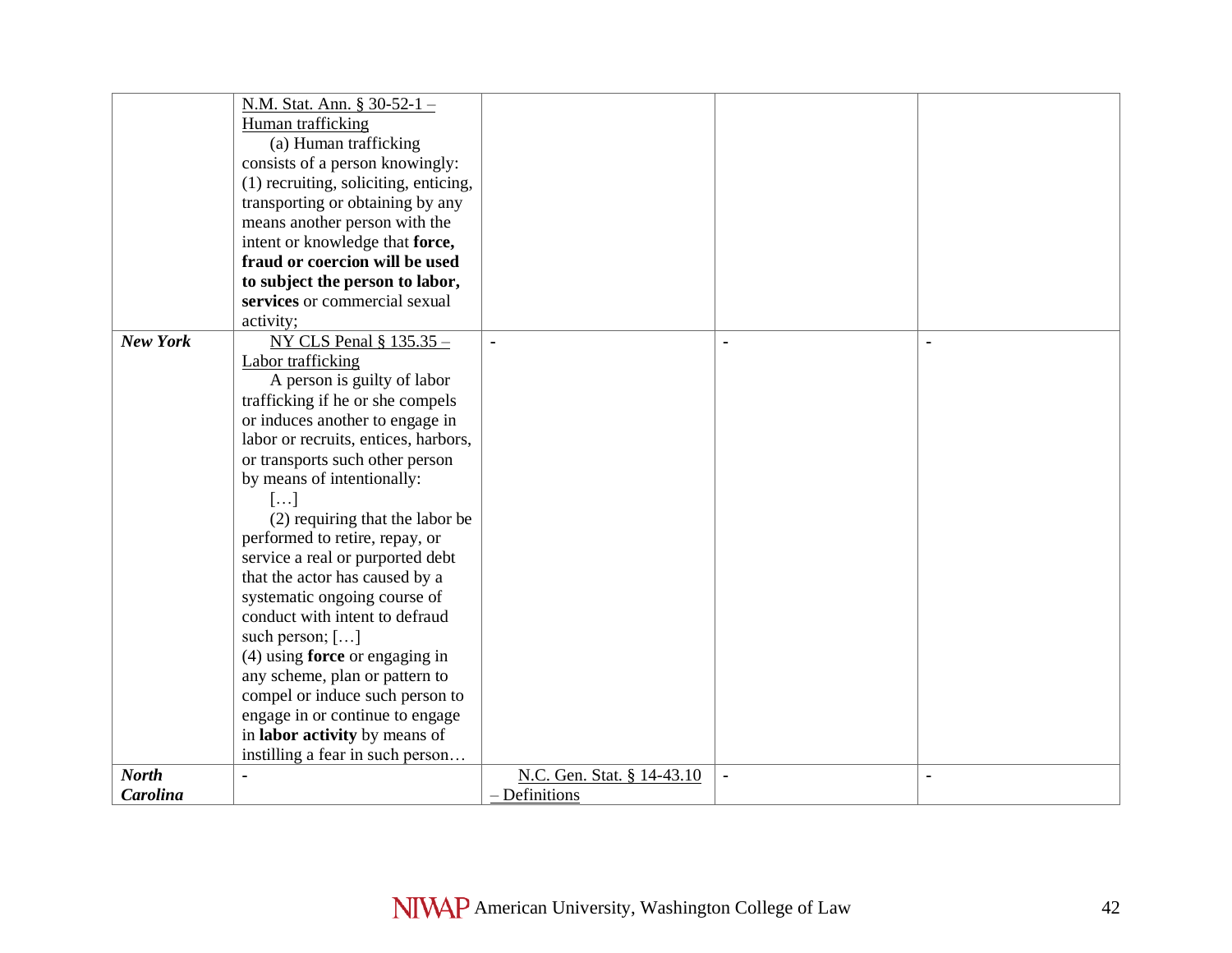|                     |                                          | (3) Involuntary servitude.      |  |
|---------------------|------------------------------------------|---------------------------------|--|
|                     |                                          | -- The term includes the        |  |
|                     |                                          | following:                      |  |
|                     |                                          | a. The performance of           |  |
|                     |                                          | labor, whether or not for       |  |
|                     |                                          | compensation, or whether or     |  |
|                     |                                          | not for the satisfaction of a   |  |
|                     |                                          | debt; and                       |  |
|                     |                                          | b. By deception, $53$           |  |
|                     |                                          | coercion, $54$ or intimidation  |  |
|                     |                                          | using violence or the threat of |  |
|                     |                                          | violence or by any other means  |  |
|                     |                                          | of coercion or intimidation.    |  |
|                     |                                          |                                 |  |
| <b>North Dakota</b> | N.D. Cent. Code § 12.1-41-03             | $\blacksquare$                  |  |
|                     |                                          |                                 |  |
|                     | A person commits the offense of          |                                 |  |
|                     | forced labor if the person               |                                 |  |
|                     | knowingly uses coercion <sup>55</sup> to |                                 |  |

<sup>&</sup>lt;sup>53</sup> Deception.--The term includes all of the following: a. Creating or confirming another's impression of an existing fact or past event that is false and which the accused knows or believes to be false. b. Maintaining the status or condition of a person arising from a pledge by that person of his or her personal services as security for a debt, if the value of those services as reasonably assessed is not applied toward the liquidation of the debt or the length and nature of those services are not respectively limited and defined, or preventing a person from acquiring information pertinent to the disposition of such debt. c. Promising benefits or the performance of services that the accused does not intend to deliver or perform or knows will not be delivered or performed. § 14-43.10. Definitions, NC ST § 14- 43.10

<sup>55</sup> "Coercion" means:

<sup>&</sup>lt;sup>54</sup> Coercion.--The term includes all of the following: a. Causing or threatening to cause bodily harm to any person, physically restraining or confining any person, or threatening to physically restrain or confine any person. b. Exposing or threatening to expose any fact or information that if revealed would tend to subject a person to criminal or immigration proceedings, hatred, contempt, or ridicule. c. Destroying, concealing, removing, confiscating, or possessing any actual or purported passport or other immigration document, or any other actual or purported government identification document, of any person.d. Providing a controlled substance, as defined by G.S. 90-87, to a person. § 14-43.10. Definitions, NC ST § 14-43.10

a. The use or threat of force against, abduction of, serious harm to, or physical restraint of, an individual;

b. The use of a plan, pattern, or statement with intent to cause an individual to believe that failure to perform an act will result in the use of force against, abduction of, serious harm to, or physical restraint of, an individual;

c. The abuse or threatened abuse of law or legal process;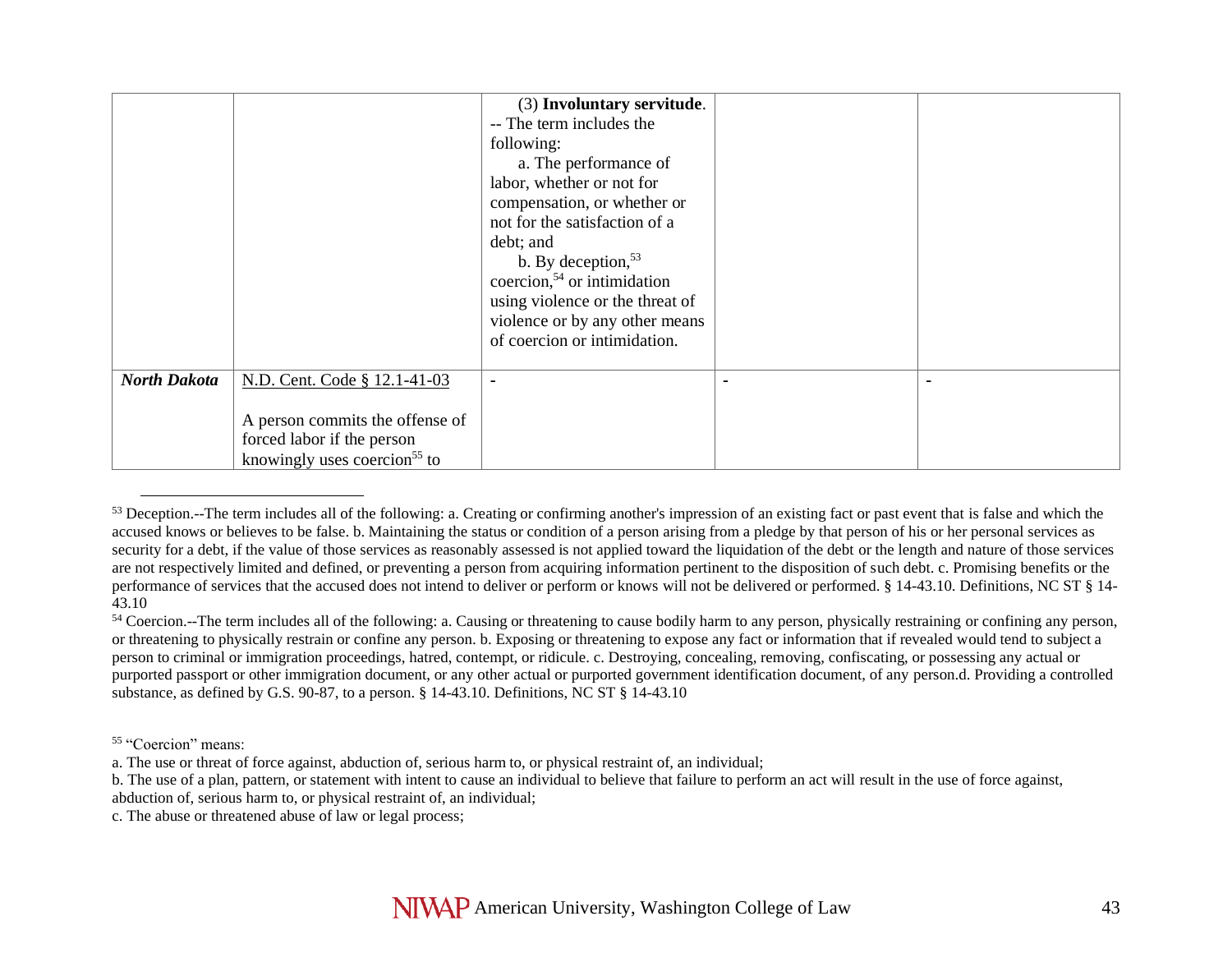|                 | compel an individual to provide   |                                            |                |   |
|-----------------|-----------------------------------|--------------------------------------------|----------------|---|
|                 | labor or services, except when    |                                            |                |   |
|                 | that conduct is permissible under |                                            |                |   |
|                 | federal law or law of this state  |                                            |                |   |
|                 | other than this chapter.          |                                            |                |   |
| <b>Ohio</b>     |                                   | ORC Ann. § 2905.31(A)                      |                |   |
|                 |                                   | <b>Involuntary Servitude</b>               |                |   |
|                 |                                   | (A) "Involuntary servitude"                |                |   |
|                 |                                   | means being compelled to                   |                |   |
|                 |                                   | perform labor or services for              |                |   |
|                 |                                   | another against one's will.                |                |   |
| <b>Oklahoma</b> | Does not define forced labor,     | $\blacksquare$                             | $\blacksquare$ | ٠ |
|                 | although it punishes human        |                                            |                |   |
|                 | trafficking for labor (21 Okl.St. |                                            |                |   |
|                 | \$748)                            |                                            |                |   |
| <b>Oregon</b>   |                                   | O.R.S. § $163.263 -$                       |                |   |
|                 |                                   | Subjecting another person to               |                |   |
|                 |                                   | involuntary servitude in the               |                |   |
|                 |                                   | second degree                              |                |   |
|                 |                                   | $(1)$ A person commits the                 |                |   |
|                 |                                   | crime of subjecting another                |                |   |
|                 |                                   | person to involuntary                      |                |   |
|                 |                                   | servitude in the second degree             |                |   |
|                 |                                   | if the person knowingly and                |                |   |
|                 |                                   | without lawful authority forces            |                |   |
|                 |                                   | or attempts to force the other             |                |   |
|                 |                                   | person to engage in services <sup>56</sup> |                |   |

d. Controlling or threatening to control an individual's access to a controlled substance as defined in section 19-03.1-01;

e. The destruction or taking of or the threatened destruction or taking of an individual's identification document or other property;

f. The use of debt bondage;

g. The use of an individual's physical or mental impairment when the impairment has a substantial adverse effect on the individual's cognitive or volitional function; or

h. The commission of civil or criminal fraud. § 12.1-41-01. Definitions, ND ST 12.1-41-01

<sup>&</sup>lt;sup>56</sup> "Services" means activities performed by one person under the supervision or for the benefit of another person. 163.261. "Services" defined, OR ST § 163.261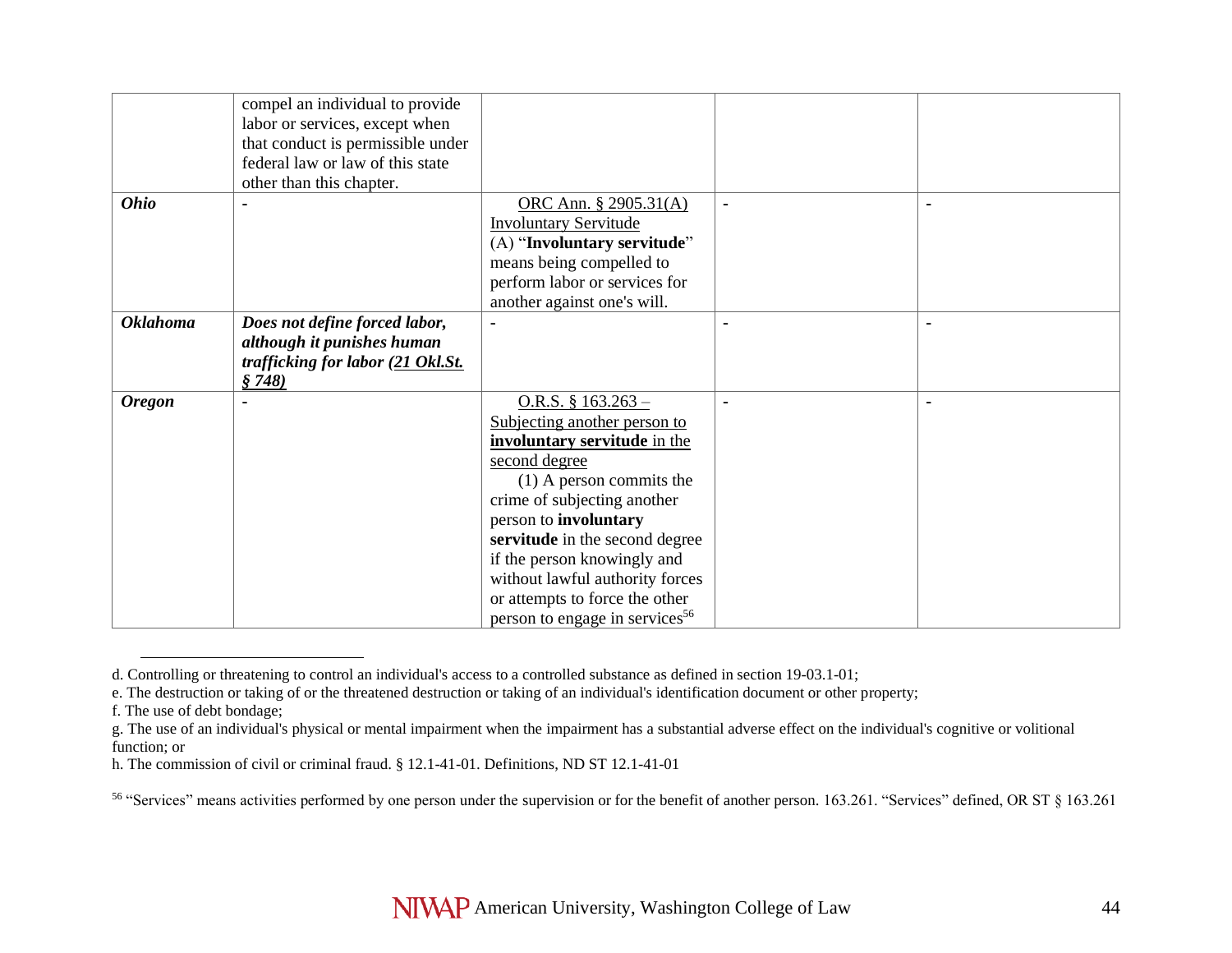| by:                              |  |
|----------------------------------|--|
| (a) Abusing or                   |  |
| threatening to abuse the law     |  |
| or legal process;                |  |
| (b) Destroying,                  |  |
| concealing, removing,            |  |
| confiscating or possessing an    |  |
|                                  |  |
| actual or purported passport     |  |
| or immigration document or       |  |
| another actual or purported      |  |
| government identification        |  |
| document of a person;            |  |
| (c) Threatening to report        |  |
| a person to a government         |  |
| agency for the purpose of        |  |
| arrest or deportation;           |  |
| (d) Threatening to               |  |
| collect an unlawful debt; or     |  |
| (e) Instilling in the other      |  |
| person a fear that the actor     |  |
| will withhold from the other     |  |
| person the necessities of life,  |  |
| including but not limited to     |  |
| lodging, food and clothing.      |  |
| O.R.S. $$163.264 -$              |  |
| Subjecting another person to     |  |
| involuntary servitude in the     |  |
| first degree                     |  |
| $(1)$ A person commits the       |  |
| crime of subjecting another      |  |
| person to involuntary            |  |
| servitude in the first degree if |  |
| the person knowingly and         |  |
| without lawful authority forces  |  |
| or attempts to force the other   |  |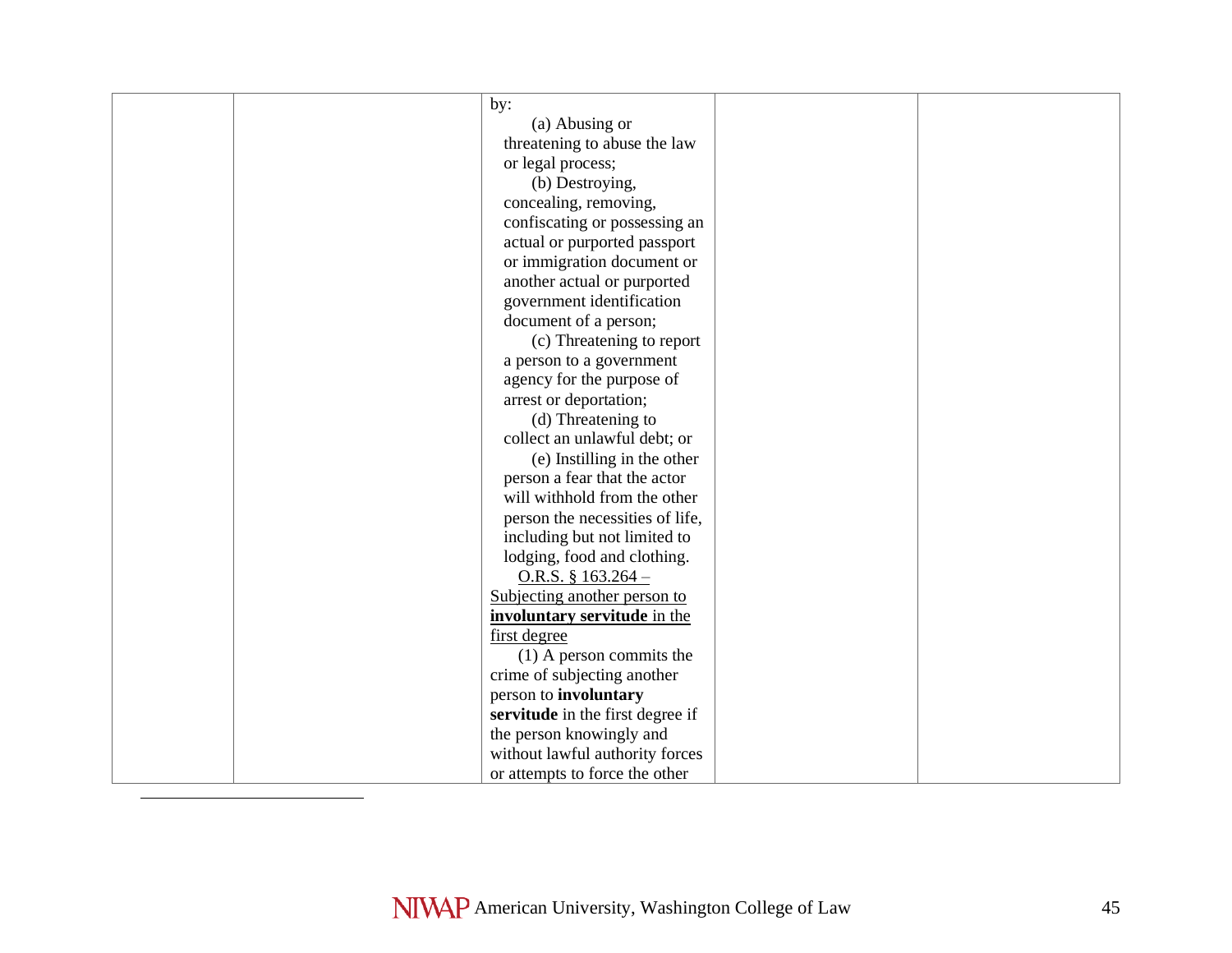|              |                | person to engage in services<br>by:<br>(a) Causing or<br>threatening to cause the<br>death of or serious physical<br>injury to a person; or<br>(b) Physically restraining<br>or threatening to physically<br>restrain a person.                                                                                                                                                                                                                                                                                                                                                                                                                                                                                                                            |                |                |
|--------------|----------------|------------------------------------------------------------------------------------------------------------------------------------------------------------------------------------------------------------------------------------------------------------------------------------------------------------------------------------------------------------------------------------------------------------------------------------------------------------------------------------------------------------------------------------------------------------------------------------------------------------------------------------------------------------------------------------------------------------------------------------------------------------|----------------|----------------|
|              |                |                                                                                                                                                                                                                                                                                                                                                                                                                                                                                                                                                                                                                                                                                                                                                            |                |                |
| Pennsylvania | $\blacksquare$ | 18 Pa.C.S. § 3012 -<br>Involuntary servitude<br>(a) $[]$ if the person<br>knowingly, through any of the<br>means described in subsection<br>(b), subjects an individual to<br>labor servitude or sexual<br>servitude, except where the<br>conduct is permissible under<br>Federal or State law other than<br>this chapter.<br>(b) Means of subjecting<br>an individual to involuntary<br>servitude.--A person may<br>subject an individual to<br>involuntary servitude through<br>any of the following means:<br>$(1)$ Causing or<br>threatening to cause serious<br>harm to any individual.<br>(2) Physically restraining<br>or threatening to physically<br>restrain another individual.<br>(3) Kidnapping or<br>attempting to kidnap any<br>individual. | $\blacksquare$ | $\blacksquare$ |
|              |                | $(4)$ Abusing or                                                                                                                                                                                                                                                                                                                                                                                                                                                                                                                                                                                                                                                                                                                                           |                |                |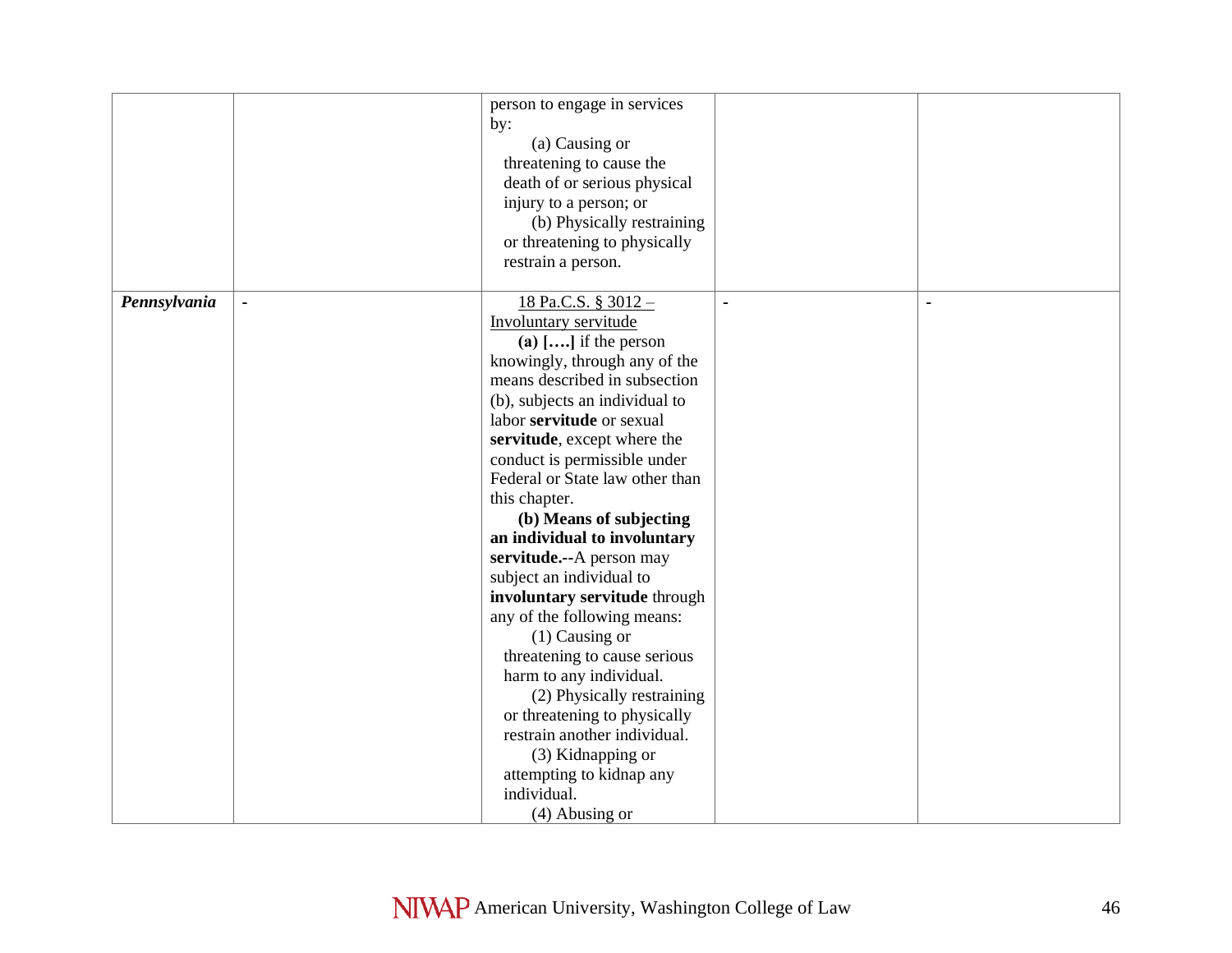|                     |                            | threatening to abuse the legal     |                |                |
|---------------------|----------------------------|------------------------------------|----------------|----------------|
|                     |                            | process.                           |                |                |
|                     |                            | (5) Taking or retaining            |                |                |
|                     |                            | the individual's personal          |                |                |
|                     |                            | property or real property as a     |                |                |
|                     |                            | means of coercion.                 |                |                |
|                     |                            | (6) Engaging in unlawful           |                |                |
|                     |                            | conduct with respect to            |                |                |
|                     |                            | documents, as defined in           |                |                |
|                     |                            | section 3014 (relating to          |                |                |
|                     |                            | unlawful conduct regarding         |                |                |
|                     |                            | documents).                        |                |                |
|                     |                            | (7) Extortion.                     |                |                |
|                     |                            | $(8)$ Fraud.                       |                |                |
|                     |                            | (9) Criminal coercion, as          |                |                |
|                     |                            | defined in section 2906            |                |                |
|                     |                            | (relating to criminal              |                |                |
|                     |                            | coercion).                         |                |                |
|                     |                            | (10) Duress, through the           |                |                |
|                     |                            | use of or threat to use            |                |                |
|                     |                            | unlawful force against the         |                |                |
|                     |                            | person or another.                 |                |                |
|                     |                            | (11) Debt coercion.                |                |                |
|                     |                            | (12) Facilitating or               |                |                |
|                     |                            | controlling the individual's       |                |                |
|                     |                            | access to a controlled             |                |                |
|                     |                            | substance.                         |                |                |
|                     |                            | (13) Using any scheme, plan or     |                |                |
|                     |                            | pattern intended to cause the      |                |                |
|                     |                            | individual to believe that, if the |                |                |
|                     |                            | individual does not perform the    |                |                |
|                     |                            | labor, services, acts or           |                |                |
|                     |                            | performances, that individual      |                |                |
|                     |                            | or another individual will         |                |                |
|                     |                            | suffer serious harm or physical    |                |                |
|                     |                            | restraint.                         |                |                |
| <b>Rhode Island</b> | R.I. Gen. Laws § 11-67.1-4 | $\mathbf{r}$                       | $\blacksquare$ | $\blacksquare$ |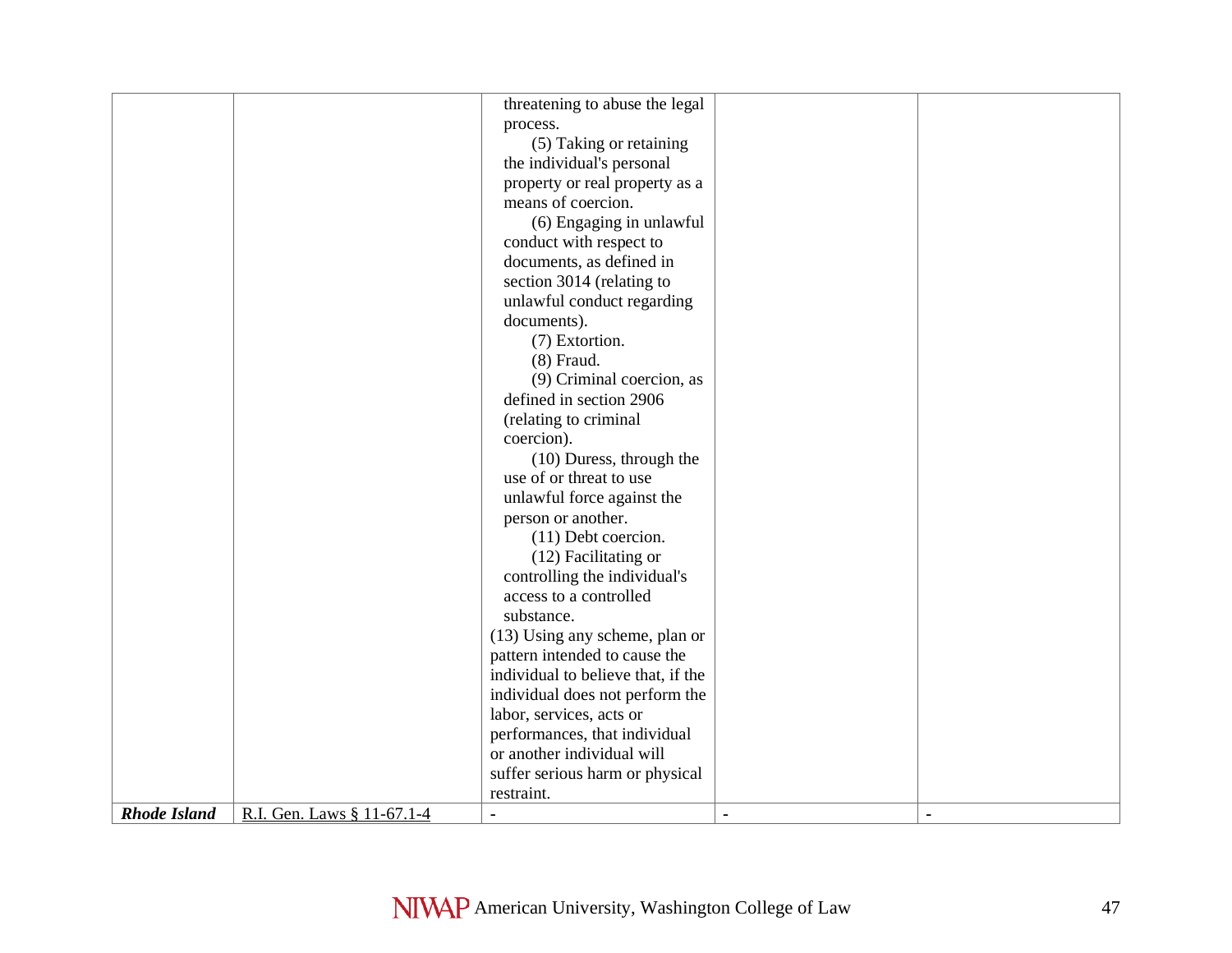|                     | Labor or services <sup>57</sup> a person is |                                |  |
|---------------------|---------------------------------------------|--------------------------------|--|
|                     | compelled to provide under                  |                                |  |
|                     | coercion. <sup>58</sup>                     |                                |  |
| <b>South</b>        | S.C. Code. Ann. §16-3-2010                  | S.C. Code. Ann. §16-3-2010     |  |
| <b>Carolina</b>     | "Forced labor" means any                    | "Involuntary servitude"        |  |
|                     | type of labor or services                   | means a condition of servitude |  |
|                     | performed or provided by a                  | induced through coercion.      |  |
|                     | person rendered through another             |                                |  |
|                     | person's coercion of the person             |                                |  |
|                     | providing the labor or services.            |                                |  |
|                     | This definition does not                    |                                |  |
|                     | include labor or services                   |                                |  |
|                     | performed or provided by a                  |                                |  |
|                     | person in the custody of the                |                                |  |
|                     | Department of Corrections or a              |                                |  |
|                     | local jail, detention center, or            |                                |  |
|                     | correctional facility.                      |                                |  |
|                     |                                             |                                |  |
| <b>South Dakota</b> | S.D. Codified Laws $§$ 22-49-               | S.D. Codified Laws § 22-       |  |
|                     | $1 - H$ uman trafficking                    | 49-1 – Human trafficking       |  |
|                     | prohibited mentions both forced             | prohibited mentions both       |  |
|                     | labor and involuntary servitude,            | forced labor and involuntary   |  |
|                     | but does not define them                    | servitude, but does not define |  |
|                     |                                             | them                           |  |

<sup>57</sup> "Labor or services" means activity having economic value. § 11-67.1-2. Definitions, RI ST § 11-67.1-2.

<sup>&</sup>lt;sup>58</sup> "Coercion" means: (i) The use or threat of force against, abduction of, serious harm to, or physical restraint of, an individual;

<sup>(</sup>ii) The use of a plan, pattern, or statement with intent to cause an individual to believe that failure to perform an act will result in the use of force against,

abduction of, serious harm to, or physical restraint of, an individual;

<sup>(</sup>iii) The abuse or threatened abuse of law or legal process;

<sup>(</sup>iv) Controlling or threatening to control an individual's access to a controlled substance as defined in § 21-28-1.02;

<sup>(</sup>v) The destruction or taking of or a threatened destruction or taking of an individual's identification document or other property;

<sup>(</sup>vi) The use of debt bondage;

<sup>(</sup>vii) The use of an individual's physical or mental impairment when the impairment has a substantial adverse effect on the individual's cognitive or volitional function; or

<sup>(</sup>viii) The commission of civil or criminal fraud. § 11-67.1-2. Definitions, RI ST § 11-67.1-2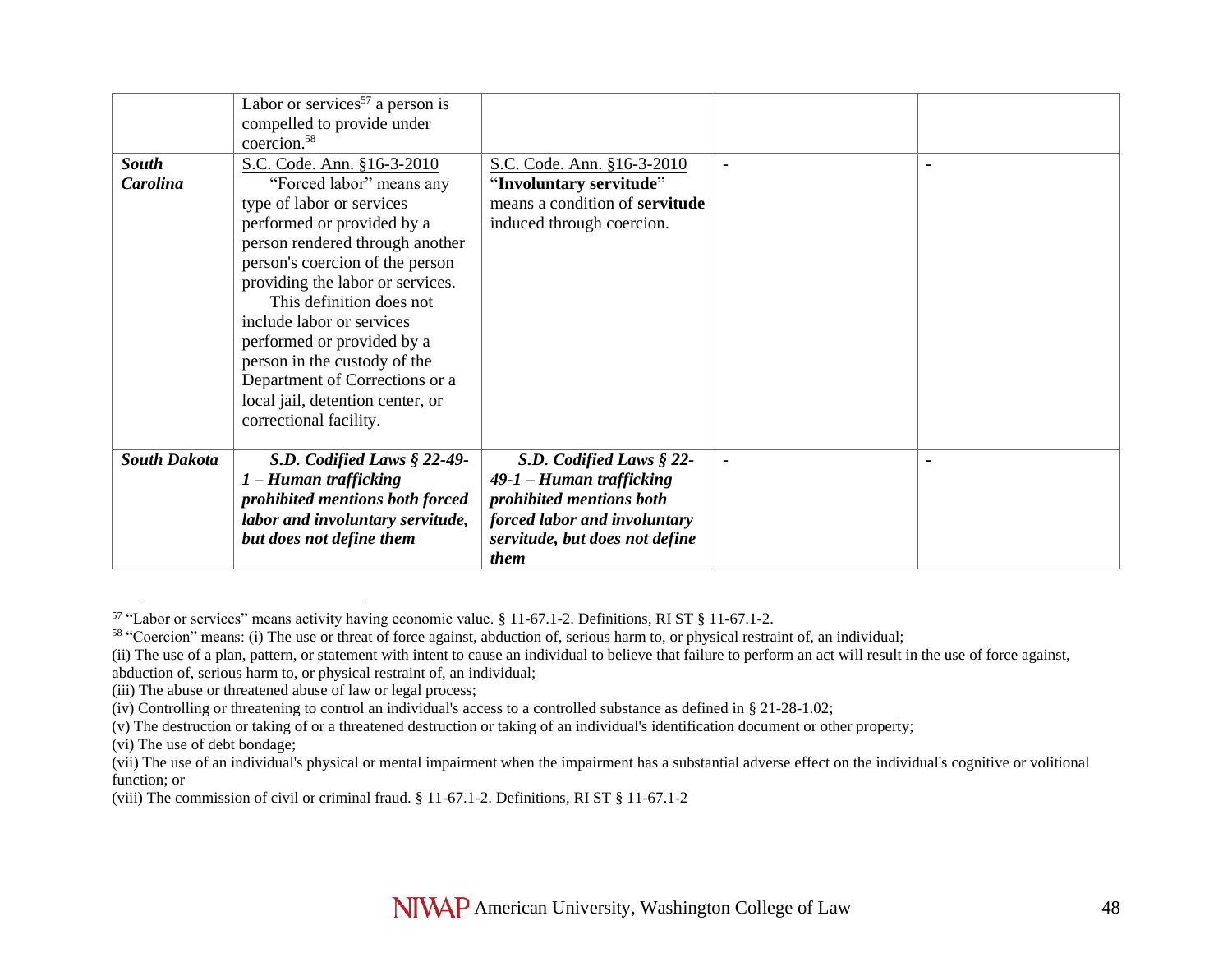| <b>Tennessee</b><br>Tenn. Code Ann. § 39-13-301<br>Tenn. Code Ann. § 39-13-301<br>(7) "Forced labor or services"<br>(8) "Involuntary servitude"<br>means the condition of a<br>means labor or services that are<br>person who is compelled by<br>performed or provided by<br>force, coercion <sup>59</sup> or<br>another person and are obtained<br>or maintained through the<br>imprisonment and against the<br>defendant's:<br>person's will to labor for<br>(A) Causing or threatening to<br>another, whether paid or not;<br>cause serious harm to any<br>person;<br>(B) Physically restraining or<br>threatening to physically restrain<br>another person;<br>(C) Abusing or threatening to<br>abuse the law or legal process;<br>(D) Knowingly destroying,<br>concealing, removing,<br>confiscating or possessing any<br>actual or purported passport or<br>other immigration document, or<br>any other actual or purported<br>government identification<br>document, of another person;<br>(E) Blackmail; or |  |
|---------------------------------------------------------------------------------------------------------------------------------------------------------------------------------------------------------------------------------------------------------------------------------------------------------------------------------------------------------------------------------------------------------------------------------------------------------------------------------------------------------------------------------------------------------------------------------------------------------------------------------------------------------------------------------------------------------------------------------------------------------------------------------------------------------------------------------------------------------------------------------------------------------------------------------------------------------------------------------------------------------------------|--|

<sup>59</sup> "Coercion" means:

<sup>(</sup>A) Causing or threatening to cause bodily harm to any person, physically restraining or confining any person or threatening to physically restrain or confine any person;

<sup>(</sup>B) Exposing or threatening to expose any fact or information that, if revealed, would tend to subject a person to criminal or immigration proceedings, hatred, contempt or ridicule;

<sup>(</sup>C) Destroying, concealing, removing, confiscating or possessing any actual or purported passport or other immigration document, or any other actual or purported government identification document, of any person; or

<sup>(</sup>D) Providing a controlled substance, as defined in § 39-17-402, or a controlled substance analogue, as defined in § 39-17-454, to a person; § 39-13-301. Definitions, TN ST § 39-13-301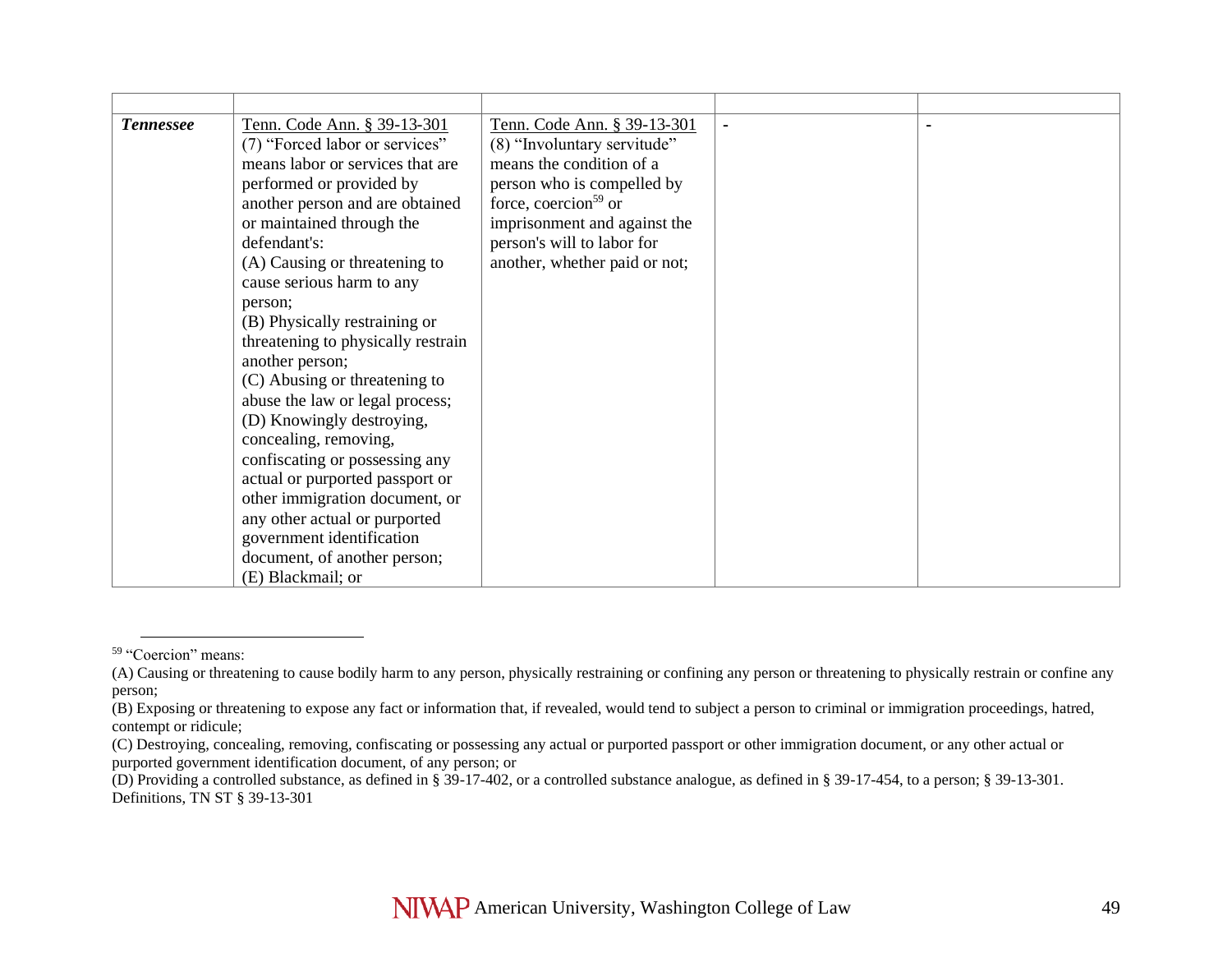|              | (F) Causing or threatening to<br>cause financial harm to in order<br>to exercise financial control over<br>any person.                                                                                                                                                                                                                         |                |                |
|--------------|------------------------------------------------------------------------------------------------------------------------------------------------------------------------------------------------------------------------------------------------------------------------------------------------------------------------------------------------|----------------|----------------|
| <b>Texas</b> | Tex. Penal Code $\S 20A.01 -$<br><b>Trafficking of Persons</b><br>$(2)$ "Forced labor or<br>services" means labor or<br>services, other than labor or<br>services that constitute sexual<br>conduct, that are performed or<br>provided by another person and<br>obtained through an actor's use of<br>force, fraud, or coercion. <sup>60</sup> | $\blacksquare$ | $\blacksquare$ |
| <b>Utah</b>  | Utah Code Ann. § 76-5-308 -<br>Human trafficking - Human<br>smuggling<br>Any labor obtained through<br>force, fraud or coercion.<br>$(1)$ [] force, fraud, or coercion<br>may include:                                                                                                                                                         | ٠              | ٠              |

 $60$  (1-a) "Coercion" as defined by Section 1.07 includes:

<sup>(</sup>A) destroying, concealing, confiscating, or withholding from a trafficked person, or threatening to destroy, conceal, confiscate, or withhold from a trafficked person, the person's actual or purported:

<sup>(</sup>i) government records; or

<sup>(</sup>ii) identifying information or documents;

<sup>(</sup>B) causing a trafficked person, without the person's consent, to become intoxicated, as defined by Section 49.01, to a degree that impairs the person's ability to appraise the nature of or resist engaging in any conduct, including performing or providing labor or services; or

<sup>(</sup>C) withholding alcohol or a controlled substance to a degree that impairs the ability of a trafficked person with a chemical dependency, as defined by Section 462.001, Health and Safety Code, to appraise the nature of or resist engaging in any conduct, including performing or providing labor or services. § 20A.01. Definitions, TX PENAL § 20A.01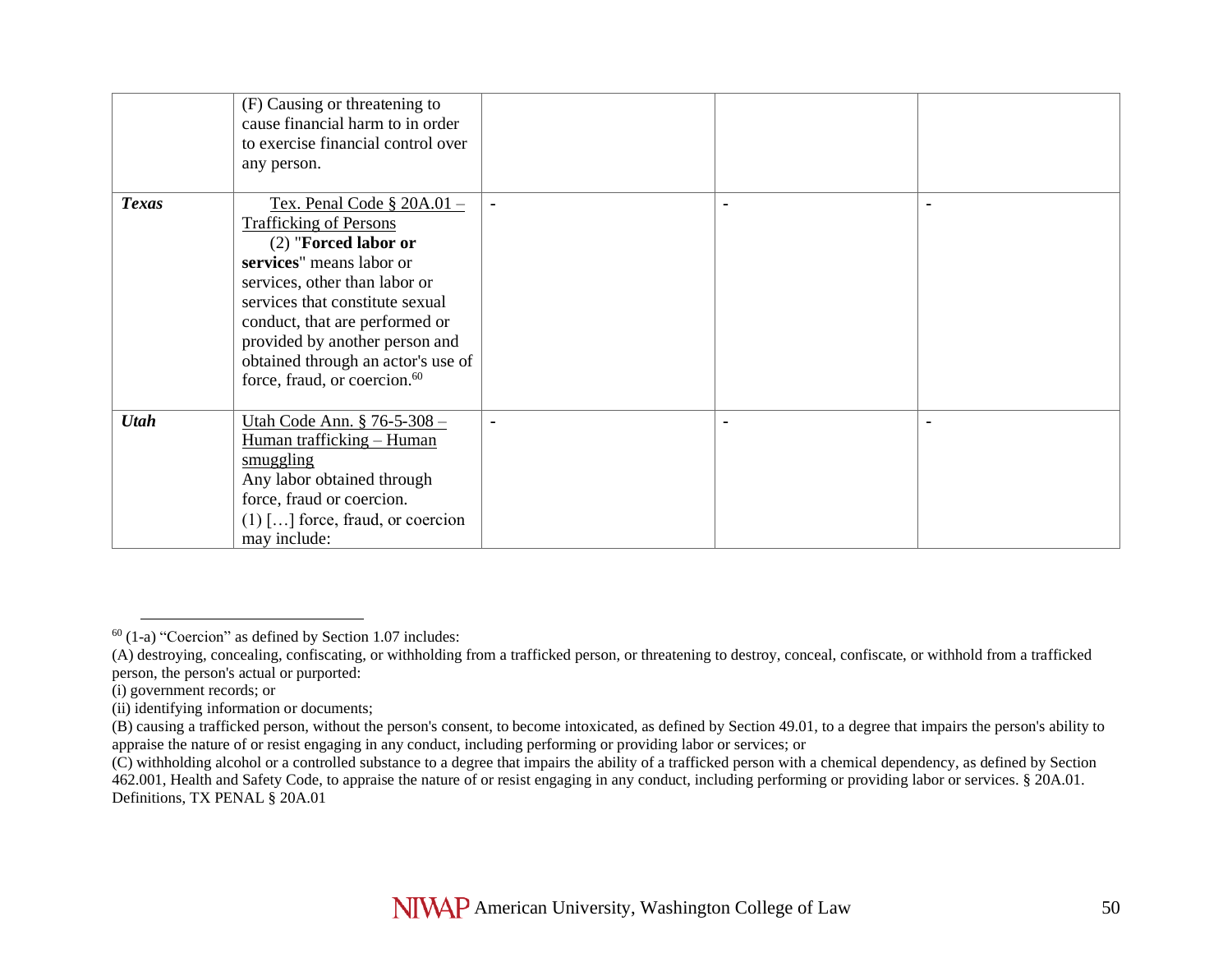| (a) threatening serious harm to,    |  |  |
|-------------------------------------|--|--|
| or physical restraint against, that |  |  |
| person or a third person;           |  |  |
| (b) destroying, concealing,         |  |  |
| removing, confiscating, or          |  |  |
| possessing any passport,            |  |  |
| immigration document, or other      |  |  |
| government-issued identification    |  |  |
| document;                           |  |  |
| (c) abusing or threatening abuse    |  |  |
| of the law or legal process         |  |  |
| against the person or a third       |  |  |
| person;                             |  |  |
| (d) using a condition of a person   |  |  |
| being a debtor due to a pledge of   |  |  |
| the debtor's personal services or   |  |  |
| the personal services of a person   |  |  |
| under the control of the debtor as  |  |  |
| a security for debt where the       |  |  |
| reasonable value of the services    |  |  |
| is not applied toward the           |  |  |
| liquidation of the debt or the      |  |  |
| length and nature of those          |  |  |
| services are not respectively       |  |  |
| limited and defined;                |  |  |
| (e) using a condition of servitude  |  |  |
| by means of any scheme, plan, or    |  |  |
| pattern intended to cause a         |  |  |
| person to believe that if the       |  |  |
| person did not enter into or        |  |  |
| continue in a condition of          |  |  |
| servitude, that person or a third   |  |  |
| person would suffer serious harm    |  |  |
| or physical restraint, or would be  |  |  |
| threatened with abuse of legal      |  |  |
| process; or                         |  |  |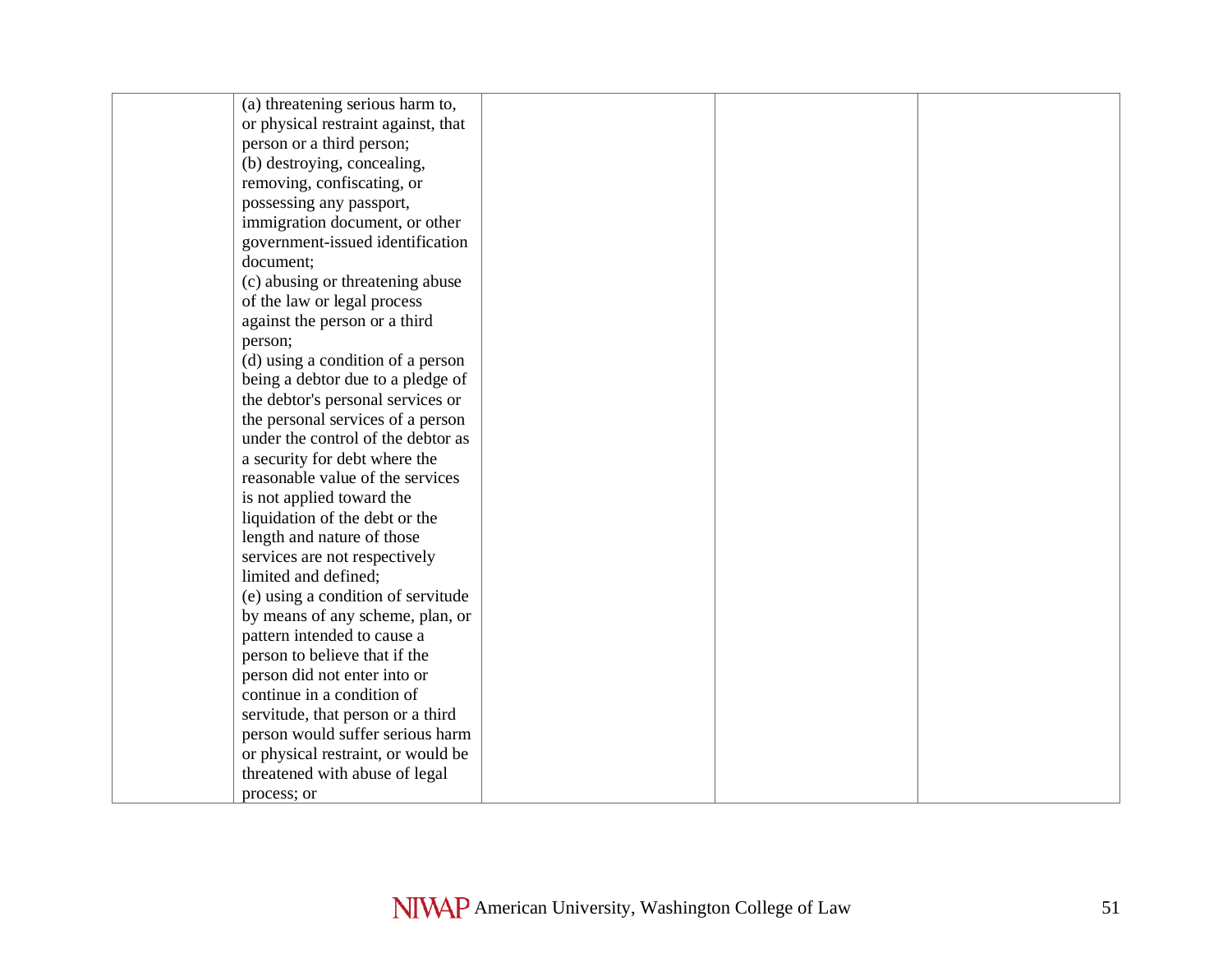|                | (f) creating or exploiting a<br>relationship where the person is<br>dependent on the actor. |                |   |
|----------------|---------------------------------------------------------------------------------------------|----------------|---|
| <b>Vermont</b> | $13$ V.S.A. § 2651 –                                                                        | ٠              | ٠ |
|                | Definitions<br>(7) "Labor servitude" means                                                  |                |   |
|                | labor or services performed or<br>provided by a person which are                            |                |   |
|                | induced or maintained through<br>force, fraud, or coercion. "Labor                          |                |   |
|                | servitude" shall not include labor                                                          |                |   |
|                | or services performed by a<br>family member of a person who                                 |                |   |
|                | is engaged in the business of<br>farming as defined in 10 V.S.A.                            |                |   |
|                | $§ 6001(22)$ unless force, fraud, or<br>coercion <sup>61</sup> is used.                     |                |   |
| Virginia       | Va. Code Ann. § 18.2-47                                                                     | $\blacksquare$ | ۰ |
|                | mentions "forced labor or                                                                   |                |   |
|                | services" in the context of                                                                 |                |   |
|                | "abduction", but does not define                                                            |                |   |
|                | forced labor                                                                                |                |   |

<sup>61</sup> "Coercion" means:

(A) threat of serious harm, including physical or financial harm, to or physical restraint against any person;

(B) any scheme, plan, or pattern intended to cause a person to believe that failure to perform an act would result in serious bodily or financial harm to or physical restraint of any person;

(C) the abuse or threatened abuse of law or the legal process;

(D) withholding, destroying, or confiscating any actual or purported passport, immigration document, or any other government identification document of another person;

(E) providing a drug, including alcohol, to another person with the intent to impair the person's judgment or maintain a state of chemical dependence;

(F) wrongfully taking, obtaining, or withholding any property of another person;

(G) blackmail;

(H) asserting control over the finances of another person;

(I) debt bondage; or

(J) withholding or threatening to withhold food or medication. § 2651. Definitions, VT ST T. 13 § 2651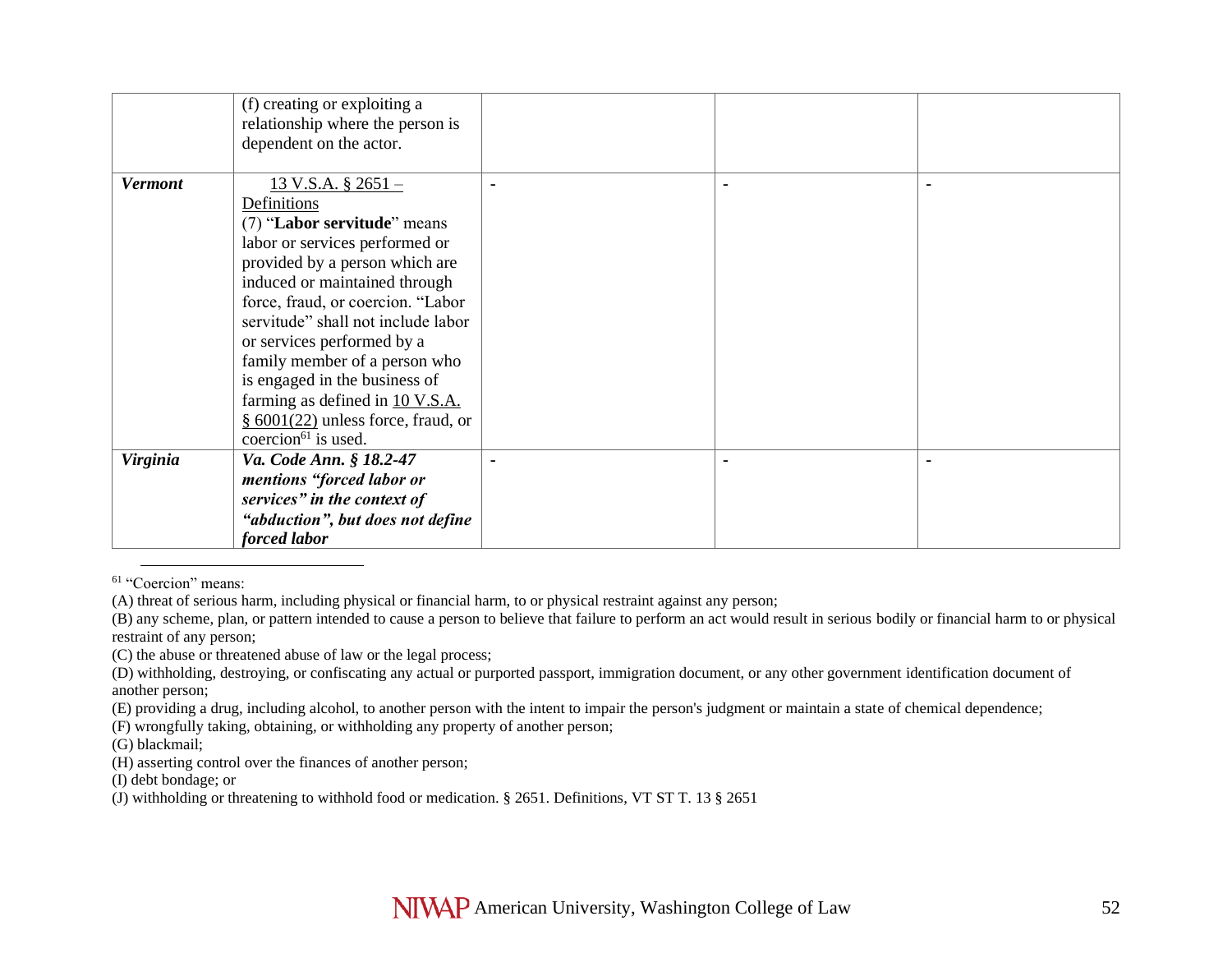| Washington           | Rev. Code Wash. §                 | Rev. Code Wash. §                       |  |
|----------------------|-----------------------------------|-----------------------------------------|--|
|                      | $9A.40.010 - Definitions$         | $9A.40.010 -$ Definitions               |  |
|                      | (3) "Forced labor" means          | (4) "Involuntary servitude"             |  |
|                      | knowingly providing or            | means a condition of servitude          |  |
|                      | obtaining labor or services of a  | in which the victim was forced          |  |
|                      | person by: (a) Threats of serious | to work by the use or threat of         |  |
|                      | harm to, or physical restraint    | physical restraint or physical          |  |
|                      | against, that person or another   | injury, by the use of threat of         |  |
|                      | person; or (b) means of any       | coercion through law or legal           |  |
|                      | scheme, plan, or pattern intended | process, or as set forth in RCW         |  |
|                      | to cause the person to believe    | $9A.40.110.62$ For the purposes         |  |
|                      | that, if the person did not       | of this subsection, "coercion"          |  |
|                      | perform such labor or services,   | has the same meaning as                 |  |
|                      | that person or another person     | provided in RCW 9A.36.070 <sup>63</sup> |  |
|                      | would suffer serious harm or      |                                         |  |
|                      | physical restraint.               |                                         |  |
| <b>West Virginia</b> | W. Va. Code, § 61-14-1            |                                         |  |
|                      | $(5)$ "Forced labor or            |                                         |  |
|                      | services" means labor or services |                                         |  |
|                      | that are performed or provided    |                                         |  |
|                      | by another person and are         |                                         |  |
|                      | obtained or maintained through    |                                         |  |
|                      | the following:                    |                                         |  |
|                      | (A) Threat, either implicit       |                                         |  |
|                      | or explicit, deception or         |                                         |  |
|                      | fraud, scheme, plan, or           |                                         |  |

 $62$  (1) A person is guilty of coercion of involuntary servitude if he or she coerces, as defined in RCW 9A.36.070, another person to perform labor or services by: (a) Withholding or threatening to withhold or destroy documents relating to a person's immigration status; or

<sup>(</sup>b) Threatening to notify law enforcement officials that a person is present in the United States in violation of federal immigration laws.

<sup>(2)</sup> Coercion does not include reports to law enforcement that a person is present in the United States in violation of federal immigration laws.

<sup>(3)</sup> A person may commit coercion of involuntary servitude regardless of whether the person provides any sort of compensation or benefits to the person who is coerced. 9A.40.110. Coercion of involuntary servitude, WA ST 9A.40.110

 $63$  (1) A person is guilty of coercion if by use of a threat he or she compels or induces a person to engage in conduct which the latter has a legal right to abstain from, or to abstain from conduct which he or she has a legal right to engage in. 9A.36.070. Coercion, WA ST 9A.36.070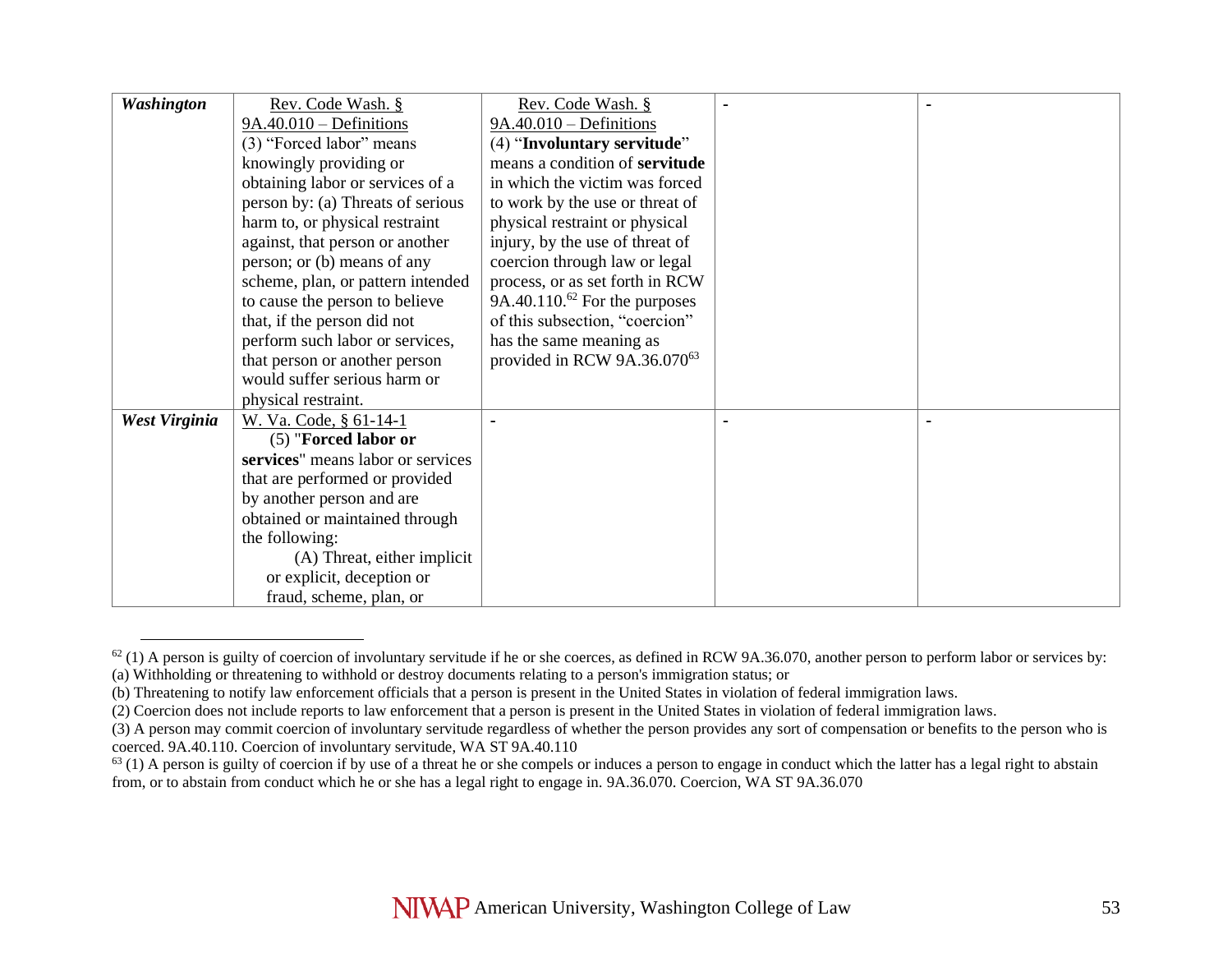| pattern, or other action           |  |  |
|------------------------------------|--|--|
| intended to cause a person to      |  |  |
| believe that, if the person did    |  |  |
| not perform or provide the         |  |  |
| labor or services that person      |  |  |
| or another person would            |  |  |
| suffer serious bodily harm,        |  |  |
| physical restraint or              |  |  |
| deportation.                       |  |  |
| (B) Physically restraining         |  |  |
| or threatening to physically       |  |  |
| restrain a person;                 |  |  |
| (C) Abuse or threatened            |  |  |
| abuse of the legal process; or     |  |  |
| (D) Knowingly destroying,          |  |  |
| concealing, removing,              |  |  |
| confiscating, or possessing any    |  |  |
| actual or purported passport or    |  |  |
| other immigration document, or     |  |  |
| any other actual or purported      |  |  |
| government identification          |  |  |
| document, of another person.       |  |  |
|                                    |  |  |
| Provided, That "forced labor"      |  |  |
| does not mean labor or services    |  |  |
| required to be performed by a      |  |  |
| person in compliance with a        |  |  |
| court order or as a required       |  |  |
| condition of probation, parole, or |  |  |
| imprisonment.                      |  |  |
| As applied in this article, forced |  |  |
| labor shall not include labor,     |  |  |
| work or services provided by a     |  |  |
| minor to the minor's parent, legal |  |  |
| custodian or legal guardian, so    |  |  |
| long as the legal guardianship or  |  |  |
| custody of the minor was not       |  |  |
|                                    |  |  |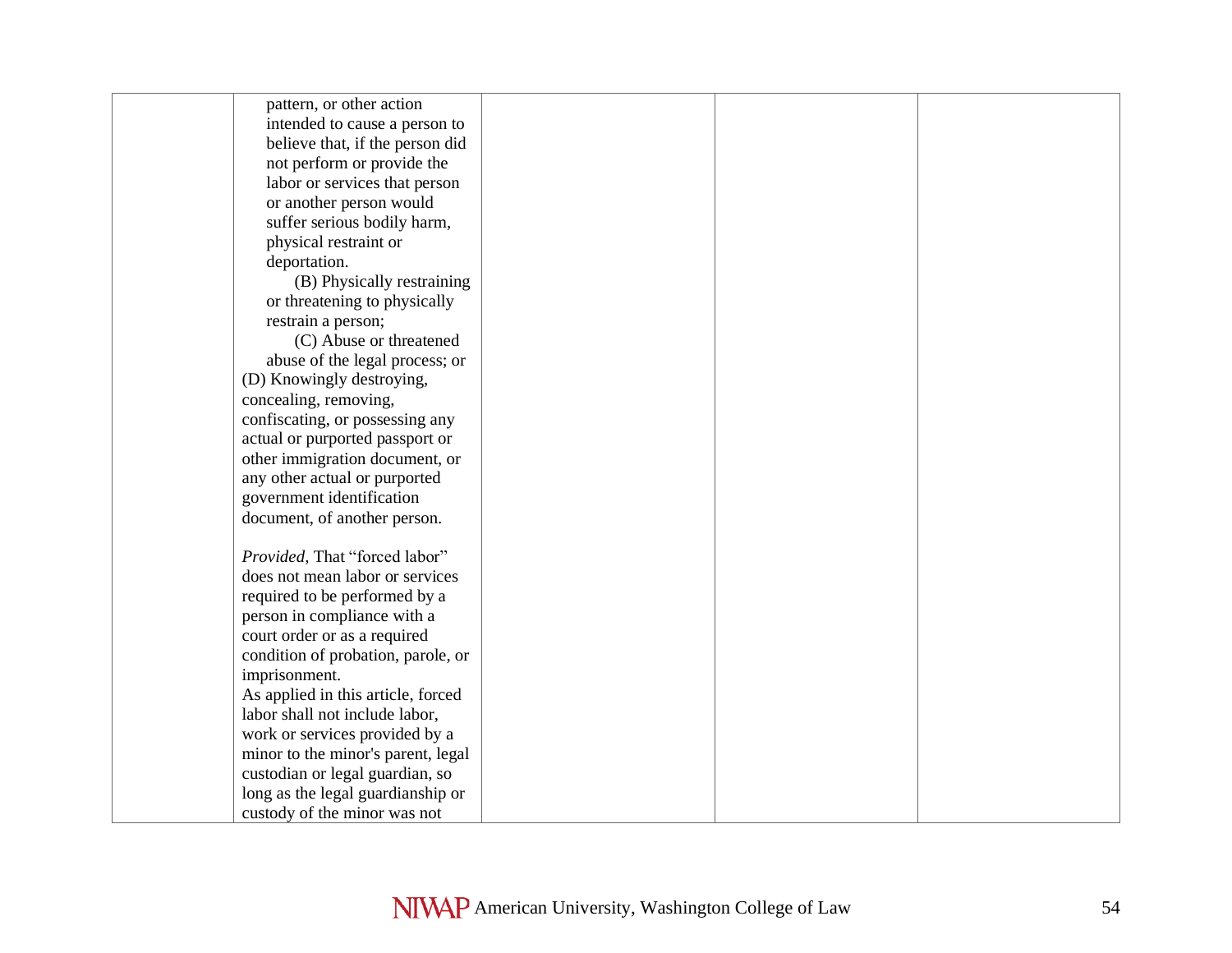| obtained for the purpose of<br>compelling the minor to<br>participate in commercial sex<br>acts or sexually explicit<br>performance, or perform forced<br>labor or services; nor shall it<br>include physical restraint of a<br>minor, or the threat of physical<br>restraint to a minor, by his or her<br>parents, legal custodian or legal<br>guardian if conducted in an<br>otherwise lawful manner and for<br>the purpose of discipline,<br>supervision or teaching. |                           |                                    |                |
|--------------------------------------------------------------------------------------------------------------------------------------------------------------------------------------------------------------------------------------------------------------------------------------------------------------------------------------------------------------------------------------------------------------------------------------------------------------------------|---------------------------|------------------------------------|----------------|
| $\blacksquare$                                                                                                                                                                                                                                                                                                                                                                                                                                                           | $\blacksquare$            | $\blacksquare$                     | $\blacksquare$ |
| Wyo. Stat. $§ 6-2-704$ –Forced<br>labor or servitude; penalty.<br>(a) A person is guilty of<br>forced labor or servitude when the<br>recklessly uses coercion,<br>deception or fraud to compel an<br>individual to provide forced<br>services.<br>Wyo. Stat. § 6-2-701 –<br>Definitions<br>(vi) "Forced services <sup>64</sup> "<br>means services performed or<br>provided by a person that are                                                                         |                           |                                    |                |
|                                                                                                                                                                                                                                                                                                                                                                                                                                                                          | obtained or maintained by | person intentionally, knowingly or |                |

<sup>&</sup>lt;sup>64</sup> "Services" means activities resulting from a relationship between a person and the actor in which the person performs activities under the supervision of or for the benefit of the actor. § 6-2-701. Definitions, WY ST § 6-2-701